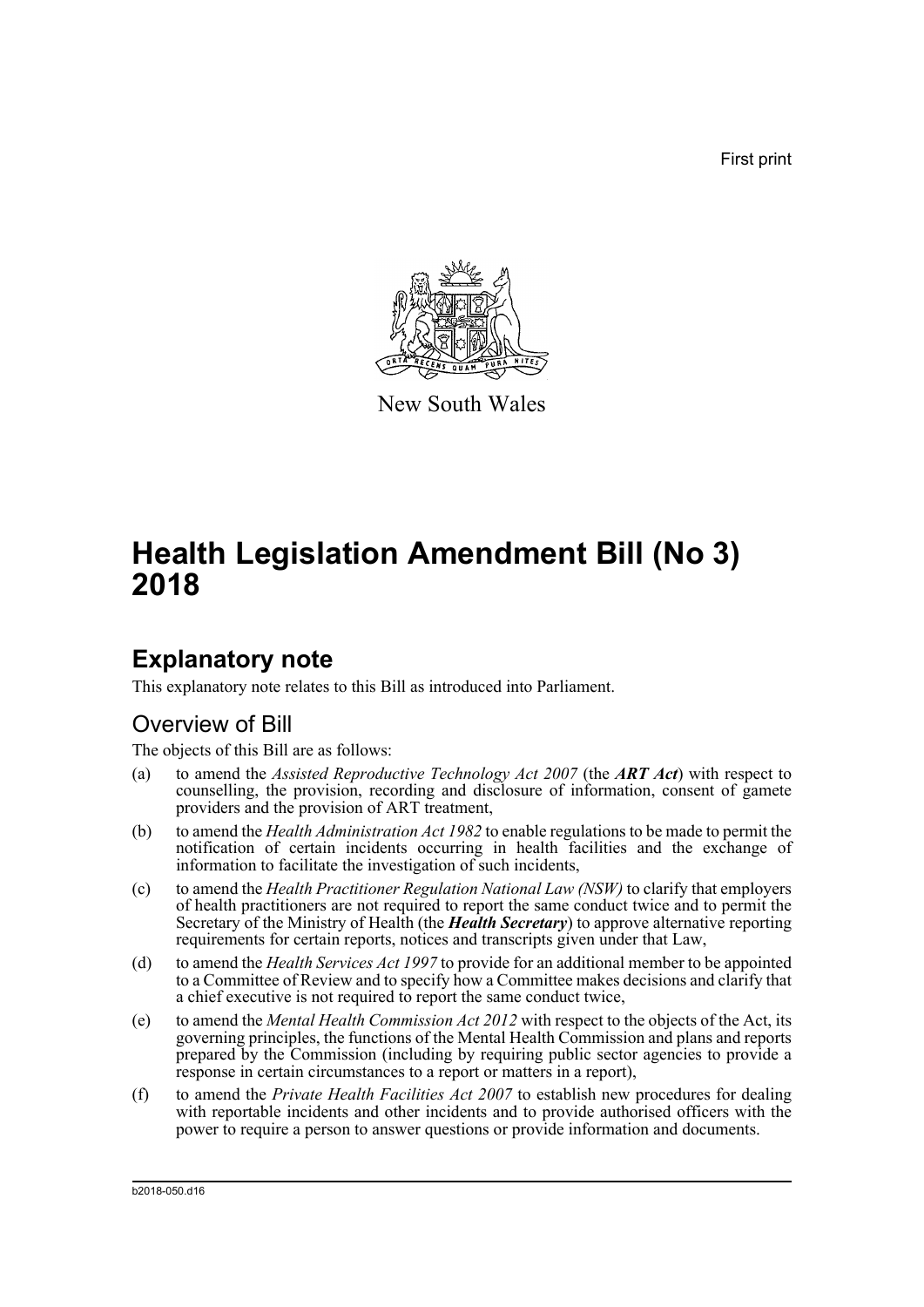## Outline of provisions

**Clause 1** sets out the name (also called the short title) of the proposed Act. **Clause 2** provides for the commencement of the proposed Act.

## **Schedule 1 Amendment of Assisted Reproductive Technology Act 2007 No 69**

**Schedule 1 [1]** inserts a definition of *health services provider* for the purposes of the ART Act.

**Schedule 1 [4]** clarifies the meaning of references to ART treatment using gametes and ensures that provisions that apply in relation to donated gametes apply also in relation to gametes used to create donated embryos (whether or not the gamete was originally obtained from the gamete provider as a donated gamete and whether or not the embryo was originally created for use as a donated embryo). **Schedule 1 [1]** (insertion of definition of *donated embryo*), **[2], [3], [11], [15], [16], [17], [18], [21], [25], [31], [32] and [38]** make consequential amendments.

**Schedule 1 [6]** requires an ART provider to ensure counselling services are available to a gamete provider who proposes to donate a gamete, or an embryo created using a gamete, that was not originally obtained from the gamete provider as a donated gamete. **Schedule 1 [5]** makes a consequential amendment.

**Schedule 1 [7]** requires an ART provider, when providing information to a participant in an ART service to also inform the participant about a gamete provider's consent and an offence relating to the provision of false information and to obtain confirmation that the participant understands all the information provided. The participants to whom information must be provided now includes gamete providers who are not donors.

**Schedule 1 [9]** enables the Health Secretary to approve the form in which a gamete provider's consent is to be given.

**Schedule 1 [10]** enables a gamete provider to give a notice modifying his or her consent to any ART provider that has ever been in possession of the gamete or embryo to which the consent relates. Currently, the gamete provider may only give the notice to the ART provider that obtained the gamete or is in possession of the gamete or embryo.

**Schedule 1 [13] requires verification by an ART provider of the identity of a person purportedly** giving, modifying or revoking consent as a gamete provider and prohibits an ART provider from carrying out certain activities involving a gamete or embryo that is not donated unless the ART provider takes certain steps to obtain confirmation of the gamete provider's consent in relation to the activity concerned. **Schedule 1 [12]** makes a consequential amendment.

**Schedule 1 [19]** requires an ART provider not to use a gamete in providing ART treatment to a woman unless it has obtained certain identifying information about the woman.

**Schedule 1 [20]** requires an ART provider that provides ART treatment to a woman using a donated gamete to take reasonable steps to find out from the woman whether or not the treatment has resulted in a pregnancy (sustained until at least 1 month) and the birth of an offspring.

**Schedule 1 [22]** extends the particulars that an ART provider is required to record in relation to a woman to whom it provides ART treatment. If the treatment involves the use of a donated gamete, the ART provider is to record whether or not the woman is pregnant, up until at least 1 month after that treatment, as a result of the treatment. If the ART provider does not know, the ART provider is to record information to that effect.

**Schedule 1 [26]** requires an ART provider to record instances in which it does not know whether or not an offspring has been born as a result of ART treatment if at least 15 months have passed since it provided the treatment. **Schedule 1 [23]** makes a consequential amendment.

**Schedule 1 [28]** clarifies that information held on the central register may also be disclosed under Part 3A of the ART Act.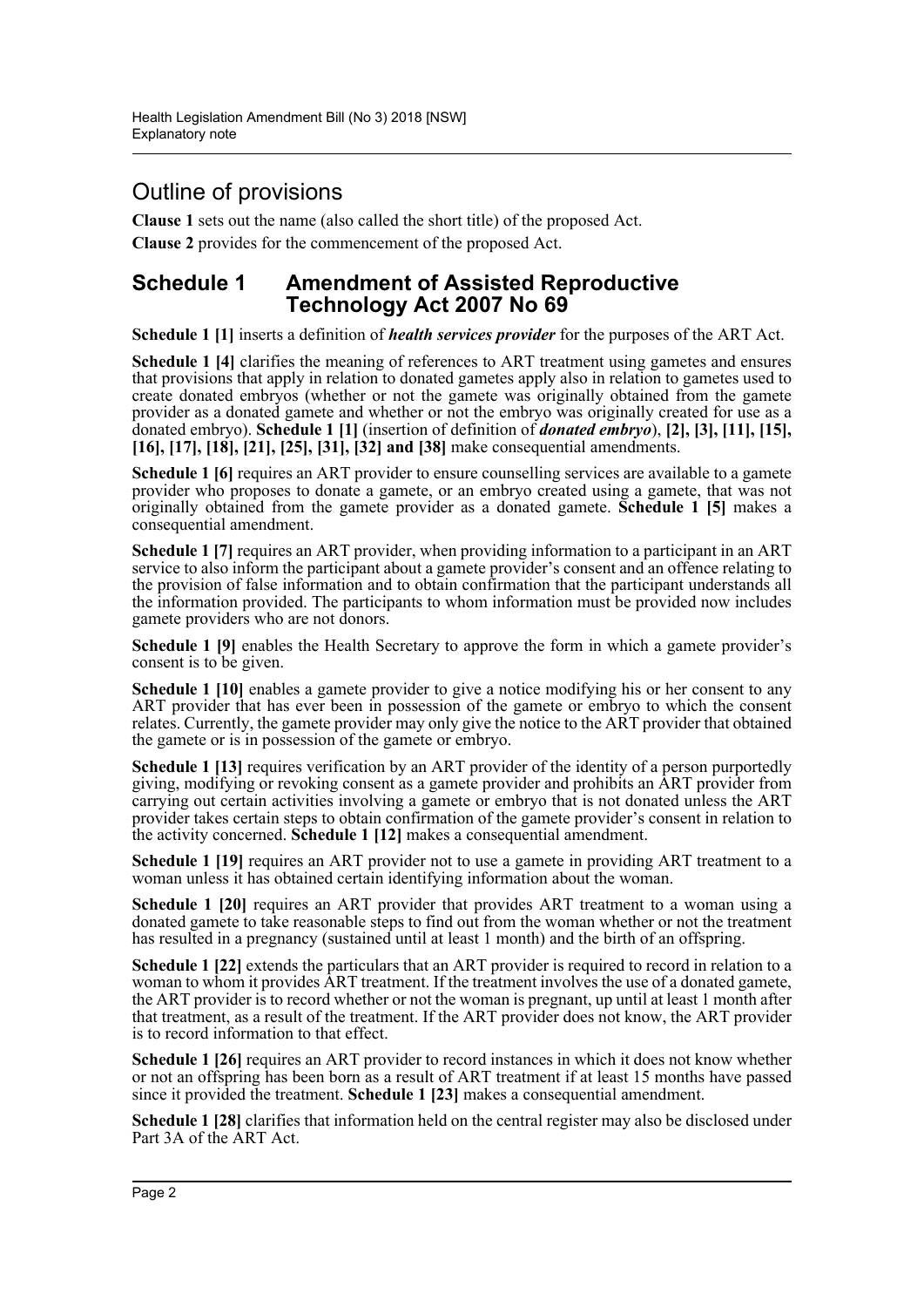**Schedule 1 [29]** permits the Health Secretary to assume that information provided to the Health Secretary and held on the central register is accurate for the purposes of applying provisions relating to the disclosure of that information.

**Schedule 1 [30]** requires records that an ART provider is required to give to the Health Secretary to be given within 2 months after the ART provider becomes aware that a live offspring has been born as a result of ART treatment, or if the ART provider does not know whether or not a live offspring has been born, it must inform the Health Secretary of that fact, between 15 and 16 months after the treatment, and give relevant records to the Health Secretary.

**Schedule 1 [34]** enables the Health Secretary, on the Health Secretary's own initiative, to enter information in the central register in connection with a live offspring whom the Health Secretary has reasonable grounds to be satisfied was born as a result of ART treatment using a donated gamete.

**Schedule 1 [35]** enables the Health Secretary, on the Health Secretary's own initiative, to disclose information held on the central register that has been revised or entered on the Health Secretary's own initiative. **Schedule 1 [39]** makes a consequential amendment.

**Schedule 1 [37]** enables the Health Secretary to direct a health services provider to furnish information to the Health Secretary for the purposes of finding out information that should generally be on the central register. It also enables the Health Secretary and the Registrar of Births, Deaths and Marriages to share information.

**Schedule 1 [40]** makes it clear that a person who forges a signature in any application or notice under the ART Act makes a representation that is false or misleading in a material particular and, accordingly, commits an offence.

**Schedule 1 [41]** ensures that the ART Act expressly provides that a disclosure made by any health services provider in accordance with the ART Act is not a breach of professional etiquette or ethics or a departure from accepted standards of professional conduct.

**Schedule 1 [8], [14], [24] and [33]** make law revision amendments.

**Schedule 1 [27]** replaces a heading to a Division.

**Schedule 1 [36]** makes an amendment relating to the order of provisions.

**Schedule 1 [42]** inserts savings and transitional provisions consequent on the enactment of the proposed Act.

## **Schedule 2 Amendment of Health Administration Act 1982 No 135**

**Schedule 2** [1] enables regulations to provide for the notification of certain incidents by the relevant health services organisation. The incidents are those involving the provision of health services by local health districts, prescribed statutory health corporations or prescribed affiliated health organisations (in which case the *relevant health services organisation* in respect of the incident is the local health district, prescribed statutory health corporation or prescribed affiliated health organisation) and incidents involving the provision of health services under Chapter 5A of the *Health Services Act 1997* or the provision of services under Part 1A of Chapter 10 of that Act (in which case the *relevant health services organisation* in respect of the incident is the Health Secretary). The regulations may also permit the exchange of information for the purposes of the exercise of functions relating to the investigation of those kinds of incidents or similar incidents occurring in private health facilities.

**Schedule 2 [2]** provides for the exchange of information between health officials. A health official is a person or body that exercises functions under certain health legislation. A health official may disclose information that the health official obtains in the exercise of their functions to another health official for the purposes of enabling the other health official to exercise the other health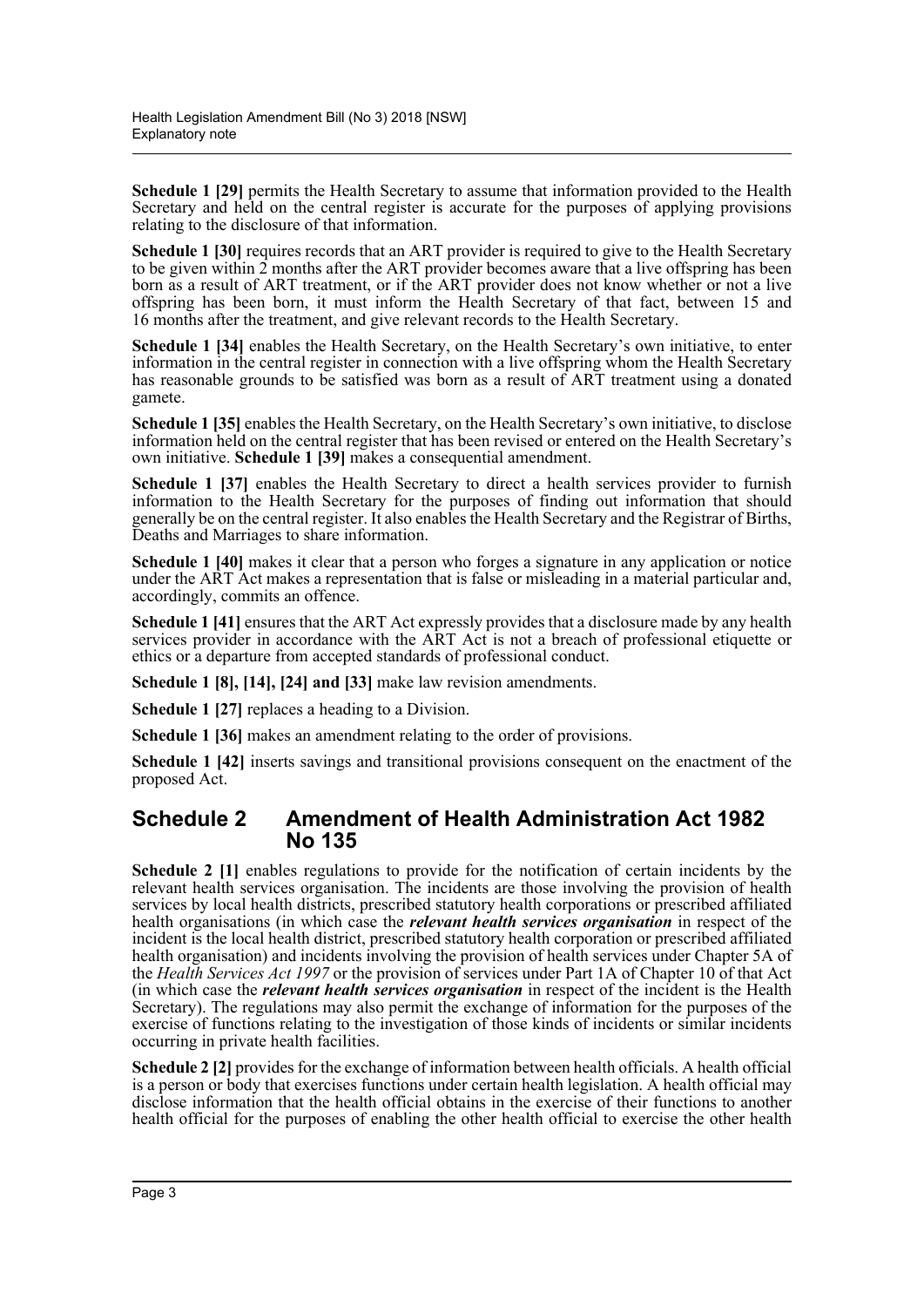official's functions, but only if the first health official considers that it is in the public interest to do so.

**Schedule 2 [3] and [4]** omit spent provisions.

**Schedule 2 [5]** inserts a savings and transitional provision.

## **Schedule 3 Amendment of Health Practitioner Regulation (Adoption of National Law) Act 2009 No 86**

**Schedule 3 [1]** provides that if an employer is required to report the same conduct under section 142 of the *Health Practitioner Regulation National Law (NSW)* and under section 117A of the *Health Services Act 1997*, compliance with either of those sections (or with alternative reporting requirements approved by the Health Secretary) satisfies the requirements of both those sections.

**Schedule 3 [2]** permits the Health Secretary to approve alternative reporting requirements for certain notices and transcripts that may be provided by courts, coroners or other persons. A court, coroner or other person may comply with the alternative reporting requirement as an alternative to the existing requirement for provision of the notice or transcript.

## **Schedule 4 Amendment of Health Services Act 1997 No 154**

Schedule 4 [1] provides for an additional person to be appointed to a Committee of Review. A Committee of Review has the function of determining an appeal against certain decisions of a public health organisation in relation to visiting practitioners. A visiting practitioner has a right of appeal against certain decisions and the appeal is to be determined by a Committee of Review appointed by the Minister for Health. The additional person appointed to the Committee is to be a person who, in the Minister's opinion, is conversant with the interests of patients as consumers of health services provided by the public health system and who has never been a medical practitioner or a dentist. **Schedule 4 [2]** provides that a decision supported by a majority of a Committee of Review is the decision of the Committee and where there is no majority, the Chairperson of the Committee has a second or casting vote. **Schedule 4 [4]** makes it clear that the proposed amendments apply only in respect of a Committee of Review appointed after the commencement of those amendments.

**Schedule 4 [3]** provides that if a chief executive is required to report the same conduct under section 117A of the *Health Services Act 1997* and under section 142 of the *Health Practitioner Regulation National Law (NSW)*, compliance with either of those sections (or with alternative reporting requirements approved by the Health Secretary) satisfies the requirements of both those sections. **Schedule 4 [3]** also provides that a report made under section 117A of the *Health Services Act 1997* is taken to be a complaint for the purposes of Part 8 of the *Health Practitioner Regulation National Law (NSW)* and for the purposes of the *Health Care Complaints Act 1993*. This will then enable the conduct reported to be dealt with under those Acts.

### **Schedule 5 Amendment of Mental Health Commission Act 2012 No 13**

**Schedule 5 [1]** updates the objects of the *Mental Health Commission Act 2012* (the *principal Act*).

**Schedule 5 [2]** sets out the governing principles for the purposes of the principal Act. Public sector agencies are required to have regard to the governing principles in the exercise of their functions. **Schedule 5 [5]** provides that the governing principles are to govern the work of the Mental Health Commission (the *Commission*). **Schedule 5 [3] and [14]** make consequential amendments.

**Schedule 5 [4], [6], [11] and [12]** remove provisions relating to the preparation by the Commission of a draft strategic plan for the mental health system in NSW (as this has now been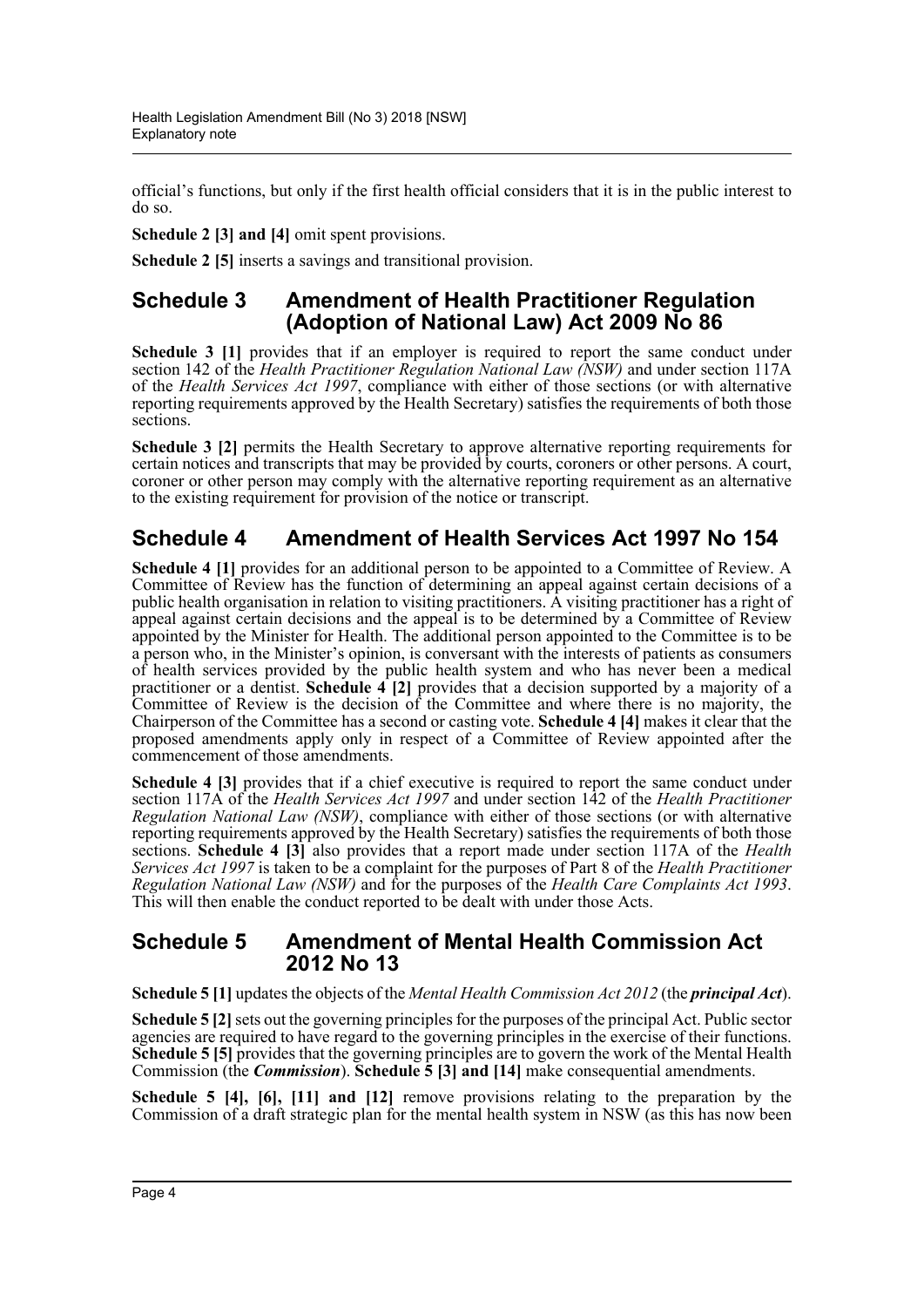prepared) and provide for the preparation of other strategic plans relating to mental health to be prepared by the Commission when directed to do so by the Minister for Mental Health.

**Schedule 5 [6]** also provides that it is a function of the Commission to review and evaluate, and report and advise on, the mental health and well-being of the people of New South Wales. **Schedule 5 [7]** removes the function of policy development from the Commission. **Schedule 5 [8]** changes the order in which certain functions of the Commission are listed in the principal Act.

**Schedule 5 [9]** makes it clear that when the Commission engages and consults with persons (including people who have a mental illness and their families and carers) the Commission is to take into account the particular views of those persons.

**Schedule 5 [10]** specifically identifies gay, lesbian, bisexual, transgender and intersex communities and young people as sections of the community that the Commission is to take into account the particular views and needs of.

**Schedule 5 [13]** permits the Commission to provide a public sector agency with a report prepared by the Commission which requires the agency to then provide a written response to the report (or certain matters in the report) to the Minister for Mental Health.

**Schedule 5 [15]** permits regulations to be made that contain provisions of a savings or transitional nature consequent on the enactment of any Act that amends the principal Act (including the proposed Act).

### **Schedule 6 Amendment of Private Health Facilities Act 2007 No 9**

**Schedule 6 [1]** substitutes Part 4 of the *Private Health Facilities Act 2009* (the *principal Act*) to establish new procedures for dealing with incidents involving the provision of a health service by a private health facility.

**Proposed Division 1 of Part 4** includes a number of definitions to be used in the proposed Part.

**Proposed Division 2 of Part 4** requires the licensee of a private health facility to direct one or more assessors appointed by the licensee to carry out a preliminary risk assessment of an incident involving the provision of a health service by the private health facility that has been reported to the licensee if the licensee is of the opinion that the incident is (or may be) a type prescribed by the regulations under the principal Act as a *reportable incident* or if the incident is not a reportable incident but may be the result of a serious systemic problem and the licensee is of the opinion that a preliminary risk assessment of the incident should be carried out. The assessor is to carry out a preliminary risk assessment of the incident and is to provide advice to the licensee about the incident to assist the licensee in understanding the cause of the incident and the measures to be taken. An assessor must immediately notify the licensee and the chair of the medical advisory committee for the private health facility if the assessor is of the opinion that the incident raises matters that indicate a problem giving rise to a risk of serious or imminent harm to a person.

**Proposed Division 3 of Part 4** requires the licensee of a private health facility to appoint one or more persons to a serious adverse event review team to carry out a serious adverse event review of an incident involving the provision of a health service by the private health facility if the incident is a reportable incident or the incident is not a reportable incident but may be the result of a serious systemic problem and the licensee is of the opinion that a serious adverse event review of the incident should be carried out. The team must be appointed within 30 days of the incident. The team is to report to the licensee and the chair of the medical advisory committee for the private health facility the findings identified by the team as to how the incident occurred, any factors contributing to the incident and any recommendations as to changes or improvements to procedures, practices or systems. However, the licensee may instead require the recommendations not be included in the report but be further developed and included in a second report. If the team forms the opinion that the incident raises matters that may involve professional misconduct or unsatisfactory professional conduct by a health practitioner, or may indicate that a health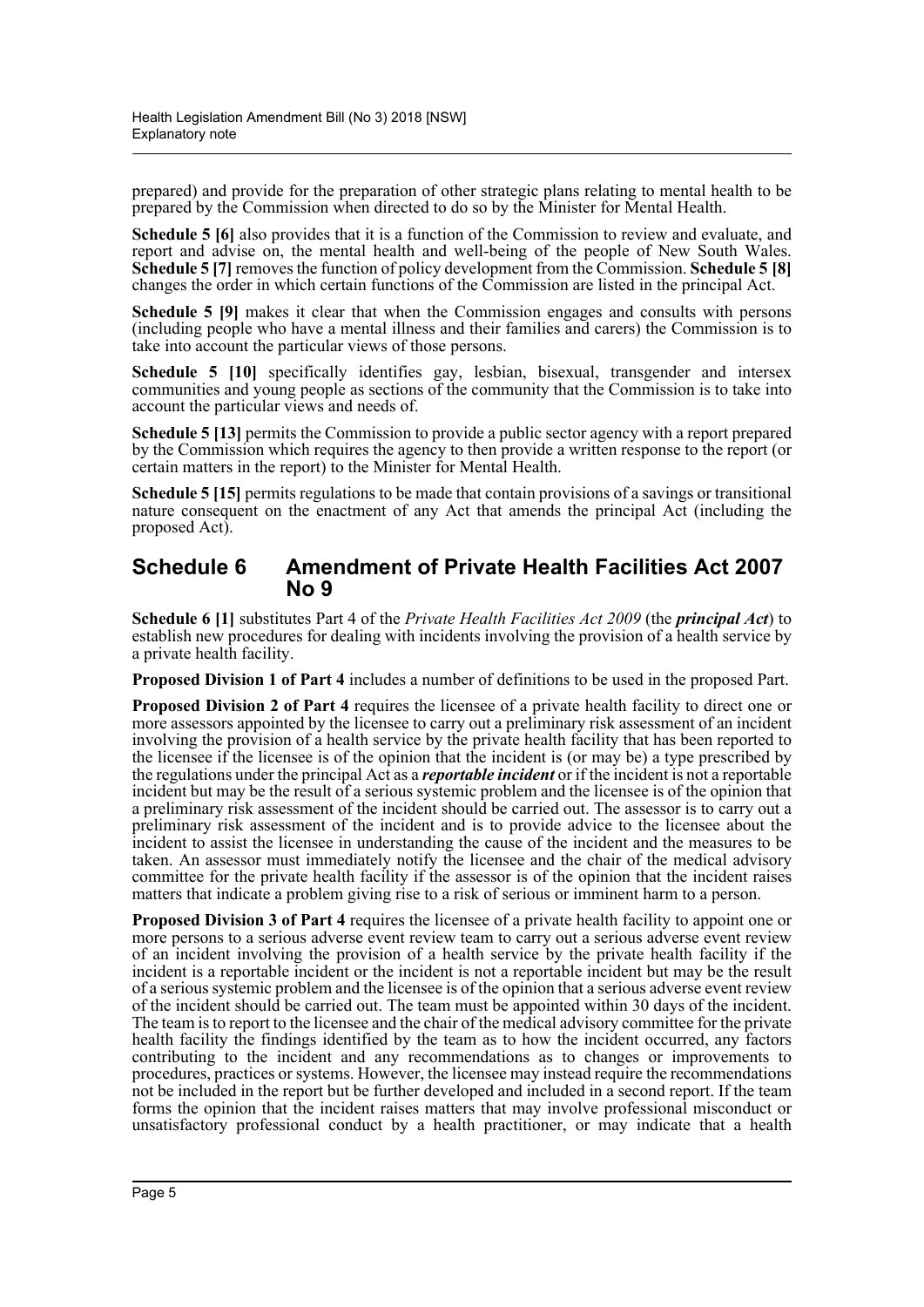practitioner is suffering from an impairment, it must notify the licensee and the chair of the medical advisory committee for the private health facility as soon as practicable. A team must immediately notify the licensee and the chair of the medical advisory committee for the private health facility if it is of the opinion that the incident raises matters that indicate a problem giving rise to a risk of serious or imminent harm to a person.

**Proposed Division 4 of Part 4** places some general limitations on *incident reviewers* (being members of serious adverse event review teams and assessors) relating to the recording and disclosure of information and the requirement to act in a fair and reasonable manner. It also makes it clear that an incident reviewer does not have authority to carry out an investigation relating to the competence of an individual. Certain information and documents relating to preliminary risk assessments, serious adverse event reviews or clinical incident reviews cannot be used in evidence in courts and other proceedings. Incident reviewers are also protected from personal liability.

**Proposed Division 5 of Part 4** permits regulations to be made for the purposes of Part 4.

**Schedule 6 [2]** inserts a number of savings and transitional provisions relating to incidents occurring, and RCA teams created, before the substitution of Part 4.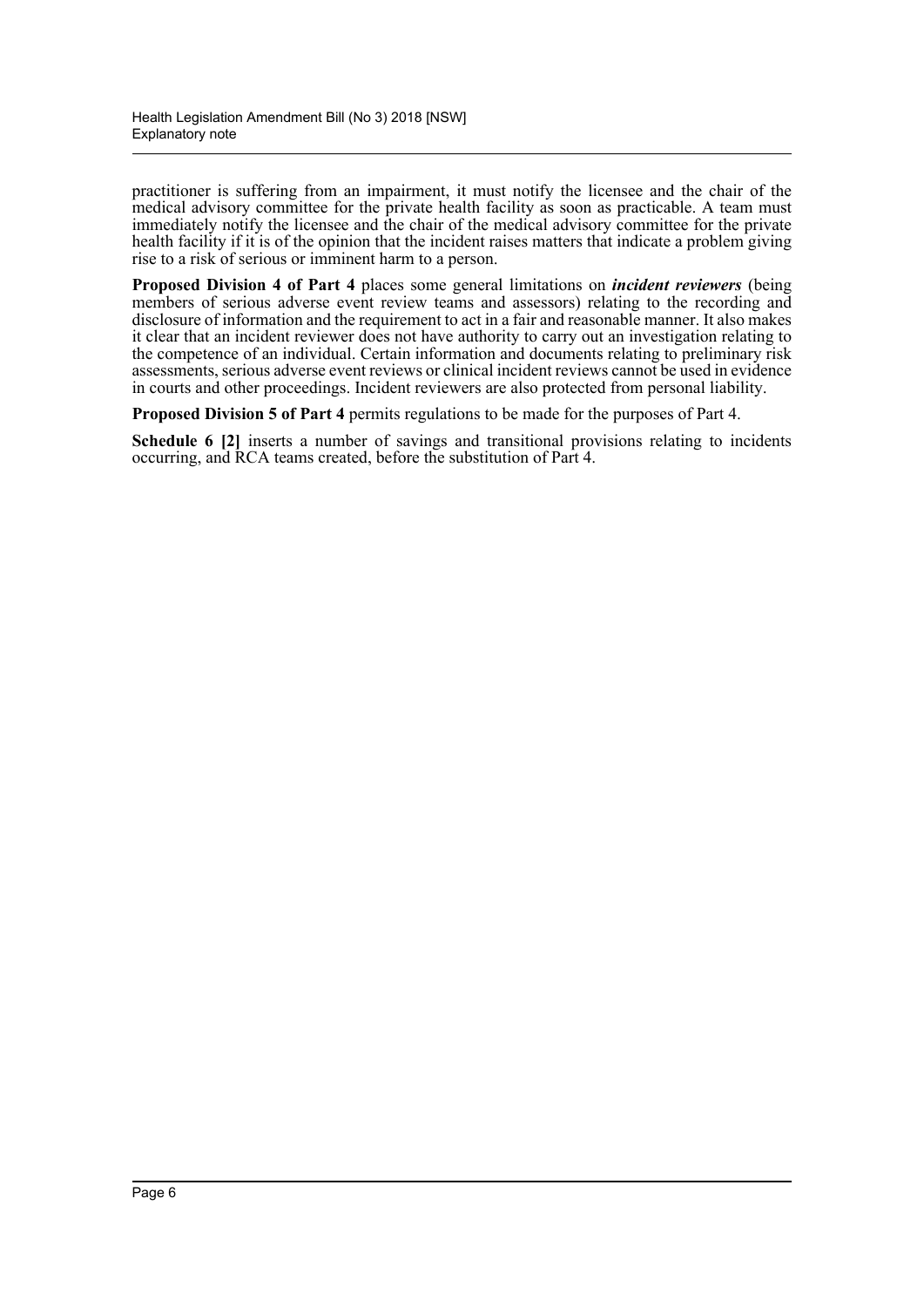First print



New South Wales

# **Health Legislation Amendment Bill (No 3) 2018**

## **Contents**

|   |                                                                                          | Page          |
|---|------------------------------------------------------------------------------------------|---------------|
|   | Name of Act                                                                              | 2             |
| 2 | Commencement                                                                             | $\mathcal{P}$ |
|   | Amendment of Assisted Reproductive Technology Act 2007 No 69                             | 3             |
|   | Amendment of Health Administration Act 1982 No 135                                       | 14            |
|   | Amendment of Health Practitioner Regulation (Adoption of National<br>Law) Act 2009 No 86 | 16            |
|   | Amendment of Health Services Act 1997 No 154                                             | 17            |
|   | <b>Amendment of Mental Health Commission Act 2012 No 13</b>                              | 18            |
|   | Amendment of Private Health Facilities Act 2007 No 9                                     | 21            |
|   |                                                                                          |               |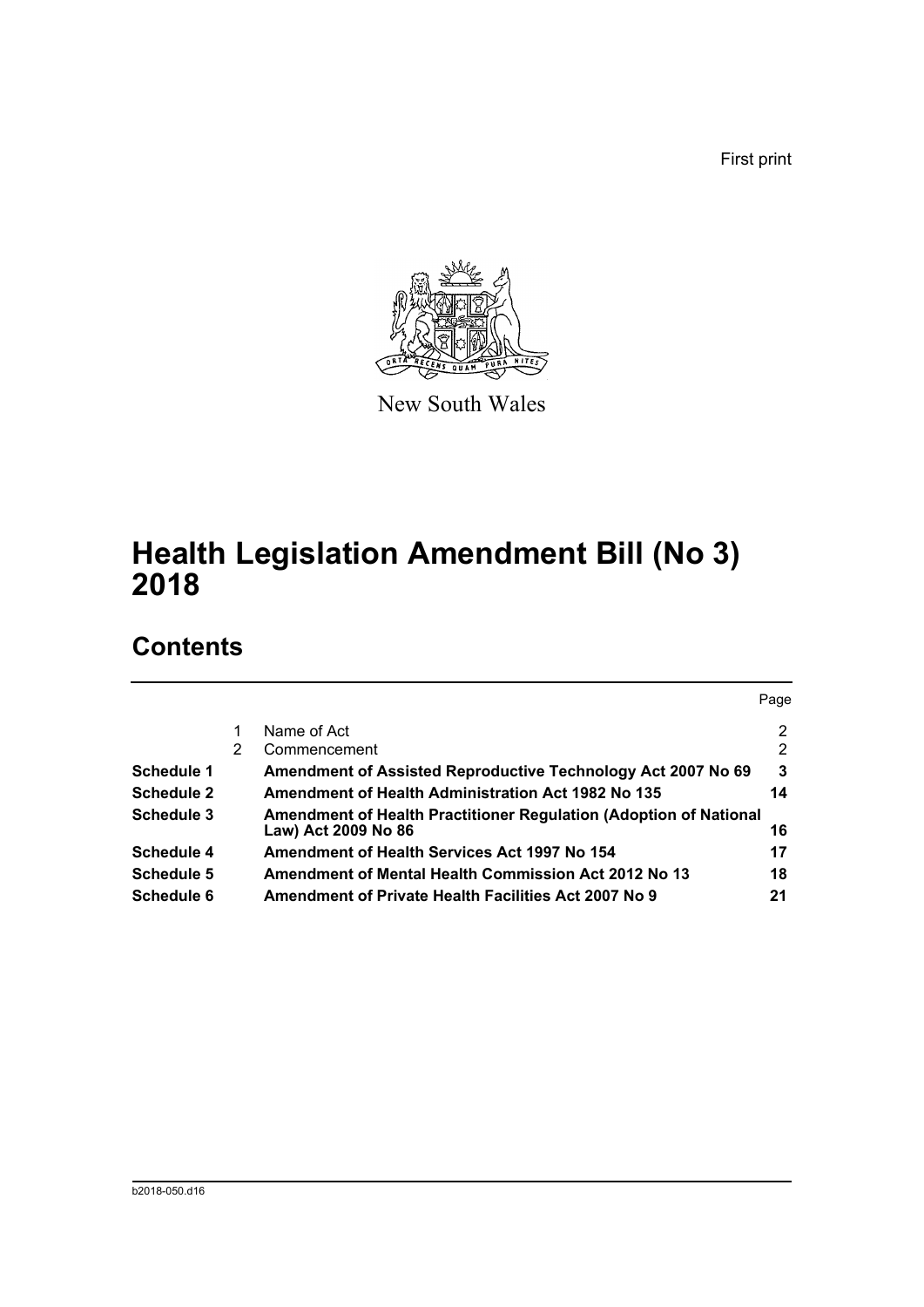

New South Wales

# **Health Legislation Amendment Bill (No 3) 2018**

No , 2018

## **A Bill for**

An Act to make miscellaneous amendments to various Acts that relate to health and associated matters.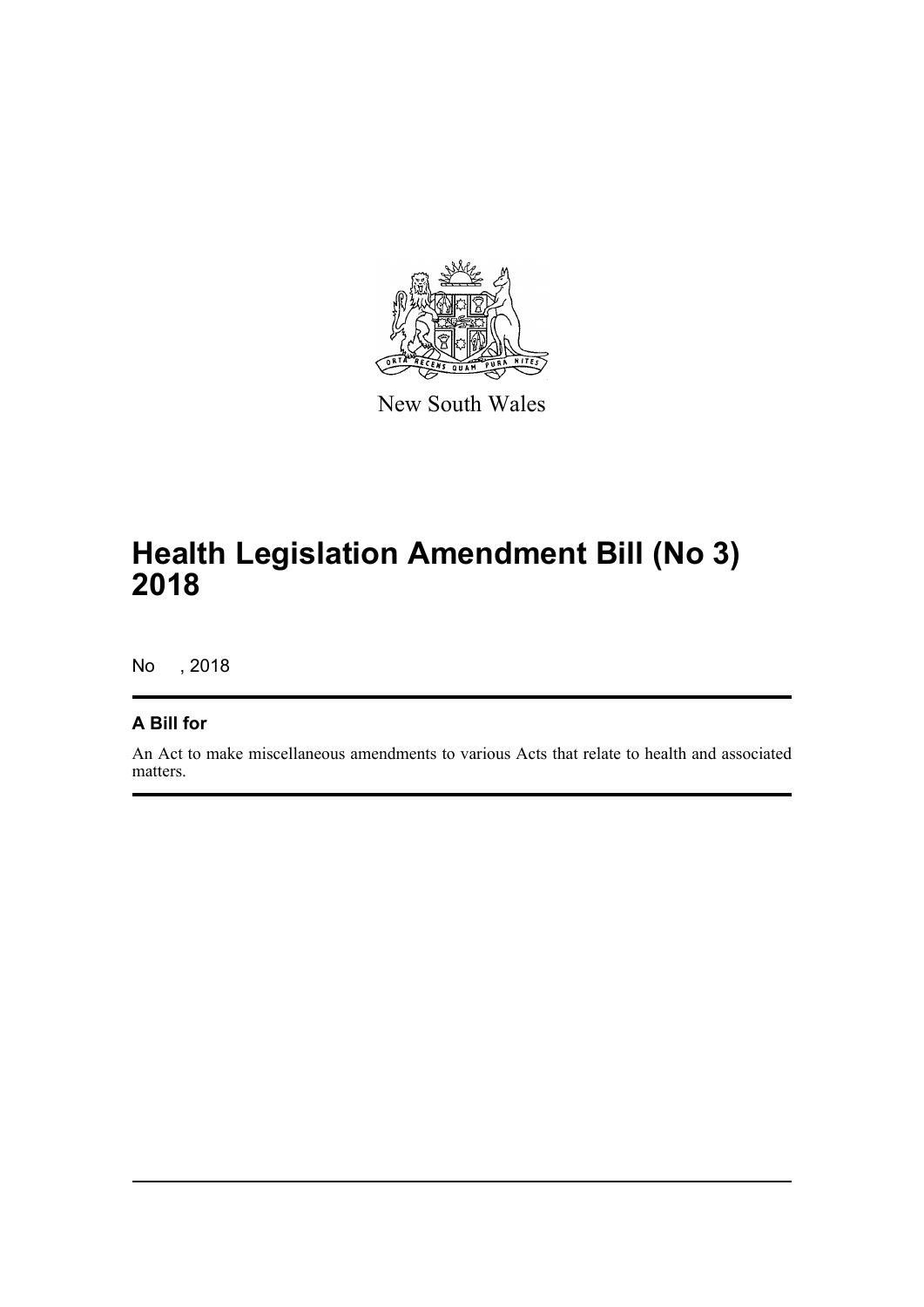Health Legislation Amendment Bill (No 3) 2018 [NSW]

<span id="page-8-0"></span>

|                | The Legislature of New South Wales enacts: |
|----------------|--------------------------------------------|
| $\blacksquare$ | Name of Act                                |

This Act is the *Health Legislation Amendment Act (No 3) 2018*.

### <span id="page-8-1"></span>**2 Commencement**

(1) This Act commences on the date of assent to this Act except as otherwise provided by this section.

1 2 3

- (2) Schedule 1 commences 1 month after the date of assent to this Act.
- (3) Schedules 2 [1], 3 [1] and [2], 4 [3] and 6 commence on a day or days to be appointed by proclamation.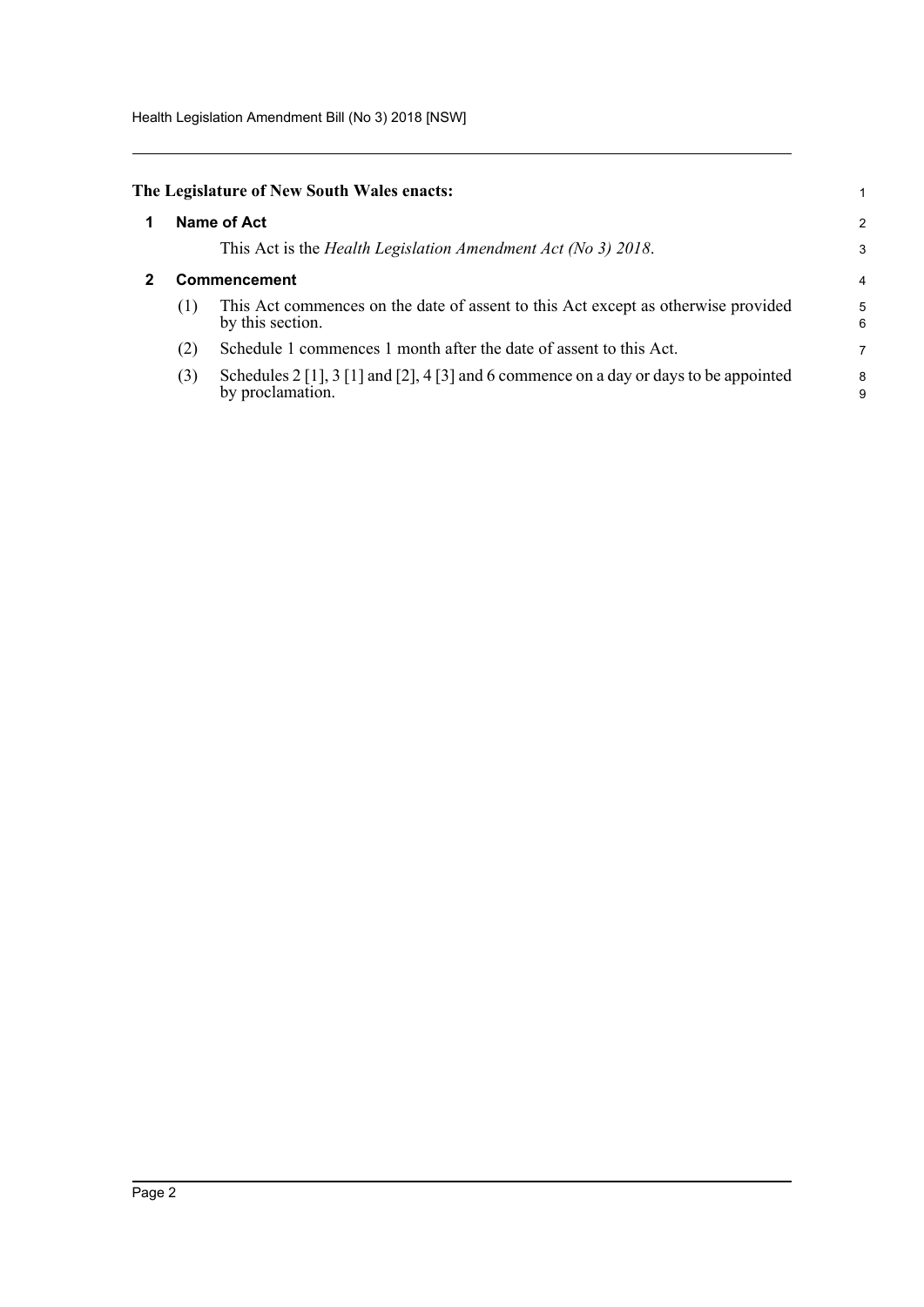<span id="page-9-0"></span>

|       | Schedule 1<br><b>Amendment of Assisted Reproductive</b><br>Technology Act 2007 No 69 |                              | 1<br>$\overline{c}$ |                                                                                                                                                                                                                                                                   |                      |  |  |
|-------|--------------------------------------------------------------------------------------|------------------------------|---------------------|-------------------------------------------------------------------------------------------------------------------------------------------------------------------------------------------------------------------------------------------------------------------|----------------------|--|--|
| [1]   |                                                                                      | <b>Section 4 Definitions</b> |                     |                                                                                                                                                                                                                                                                   | 3                    |  |  |
|       |                                                                                      |                              |                     | Insert in alphabetical order in section $4(1)$ :                                                                                                                                                                                                                  | 4                    |  |  |
|       |                                                                                      |                              |                     | <i>donated embryo</i> —see section 4B.                                                                                                                                                                                                                            | 5                    |  |  |
|       |                                                                                      |                              |                     | <i>health services provider</i> means any of the following:                                                                                                                                                                                                       | 6                    |  |  |
|       |                                                                                      |                              | (a)                 | an ART provider or a person that has at any time been an ART provider,                                                                                                                                                                                            | $\overline{7}$       |  |  |
|       |                                                                                      |                              | (b)                 | a registered medical practitioner, a person who has at any time been a<br>registered medical practitioner or a person who, at any time before the<br>repeal of the <i>Medical Practice Act 1992</i> , was registered as a medical<br>practitioner under that Act, | 8<br>9<br>10<br>11   |  |  |
|       |                                                                                      |                              | (c)                 | a public health organisation within the meaning of the <i>Health Services</i><br>Act 1997,                                                                                                                                                                        | 12<br>13             |  |  |
|       |                                                                                      |                              | (d)                 | a private health facility within the meaning of the Private Health<br>Facilities Act 2007,                                                                                                                                                                        | 14<br>15             |  |  |
|       |                                                                                      |                              | (e)                 | any person or body of a class prescribed by the regulations.                                                                                                                                                                                                      | 16                   |  |  |
| [2]   |                                                                                      |                              |                     | Section 4 (1), definition of "donated gamete"                                                                                                                                                                                                                     | 17                   |  |  |
|       | Omit the definition. Insert instead:                                                 |                              |                     |                                                                                                                                                                                                                                                                   |                      |  |  |
|       | <i>donated gamete</i> —see section 4B.                                               |                              |                     |                                                                                                                                                                                                                                                                   |                      |  |  |
| $[3]$ |                                                                                      | Section 4 (2)                |                     |                                                                                                                                                                                                                                                                   | 20                   |  |  |
|       |                                                                                      | Omit the subsection.         |                     |                                                                                                                                                                                                                                                                   | 21                   |  |  |
| [4]   | Sections 4A and 4B                                                                   |                              |                     |                                                                                                                                                                                                                                                                   |                      |  |  |
|       | Insert after section 4:                                                              |                              |                     |                                                                                                                                                                                                                                                                   |                      |  |  |
|       | 4A<br>References to ART treatment involving gametes                                  |                              |                     |                                                                                                                                                                                                                                                                   |                      |  |  |
|       |                                                                                      |                              |                     | A reference in this Act to ART treatment involving the use of a gamete<br>includes a reference to ART treatment involving the use of an embryo created<br>from a gamete.                                                                                          | 24<br>25<br>26<br>27 |  |  |
|       | 4B                                                                                   |                              |                     | References to "donated gametes" and "donated embryos"                                                                                                                                                                                                             | 28                   |  |  |
|       |                                                                                      | (1)                          |                     | A reference in this Act to a <i>donated gamete</i> :                                                                                                                                                                                                              | 29                   |  |  |
|       |                                                                                      |                              | (a)                 | is a reference to a gamete donated by a gamete provider for use by a<br>person other than the gamete provider or the gamete provider's spouse,<br>and                                                                                                             | 30<br>31<br>32       |  |  |
|       |                                                                                      |                              | (b)                 | includes a reference to a gamete used to create a donated embryo<br>(whether or not the gamete was originally obtained from the gamete<br>provider as a donated gamete and whether or not the embryo was<br>originally created for use as a donated embryo).      | 33<br>34<br>35<br>36 |  |  |
|       |                                                                                      | (2)                          |                     | A reference in this Act to a <i>donated embryo</i> is a reference to an embryo<br>donated after its creation for use by a person who is not:                                                                                                                      | 37<br>38             |  |  |
|       |                                                                                      |                              | (a)                 | one of the gamete providers from whom the gametes used to create the<br>embryo were obtained, or                                                                                                                                                                  | 39<br>40             |  |  |
|       |                                                                                      |                              | (b)                 | the spouse of one of those gamete providers.                                                                                                                                                                                                                      | 41                   |  |  |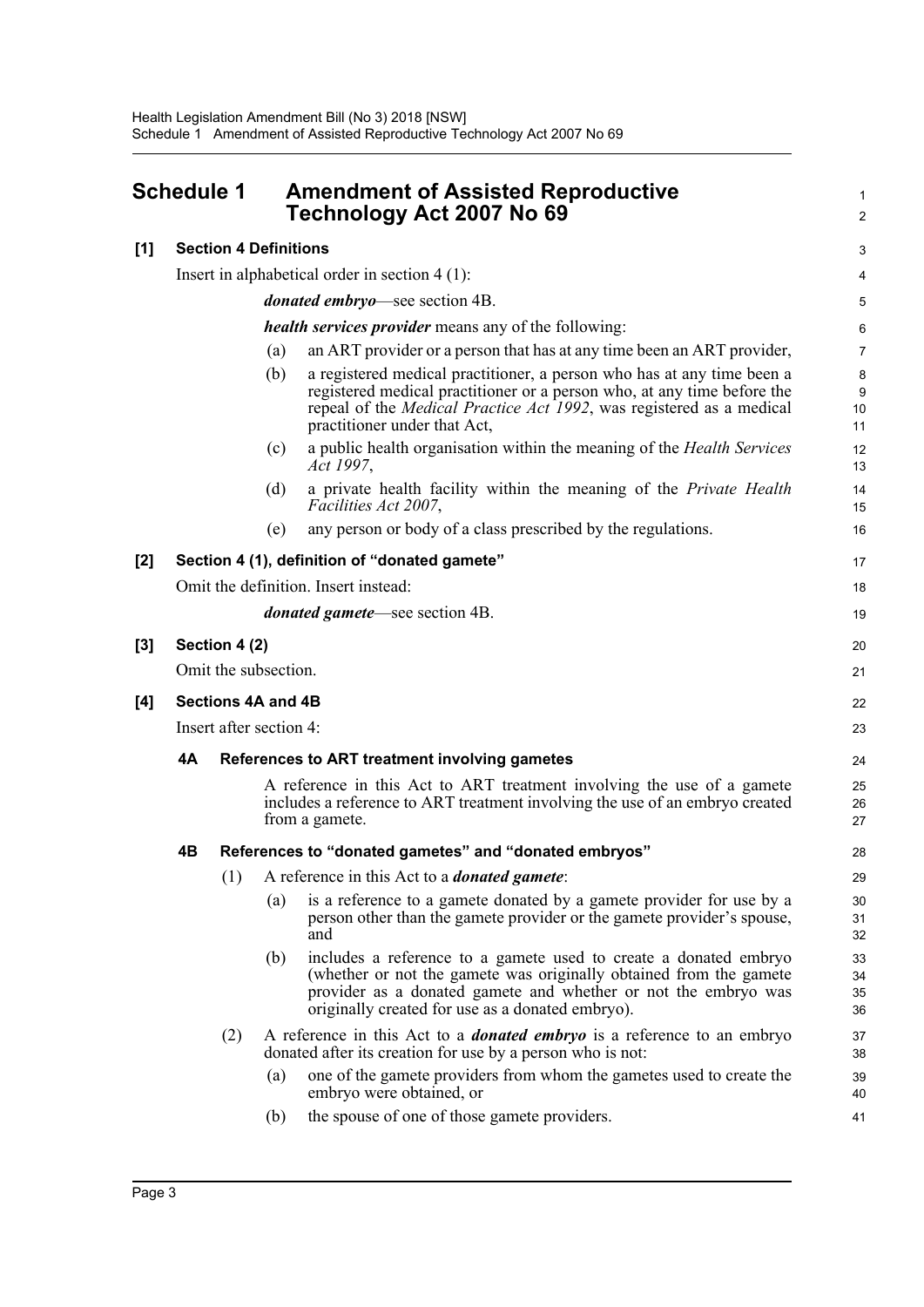| [5] |                   | Section 12 Counselling to be available                                                                                                                                                                                                                                                                                                                                                                                | 1                           |
|-----|-------------------|-----------------------------------------------------------------------------------------------------------------------------------------------------------------------------------------------------------------------------------------------------------------------------------------------------------------------------------------------------------------------------------------------------------------------|-----------------------------|
|     |                   | Omit section $12(2)$ (b).                                                                                                                                                                                                                                                                                                                                                                                             | 2                           |
| [6] |                   | Section 12 (2A)-(2C)                                                                                                                                                                                                                                                                                                                                                                                                  | 3                           |
|     |                   | Insert after section $12(2)$ :                                                                                                                                                                                                                                                                                                                                                                                        | 4                           |
|     | (2A)              | An ART provider that has possession of a gamete, or an embryo created using<br>a gamete, that was not originally obtained from the gamete provider as a<br>donated gamete must ensure that counselling services are made available to<br>the gamete provider if the gamete provider proposes to donate the gamete or<br>embryo for use by a person other than the gamete provider or the gamete<br>provider's spouse. | 5<br>6<br>7<br>8<br>9<br>10 |
|     | (2B)              | The counselling services under subsection (2A) must:                                                                                                                                                                                                                                                                                                                                                                  | 11                          |
|     |                   | be available at the premises of the ART provider, and<br>(a)                                                                                                                                                                                                                                                                                                                                                          | 12                          |
|     |                   | (b)<br>be offered before the gamete or embryo is used.                                                                                                                                                                                                                                                                                                                                                                | 13                          |
|     | (2C)              | Counselling services under this section must be provided by a person with the<br>qualifications (if any) prescribed by the regulations.                                                                                                                                                                                                                                                                               | 14<br>15                    |
| [7] | <b>Section 13</b> |                                                                                                                                                                                                                                                                                                                                                                                                                       | 16                          |
|     |                   | Omit sections 13 and 14. Insert instead:                                                                                                                                                                                                                                                                                                                                                                              | 17                          |
|     | 13                | Provision of information to participants in ART services                                                                                                                                                                                                                                                                                                                                                              | 18                          |
|     | (1)               | An ART provider must, in accordance with this section:                                                                                                                                                                                                                                                                                                                                                                | 19                          |
|     |                   | inform a person specified in Column 1 of the Table to this subsection of<br>(a)<br>the matters specified opposite in Column 2, and                                                                                                                                                                                                                                                                                    | 20<br>21                    |
|     |                   | obtain confirmation from the person that the person understands those<br>(b)<br>matters.                                                                                                                                                                                                                                                                                                                              | 22<br>23                    |
|     |                   | before providing an ART service specified opposite in Column 3.                                                                                                                                                                                                                                                                                                                                                       | 24                          |
|     |                   | Maximum penalty: 800 penalty units in the case of a corporation or<br>400 penalty units in any other case.                                                                                                                                                                                                                                                                                                            | 25<br>26                    |
|     |                   | <b>Table</b>                                                                                                                                                                                                                                                                                                                                                                                                          | 27                          |
|     |                   |                                                                                                                                                                                                                                                                                                                                                                                                                       |                             |

|   | Column 1                                                                               | Column <sub>2</sub>      | Column <sub>3</sub>                     |
|---|----------------------------------------------------------------------------------------|--------------------------|-----------------------------------------|
|   | Person                                                                                 | <b>Matters</b>           | <b>ART service</b>                      |
| 1 | A woman seeking ART<br>treatment that does not<br>use donated gametes                  | Basic list of matters    | ART treatment to the<br>woman           |
| 2 | A woman seeking ART Extended list of matters<br>treatment that uses<br>donated gametes |                          | ART treatment to the<br>woman           |
| 3 | A person proposing to<br>provide a gamete (other<br>than as a donated<br>gamete)       | Basic list of matters    | Obtaining the gamete<br>from the person |
| 4 | A person proposing to<br>provide a donated<br>gamete                                   | Extended list of matters | Obtaining the gamete<br>from the person |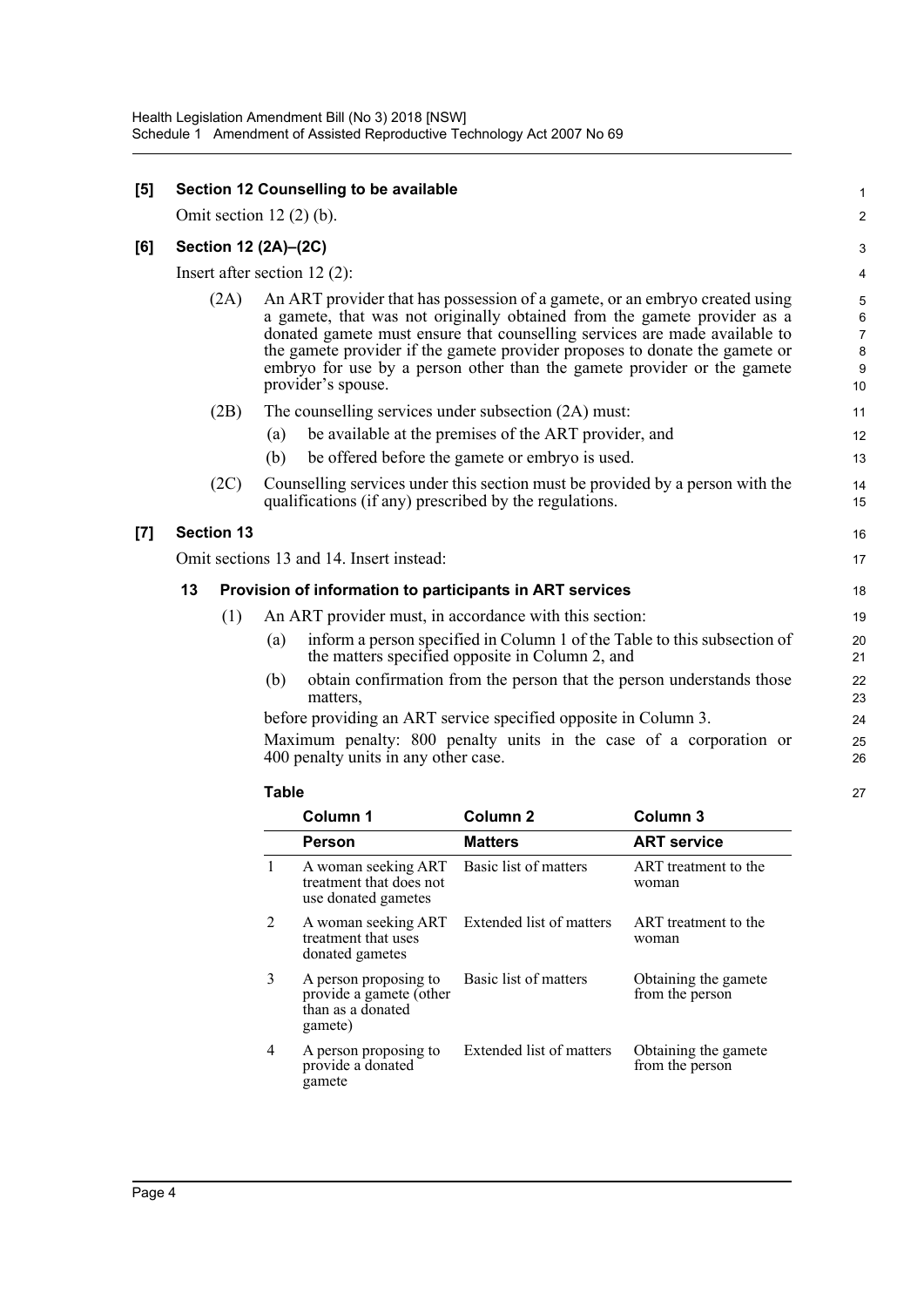|                                  |     | Column 1                                                              | Column <sub>2</sub>                                                           | Column 3                                                                                                                                                                            |
|----------------------------------|-----|-----------------------------------------------------------------------|-------------------------------------------------------------------------------|-------------------------------------------------------------------------------------------------------------------------------------------------------------------------------------|
|                                  |     | <b>Person</b>                                                         | <b>Matters</b>                                                                | <b>ART service</b>                                                                                                                                                                  |
|                                  | 5   | whom the gamete was<br>not originally obtained<br>as a donated gamete | A gamete provider from Extended list of matters                               | Using the gamete, or an<br>embryo created using<br>the gamete, in providing<br>ART treatment to a<br>person who is not the<br>gamete provider or the<br>gamete provider's<br>spouse |
| (2)                              |     | is as follows:                                                        |                                                                               | The <b>basic list of matters</b> that a person must be informed of under this section                                                                                               |
|                                  | (a) | the availability of counselling services,                             |                                                                               |                                                                                                                                                                                     |
|                                  | (b) |                                                                       | until when such a consent may be modified or revoked,                         | the effect of a gamete provider's consent under Division 3, and how and                                                                                                             |
|                                  | (c) |                                                                       | any other matter that is prescribed by the regulations.                       |                                                                                                                                                                                     |
| (3)                              |     | section is as follows:                                                |                                                                               | The <i>extended list of matters</i> that a person must be informed of under this                                                                                                    |
|                                  | (a) | the availability of counselling services,                             |                                                                               |                                                                                                                                                                                     |
|                                  | (b) |                                                                       | until when such a consent may be modified or revoked,                         | the effect of a gamete provider's consent under Division 3, and how and                                                                                                             |
|                                  | (c) |                                                                       | about the person and the person's offspring,                                  | the obligations of the ART provider in relation to obtaining information                                                                                                            |
|                                  | (d) |                                                                       | information provided to the ART provider by the person,                       | the application of section 62 to the person, including in relation to                                                                                                               |
|                                  | (e) |                                                                       | and the person's offspring that will be held on the register,                 | the existence of the central register and the information about the person                                                                                                          |
|                                  | (f) | the person,                                                           |                                                                               | the right of the person to obtain information held on the register about                                                                                                            |
|                                  | (g) | held on the register about other persons,                             |                                                                               | the right of the person and the person's offspring to obtain information                                                                                                            |
|                                  | (h) |                                                                       | about the person and the person's offspring,                                  | the right of other persons to obtain information held on the register                                                                                                               |
|                                  | (i) |                                                                       | any other matter that is prescribed by the regulations.                       |                                                                                                                                                                                     |
| (4)                              |     | in the approved form (if any).                                        |                                                                               | Any information required to be provided under this section is to be provided                                                                                                        |
| (5)                              |     | in the approved form (if any).                                        |                                                                               | Any confirmation required to be obtained under this section is to be obtained                                                                                                       |
| <b>Section 16 Interpretation</b> |     |                                                                       |                                                                               |                                                                                                                                                                                     |
|                                  |     |                                                                       | Omit "by a gamete" from the definition of <i>consent</i> in section 16 (a).   |                                                                                                                                                                                     |
|                                  |     | Insert instead "of a gamete".                                         |                                                                               |                                                                                                                                                                                     |
|                                  |     | Section 17 Giving, modifying and revoking consent                     |                                                                               |                                                                                                                                                                                     |
|                                  |     |                                                                       | Insert ", in the approved form (if any)," after "notice" in section $17(1)$ . |                                                                                                                                                                                     |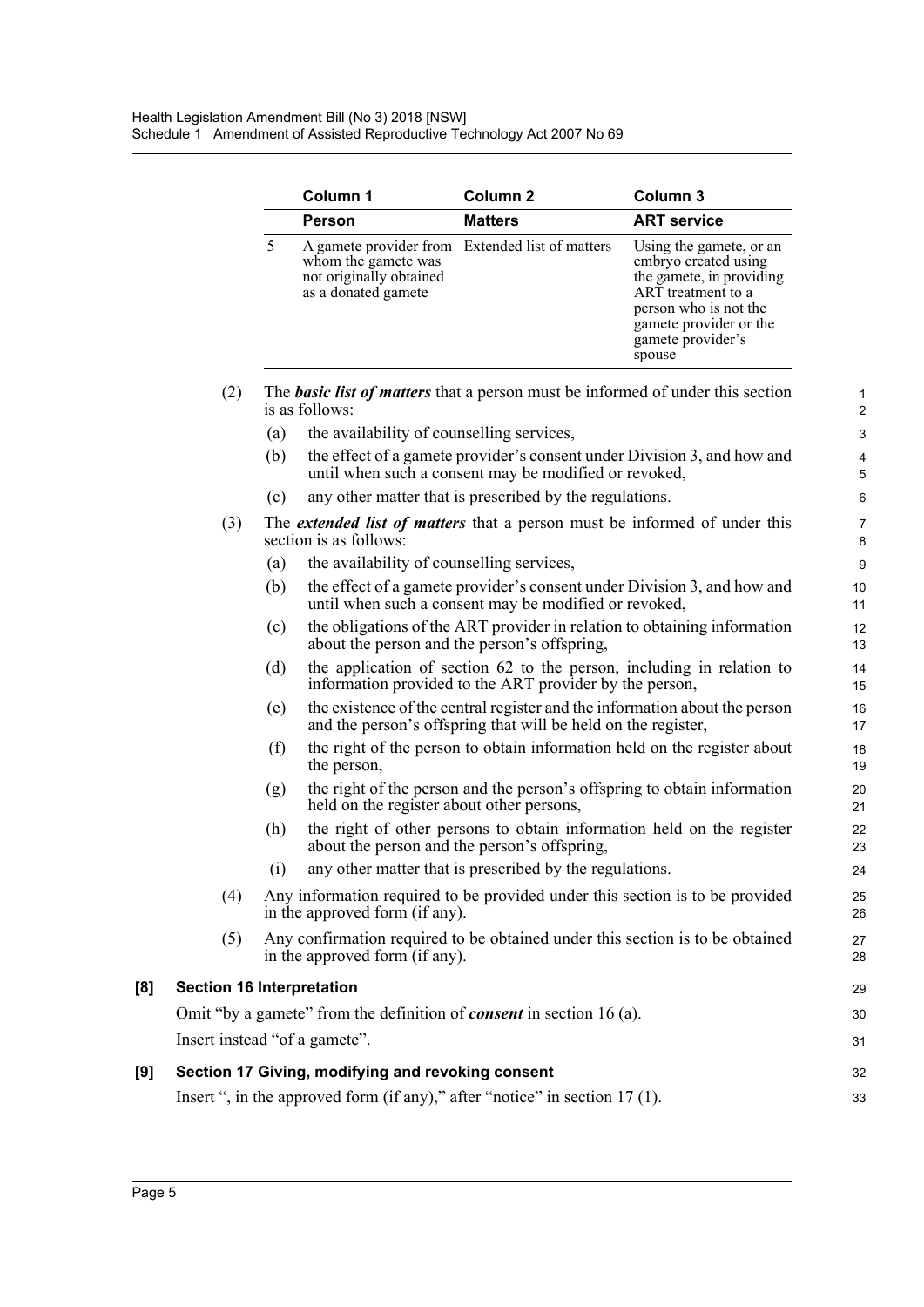| [10]   |     | <b>Section 17 (3)</b> |                          |                                                                                                                                                                                                                                                                                                                                                                            | $\mathbf{1}$                                |
|--------|-----|-----------------------|--------------------------|----------------------------------------------------------------------------------------------------------------------------------------------------------------------------------------------------------------------------------------------------------------------------------------------------------------------------------------------------------------------------|---------------------------------------------|
|        |     |                       |                          | Omit the subsection. Insert instead:                                                                                                                                                                                                                                                                                                                                       | $\overline{c}$                              |
|        |     | (3)                   |                          | A gamete provider may modify or revoke his or her consent by giving written<br>notice, in the approved form (if any), of the modification or revocation of<br>consent to:                                                                                                                                                                                                  | 3<br>$\overline{\mathbf{4}}$<br>$\mathbf 5$ |
|        |     |                       | (a)                      | the ART provider that obtained the gamete from the gamete provider, or                                                                                                                                                                                                                                                                                                     | 6                                           |
|        |     |                       | (b)                      | any ART provider that is, or has ever been, in possession of the gamete<br>or embryo to which the modification or revocation of consent relates.                                                                                                                                                                                                                           | $\overline{7}$<br>8                         |
| $[11]$ |     |                       |                          | Section 17 (4) (b) and (c)                                                                                                                                                                                                                                                                                                                                                 | $\boldsymbol{9}$                            |
|        |     |                       |                          | Omit section 17 (4) (b). Insert instead:                                                                                                                                                                                                                                                                                                                                   | 10                                          |
|        |     |                       | (b)                      | in the case of a gamete that is used to create a donated embryo—the<br>embryo is implanted in the body of a woman, or                                                                                                                                                                                                                                                      | 11<br>12                                    |
|        |     |                       | (c)                      | in any other case—the gamete is placed in the body of a woman or an<br>embryo created using the gamete is implanted in the body of a woman.                                                                                                                                                                                                                                | 13<br>14                                    |
| [12]   |     |                       | Section 17 (5)-(8)       |                                                                                                                                                                                                                                                                                                                                                                            | 15                                          |
|        |     |                       |                          | Omit section $17(5)$ and $(6)$ . Insert instead:                                                                                                                                                                                                                                                                                                                           | 16                                          |
|        |     | (5)                   |                          | As soon as practicable after an ART provider is given written notice by a<br>gamete provider of the modification or revocation of his or her consent, the<br>ART provider must give written notice of the modification or revocation to<br>any other ART provider to which the ART provider has supplied the gamete<br>or any embryo created using the gamete.             | 17<br>18<br>19<br>20<br>21                  |
|        |     | (6)                   |                          | As soon as practicable after an ART provider is given written notice by<br>another ART provider of the modification or revocation of a gamete provider's<br>consent, the ART provider must give written notice of the modification or<br>revocation to any other ART provider to which the ART provider has supplied<br>the gamete or any embryo created using the gamete. | 22<br>23<br>24<br>25<br>26                  |
|        |     | (7)                   | section.                 | Except as provided by section 17A, a modification or revocation of consent<br>takes effect in relation to an ART provider as soon as the ART provider is<br>given written notice of the modification or revocation in accordance with this                                                                                                                                 | 27<br>28<br>29<br>30                        |
|        |     | (8)                   | embryo.                  | A reference in this section to a <i>donated gamete</i> does not include a reference to<br>a gamete that becomes a donated gamete only after being used to create an                                                                                                                                                                                                        | 31<br>32<br>33                              |
| [13]   |     |                       | Sections 17A and 17B     |                                                                                                                                                                                                                                                                                                                                                                            | 34                                          |
|        |     |                       | Insert after section 17: |                                                                                                                                                                                                                                                                                                                                                                            | 35                                          |
|        | 17A |                       |                          | Verification of identify of person giving, modifying or revoking consent                                                                                                                                                                                                                                                                                                   | 36                                          |
|        |     | (1)                   |                          | An ART provider that is given a written notice under section 17 must take the<br>following steps to verify the identity of the person purportedly giving the<br>consent to which the notice relates:                                                                                                                                                                       | 37<br>38<br>39                              |
|        |     |                       | (a)                      | the steps (if any) prescribed by the regulations,                                                                                                                                                                                                                                                                                                                          | 40                                          |
|        |     |                       | (b)                      | if there are no steps prescribed by the regulations, reasonable steps.                                                                                                                                                                                                                                                                                                     | 41                                          |
|        |     |                       |                          | Maximum penalty: 800 penalty units in the case of a corporation or<br>400 penalty units in any other case.                                                                                                                                                                                                                                                                 | 42<br>43                                    |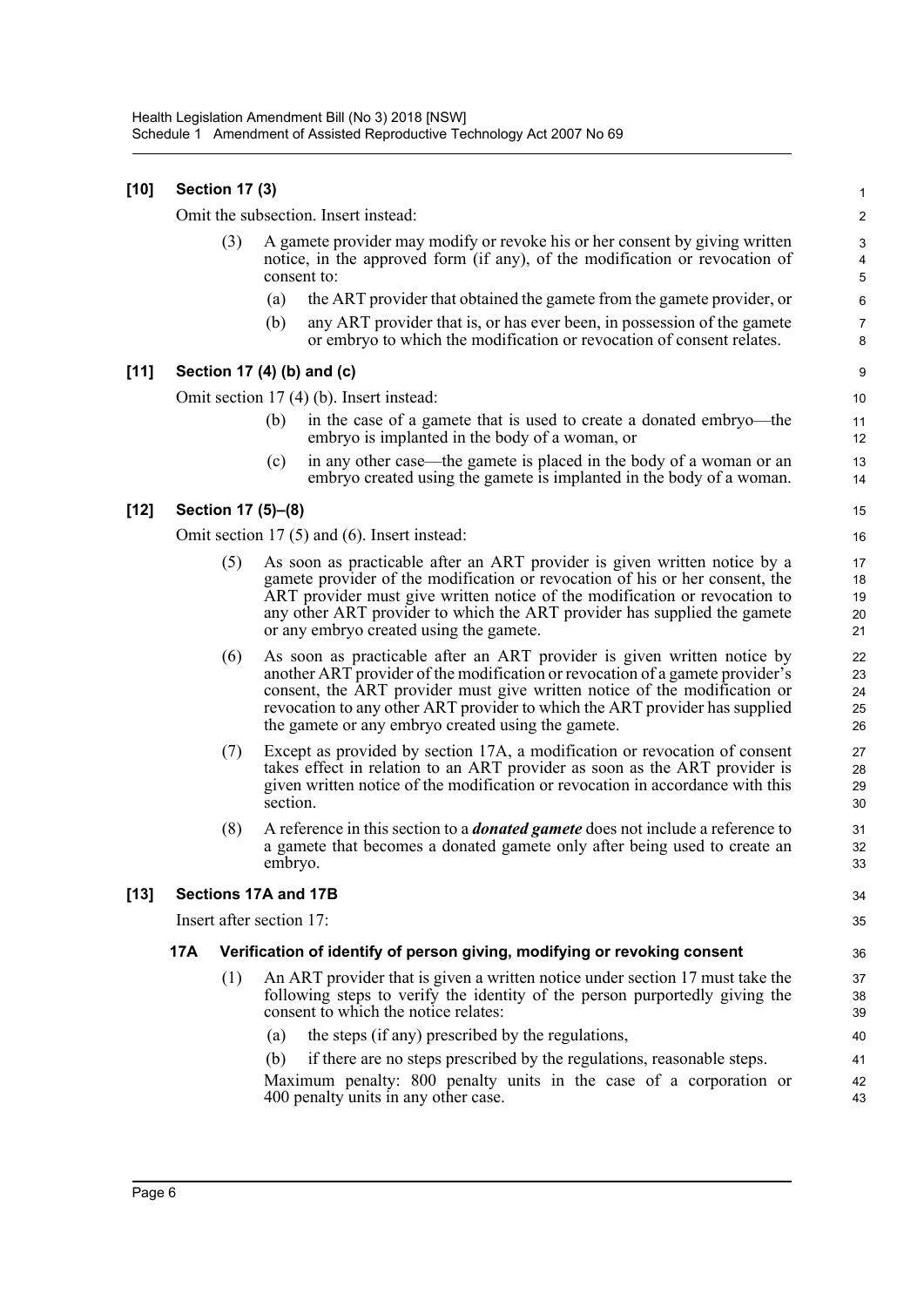|        |     | (2) |     | A gamete provider's consent has no effect in relation to an ART provider that<br>is required to comply with subsection $(1)$ in connection with that consent until<br>the ART provider so complies.                                                                                                                                                                                                | 1<br>$\overline{c}$<br>$\ensuremath{\mathsf{3}}$  |
|--------|-----|-----|-----|----------------------------------------------------------------------------------------------------------------------------------------------------------------------------------------------------------------------------------------------------------------------------------------------------------------------------------------------------------------------------------------------------|---------------------------------------------------|
|        |     | (3) |     | An ART provider that is given a written notice under section 17 (5) or (6) is<br>not required to comply with subsection $(1)$ in connection with the modification<br>or revocation to which the notice relates if the ART provider has reasonable<br>grounds to believe that another ART provider has already complied with<br>subsection $(1)$ in connection with the modification or revocation. | 4<br>$\sqrt{5}$<br>$\,6$<br>$\boldsymbol{7}$<br>8 |
|        |     | (4) |     | In this section, <i>consent</i> includes the modification or revocation of consent.                                                                                                                                                                                                                                                                                                                | $\boldsymbol{9}$                                  |
|        | 17B |     |     | ART provider to take steps to obtain confirmation of consent in certain cases                                                                                                                                                                                                                                                                                                                      | 10                                                |
|        |     | (1) |     | An ART provider must not carry out any of the following activities in respect<br>of a gamete or embryo (other than a donated gamete or donated embryo)<br>unless the ART provider has taken the required steps, in accordance with this<br>section, to obtain confirmation of the gamete provider's consent to the activity<br>concerned:                                                          | 11<br>12<br>13<br>14<br>15                        |
|        |     |     | (a) | use the gamete to create an embryo outside the body of a woman,                                                                                                                                                                                                                                                                                                                                    | 16                                                |
|        |     |     | (b) | provide ART treatment to a woman using the gamete or embryo,                                                                                                                                                                                                                                                                                                                                       | 17                                                |
|        |     |     | (c) | supply the gamete or embryo to another person (including an ART<br>provider),                                                                                                                                                                                                                                                                                                                      | 18<br>19                                          |
|        |     |     | (d) | export, or cause to be exported, the gamete or embryo from this State.                                                                                                                                                                                                                                                                                                                             | 20                                                |
|        |     |     |     | Maximum penalty: 800 penalty units in the case of a corporation or<br>400 penalty units in any other case.                                                                                                                                                                                                                                                                                         | 21<br>22                                          |
|        |     | (2) |     | The <i>required steps</i> are the steps (if any) prescribed by the regulations or, if<br>there are no steps prescribed by the regulations, reasonable steps.                                                                                                                                                                                                                                       | 23<br>24                                          |
|        |     | (3) |     | The ART provider must take the required steps no earlier than the period of<br>time, determined in accordance with the regulations, before the activity<br>concerned.                                                                                                                                                                                                                              | 25<br>26<br>27                                    |
|        |     | (4) |     | An ART provider is not required to comply with this section:                                                                                                                                                                                                                                                                                                                                       | 28                                                |
|        |     |     | (a) | if the ART provider knows or believes on reasonable grounds that the<br>gamete provider is deceased, or                                                                                                                                                                                                                                                                                            | 29<br>30                                          |
|        |     |     | (b) | in any other circumstances prescribed by the regulations.                                                                                                                                                                                                                                                                                                                                          | 31                                                |
| [14]   |     |     |     | Section 24 Use of gametes or embryos provided more than 5 years ago                                                                                                                                                                                                                                                                                                                                | 32                                                |
|        |     |     |     | Insert after section $24(4)$ :                                                                                                                                                                                                                                                                                                                                                                     | 33                                                |
|        |     | (5) |     | A reference in this section to the <i>supply</i> of a gamete includes a reference to the<br>supply of an embryo created using the gamete.                                                                                                                                                                                                                                                          | 34<br>35                                          |
| $[15]$ |     |     |     | Section 25 Storage of gametes or embryos                                                                                                                                                                                                                                                                                                                                                           | 36                                                |
|        |     |     |     | Insert "or a donated embryo," after "donated gamete," in section 25 (3) (d).                                                                                                                                                                                                                                                                                                                       | 37                                                |
| [16]   |     |     |     | Section 26 Donated gametes or embryos-time limit on use                                                                                                                                                                                                                                                                                                                                            | 38                                                |
|        |     |     |     | Omit section 26 (1). Insert instead:                                                                                                                                                                                                                                                                                                                                                               | 39                                                |
|        |     | (1) |     | An ART provider must not provide the following ART treatment without the<br>written authorisation of the Secretary:                                                                                                                                                                                                                                                                                | 40<br>41                                          |
|        |     |     | (a) | ART treatment using a donated gamete (but not ART treatment referred<br>to in paragraph (b)) if the gamete was obtained from the donor more<br>than 15 years before the provision of the ART treatment,                                                                                                                                                                                            | 42<br>43<br>44                                    |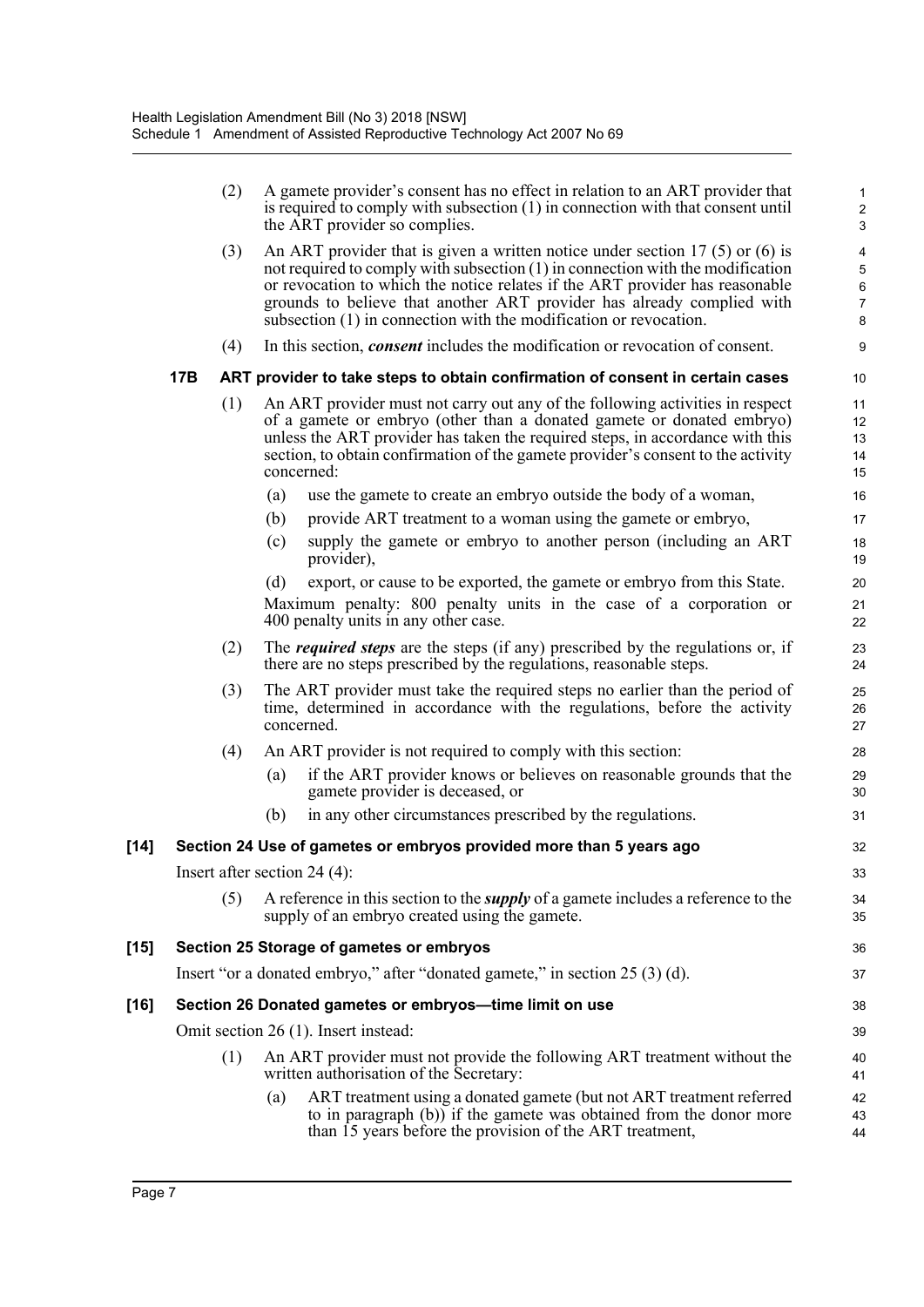|        |                       | (b)               | ART treatment using an embryo created from a donated gamete, or<br>using a donated embryo, if the embryo was created more than 15 years<br>before the provision of the ART treatment.                                                                                              | 1<br>$\overline{\mathbf{c}}$<br>3 |
|--------|-----------------------|-------------------|------------------------------------------------------------------------------------------------------------------------------------------------------------------------------------------------------------------------------------------------------------------------------------|-----------------------------------|
|        |                       |                   | Maximum penalty: 400 penalty units in the case of a corporation or<br>200 penalty units in any other case.                                                                                                                                                                         | 4<br>5                            |
| $[17]$ |                       |                   | <b>Section 30 Collection of information</b>                                                                                                                                                                                                                                        | 6                                 |
|        |                       |                   | Renumber section 30 (1A) as section 30 (2A) and insert it immediately after section 30 (2).                                                                                                                                                                                        | 7                                 |
| $[18]$ | <b>Section 30 (2)</b> |                   |                                                                                                                                                                                                                                                                                    | 8                                 |
|        |                       |                   | Omit "required under". Insert instead "specified in".                                                                                                                                                                                                                              | 9                                 |
| $[19]$ | <b>Section 30 (3)</b> |                   |                                                                                                                                                                                                                                                                                    | 10                                |
|        |                       |                   | Omit the subsection. Insert instead:                                                                                                                                                                                                                                               | 11                                |
|        | (3)                   |                   | An ART provider must not use a gamete in the provision of ART treatment to<br>a woman unless the ART provider has obtained the following information:                                                                                                                              | 12<br>13                          |
|        |                       | (a)               | the full name, residential address and date of birth of the woman,                                                                                                                                                                                                                 | 14                                |
|        |                       | (b)               | any other information about the woman, the woman's spouse (if any)<br>and any offspring of the woman that the regulations may require the<br>ART provider to obtain.                                                                                                               | 15<br>16<br>17                    |
| $[20]$ | Section 30 (5)-(8)    |                   |                                                                                                                                                                                                                                                                                    | 18                                |
|        |                       |                   | Insert after section 30 $(4)$ (before the penalty provision):                                                                                                                                                                                                                      | 19                                |
|        | (5)                   |                   | An ART provider that provides ART treatment to a woman using a donated<br>gamete must take reasonable steps to find out from the woman, no earlier than<br>1 month and no later than 4 months after the treatment, whether or not she is<br>pregnant as a result of the treatment. | 20<br>21<br>22<br>23              |
|        | (6)                   |                   | The ART provider is not required to take those steps if the ART provider<br>knows that the woman is not pregnant as a result of the treatment.                                                                                                                                     | 24<br>25                          |
|        | (7)                   |                   | The ART provider must take further reasonable steps to find out from the<br>woman, no earlier than 10 months and no later than 15 months after the ART<br>treatment:                                                                                                               | 26<br>27<br>28                    |
|        |                       | (a)               | whether or not an offspring was born as a result of the treatment, and                                                                                                                                                                                                             | 29                                |
|        |                       | (b)               | the full name, sex and date of birth of the offspring.                                                                                                                                                                                                                             | 30                                |
|        | (8)                   |                   | The ART provider is not required to take those steps if the ART provider:                                                                                                                                                                                                          | 31                                |
|        |                       | $\left( a\right)$ | is informed by the woman earlier than 10 months after the treatment that<br>an offspring was born as a result of the treatment and the woman<br>informs the ART provider of the full name, sex and date of birth of the<br>offspring, or                                           | 32<br>33<br>34<br>35              |
|        |                       | (b)               | knows that no offspring was born as a result of the treatment.                                                                                                                                                                                                                     | 36                                |
| $[21]$ |                       |                   | Section 31 Records to be kept by ART provider                                                                                                                                                                                                                                      | 37                                |
|        |                       |                   | Insert "or $(2)$ " after "30 $(1)$ " in section 31 $(1)$ $(a)$ $(i)$ .                                                                                                                                                                                                             | 38                                |
| $[22]$ | Section 31 (1) (b)    |                   |                                                                                                                                                                                                                                                                                    | 39                                |
|        |                       |                   | Omit the paragraph. Insert instead:                                                                                                                                                                                                                                                | 40                                |
|        |                       | (b)               | for each woman who is provided ART treatment by the ART provider:                                                                                                                                                                                                                  | 41                                |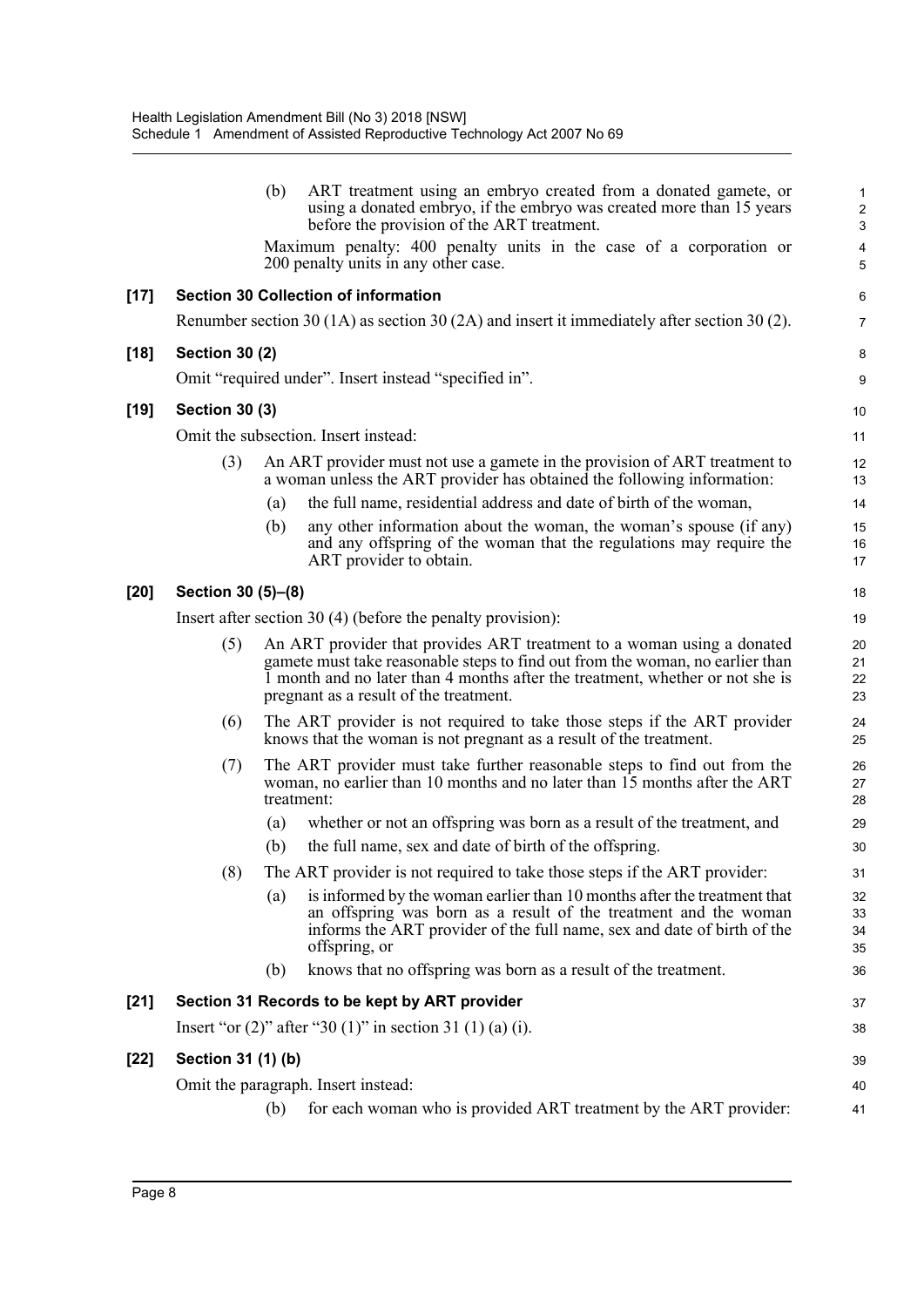|        |                                        |      | (i)         | the full name, residential address and date of birth of the woman,<br>and                                                                                                                                                                 | 1<br>$\overline{c}$  |
|--------|----------------------------------------|------|-------------|-------------------------------------------------------------------------------------------------------------------------------------------------------------------------------------------------------------------------------------------|----------------------|
|        |                                        |      | (ii)        | any other information required to be obtained under                                                                                                                                                                                       | 3                    |
|        |                                        |      |             | section 30 $(3)$ about the woman, the woman's spouse (if any) and<br>any offspring of the woman,                                                                                                                                          | 4<br>5               |
|        |                                        | (b1) |             | for each woman who has been provided ART treatment by the ART<br>provider using a donated gamete:                                                                                                                                         | 6<br>$\overline{7}$  |
|        |                                        |      | (i)         | whether or not the woman is or has been pregnant, up until at least<br>1 month after the treatment, as a result of the treatment, or                                                                                                      | 8<br>9               |
|        |                                        |      | (i)         | if the ART provider does not know whether or not the woman is<br>or has been pregnant, up until at least 1 month after the treatment,<br>as a result of the treatment—information to that effect,                                         | 10<br>11<br>12       |
| $[23]$ | Section 31 (1) (c)                     |      |             |                                                                                                                                                                                                                                           | 13                   |
|        |                                        |      |             | Insert "known by the ART provider to have been" after "each offspring".                                                                                                                                                                   | 14                   |
| $[24]$ | Section 31 (1) (c) (ii)                |      |             |                                                                                                                                                                                                                                           | 15                   |
|        |                                        |      |             | Omit "name". Insert instead "full name".                                                                                                                                                                                                  | 16                   |
| $[25]$ |                                        |      |             | Sections 31 (1) (c) (iii), 40A (1) (b), 41R (a) and 41T (1)                                                                                                                                                                               | 17                   |
|        |                                        |      |             | Omit "of the gamete" wherever occurring.                                                                                                                                                                                                  | 18                   |
| $[26]$ | Section 31 (1) (c1)                    |      |             |                                                                                                                                                                                                                                           | 19                   |
|        | Insert after section 31 (1) (c):       |      |             |                                                                                                                                                                                                                                           | 20                   |
|        |                                        | (c1) |             | if at least 15 months have passed since the ART provider provided ART<br>treatment to a woman and the ART provider does not know whether or<br>not an offspring has been born as a result of the treatment—information<br>to that effect, | 21<br>22<br>23<br>24 |
| $[27]$ | Part 3, Division 1, heading            |      |             |                                                                                                                                                                                                                                           | 25                   |
|        | Omit the heading. Insert instead:      |      |             |                                                                                                                                                                                                                                           | 26                   |
|        | <b>Division 1</b>                      |      | Preliminary |                                                                                                                                                                                                                                           | 27                   |
| $[28]$ |                                        |      |             | Section 32B Disclosure of information on the central register generally                                                                                                                                                                   | 28                   |
|        | Insert "or Part 3A" after "this Part". |      |             |                                                                                                                                                                                                                                           | 29                   |
| $[29]$ | Section 32B (2) and (3)                |      |             |                                                                                                                                                                                                                                           | 30                   |
|        | Insert at the end of section 32B:      |      |             |                                                                                                                                                                                                                                           | 31                   |
|        | (2)                                    |      |             | For the purposes of the provisions of this Part and Part 3A relating to<br>disclosure, the Secretary is entitled to assume that information provided to the<br>Secretary and held on the central register is accurate.                    | 32<br>33<br>34       |
|        | (3)                                    |      |             | Nothing in this section limits section $33D(1)$ .                                                                                                                                                                                         | 35                   |
| $[30]$ |                                        |      |             | Section 33 Mandatory giving of information by ART providers                                                                                                                                                                               | 36                   |
|        | Omit section 33 (1). Insert instead:   |      |             |                                                                                                                                                                                                                                           | 37                   |
|        | (1)                                    |      |             | An ART provider that provides ART treatment using a donated gamete must,<br>within 2 months after becoming aware that a live offspring has been born as a<br>result of the treatment, give the Secretary:                                 | 38<br>39<br>40       |
|        |                                        |      |             |                                                                                                                                                                                                                                           |                      |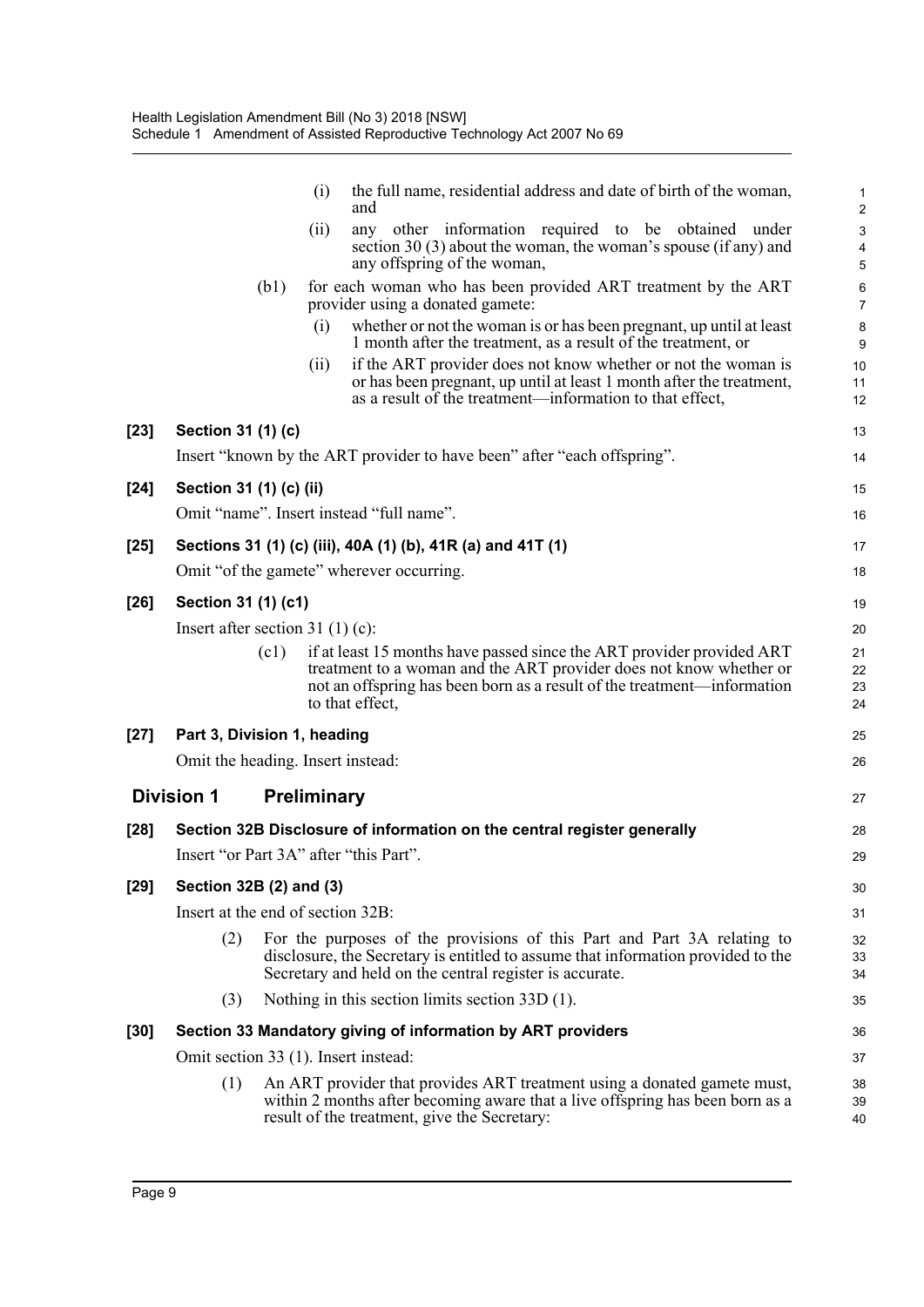|        |           | the records that the ART provider is required to keep under<br>(a)<br>section 31 (1) (a) (i) and (iii) in relation to the gamete and embryo<br>created from that gamete, and                                                                                                                           | $\mathbf 1$<br>$\overline{\mathbf{c}}$<br>3 |
|--------|-----------|--------------------------------------------------------------------------------------------------------------------------------------------------------------------------------------------------------------------------------------------------------------------------------------------------------|---------------------------------------------|
|        |           | the records that the ART provider is required to keep under<br>(b)<br>section 31 (1) (c) in relation to the offspring.                                                                                                                                                                                 | $\overline{\mathcal{L}}$<br>5               |
|        |           | Maximum penalty: 400 penalty units in the case of a corporation or<br>200 penalty units in any other case.                                                                                                                                                                                             | $\overline{6}$<br>$\overline{7}$            |
|        | (1A)      | An ART provider that provides ART treatment to a woman using a donated<br>gamete must, no earlier than 15 months and no later than 16 months after the<br>treatment, do the following if the ART provider does not know whether or not<br>a live offspring has been born as a result of the treatment: | 8<br>9<br>10<br>11                          |
|        |           | inform the Secretary that the ART provider does not know whether or<br>(a)<br>not a live offspring has been born as a result of the treatment,                                                                                                                                                         | 12<br>13                                    |
|        |           | give the Secretary:<br>(b)                                                                                                                                                                                                                                                                             | 14                                          |
|        |           | the records that the ART provider is required to keep under<br>(i)<br>section 31 $(1)(a)(i)$ and $(iii)$ in relation to the gamete and embryo<br>created from that gamete, and                                                                                                                         | 15<br>16<br>17                              |
|        |           | the full name of the woman.<br>(11)                                                                                                                                                                                                                                                                    | 18                                          |
|        |           | Maximum penalty: 400 penalty units in the case of a corporation or<br>200 penalty units in any other case.                                                                                                                                                                                             | 19<br>20                                    |
| $[31]$ |           | Section 33B Voluntary giving of information about personal characteristics of donor                                                                                                                                                                                                                    | 21                                          |
|        |           | Omit "The donor of a gamete" from section 33B (1). Insert instead "A donor".                                                                                                                                                                                                                           | 22                                          |
| $[32]$ |           | Sections 33C (1) and 36 (1) (a)                                                                                                                                                                                                                                                                        | 23                                          |
|        |           | Omit "of a gamete" wherever occurring.                                                                                                                                                                                                                                                                 | 24                                          |
|        |           |                                                                                                                                                                                                                                                                                                        |                                             |
| $[33]$ | treatment | Section 33D Secretary to ensure accuracy of central register in relation to ART                                                                                                                                                                                                                        | 25<br>26                                    |
|        |           | Insert "or" after "enter information," in section $33D(1)(a)$ .                                                                                                                                                                                                                                        | 27                                          |
| $[34]$ |           | Section 33D (1A)-(1C)                                                                                                                                                                                                                                                                                  | 28                                          |
|        |           | Insert after section $33D(1)$ :                                                                                                                                                                                                                                                                        | 29                                          |
|        | (1A)      | The Secretary may, on the Secretary's own initiative, enter in the central<br>register information relating to any of the following persons:                                                                                                                                                           | 30<br>31                                    |
|        |           | (a) a live offspring whom the Secretary has reasonable grounds to be<br>satisfied was born as a result of the provision by an ART provider of<br>ART treatment, on or after 1 January 2010, using a donated gamete,                                                                                    | 32<br>33<br>34                              |
|        |           | a person whom the Secretary has reasonable grounds to be satisfied is<br>(b)<br>the donor from whom the donated gamete was obtained (the <i>gamete</i><br><i>provider</i> ),                                                                                                                           | 35<br>36<br>37                              |
|        |           | the woman who gave birth to the offspring.<br>(c)                                                                                                                                                                                                                                                      | 38                                          |
|        | (1B)      | The information that may be entered on the central register under<br>subsection (1A) includes any of the following:                                                                                                                                                                                    | 39<br>40                                    |
|        |           | the full name, sex and date of birth of the offspring,<br>(a)                                                                                                                                                                                                                                          | 41                                          |
|        |           | the full name, residential address, date of birth, ethnicity, physical<br>(b)<br>characteristics and relevant medical history of the gamete provider,                                                                                                                                                  | 42<br>43                                    |
|        |           | the sex and year of birth of each offspring of the gamete provider,<br>(c)                                                                                                                                                                                                                             | 44                                          |
|        |           |                                                                                                                                                                                                                                                                                                        |                                             |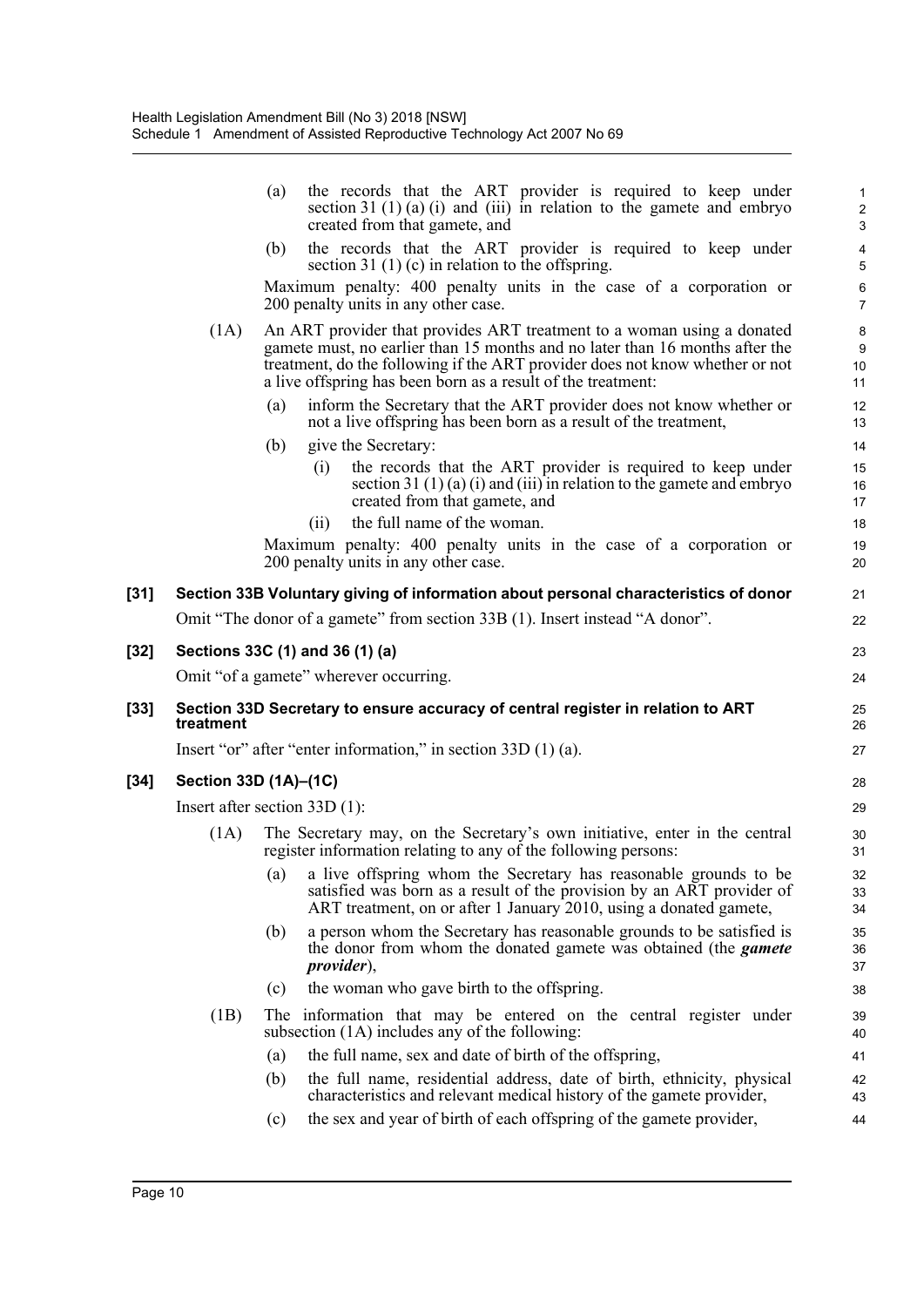|        |     |                       | (d) | the gamete provider's consent (within the meaning of Division 3 of<br>Part 2) relating to the gamete or embryo that the Secretary has<br>reasonable grounds to be satisfied was used in the ART treatment,                                                                           | $\mathbf{1}$<br>$\overline{c}$<br>$\ensuremath{\mathsf{3}}$ |
|--------|-----|-----------------------|-----|--------------------------------------------------------------------------------------------------------------------------------------------------------------------------------------------------------------------------------------------------------------------------------------|-------------------------------------------------------------|
|        |     |                       | (e) | the full name of the woman who gave birth to the offspring,                                                                                                                                                                                                                          | 4                                                           |
|        |     |                       | (f) | the full name of the spouse (if any) of that woman,                                                                                                                                                                                                                                  | 5                                                           |
|        |     |                       | (g) | any other matters that are prescribed by the regulations.                                                                                                                                                                                                                            | 6                                                           |
|        |     | (1C)                  |     | Without limiting subsection $(1)$ $(c)$ , the Secretary must note in the central<br>register the source of any information entered in the central register under<br>subsection (1A) (including whether the information was obtained in response<br>to a direction under section 34). | $\overline{7}$<br>8<br>$\boldsymbol{9}$<br>10               |
| $[35]$ |     | <b>Section 33E</b>    |     |                                                                                                                                                                                                                                                                                      | 11                                                          |
|        |     |                       |     | Insert after section 33D:                                                                                                                                                                                                                                                            | 12                                                          |
|        | 33E |                       |     | Disclosure of information on Secretary's own initiative                                                                                                                                                                                                                              | 13                                                          |
|        |     | (1)                   |     | The Secretary may, on the Secretary's own initiative, disclose information<br>held on the central register that has been revised or entered under section 33D.                                                                                                                       | 14<br>15                                                    |
|        |     | (2)                   |     | The Secretary may disclose the information only to a person who would be<br>entitled, if the person made an application under this Part, to be given the<br>information.                                                                                                             | 16<br>17<br>18                                              |
| $[36]$ |     |                       |     | Section 34 Objectives of central register-ART treatment                                                                                                                                                                                                                              | 19                                                          |
|        |     | Division 2 of Part 3. |     | Renumber the section as section 32C and insert it immediately before section 33 in                                                                                                                                                                                                   | 20<br>21                                                    |
| $[37]$ |     | Sections 34 and 35    |     |                                                                                                                                                                                                                                                                                      | 22                                                          |
|        |     |                       |     | Insert after section $33E$ (as inserted by item [35]):                                                                                                                                                                                                                               | 23                                                          |
|        | 34  | births                |     | Direction to answer questions and provide information about donor-conceived                                                                                                                                                                                                          | 24<br>25                                                    |
|        |     | (1)                   |     | The Secretary may give a health services provider a written direction requiring<br>the provider to answer specified questions, or to furnish any other information<br>specified in the direction, for the purposes of:                                                               | 26<br>27<br>28                                              |
|        |     |                       | (a) | determining whether or not a live offspring was born as a result of the<br>provision by an ART provider of ART treatment, on or after 1 January<br>2010, using a donated gamete, or                                                                                                  | 29<br>30<br>31                                              |
|        |     |                       | (b) | determining whether or not any registrable information in connection                                                                                                                                                                                                                 | 32<br>33                                                    |
|        |     |                       |     | with such an offspring has been correctly entered in the central register,<br>or                                                                                                                                                                                                     | 34                                                          |
|        |     |                       | (c) | obtaining any registrable information in connection with such an<br>offspring.                                                                                                                                                                                                       | 35<br>36                                                    |
|        |     | (2)                   |     | A direction under this section may require the questions to be answered, or the<br>other information to be furnished, in a specified manner, by a specified time<br>and in a specified form.                                                                                         | 37<br>38<br>39                                              |
|        |     | (3)                   |     | A person who is given a direction under this section must not, without<br>reasonable excuse, refuse or fail to comply with the direction.<br>Maximum penalty: 200 penalty units in the case of a corporation or                                                                      | 40<br>41                                                    |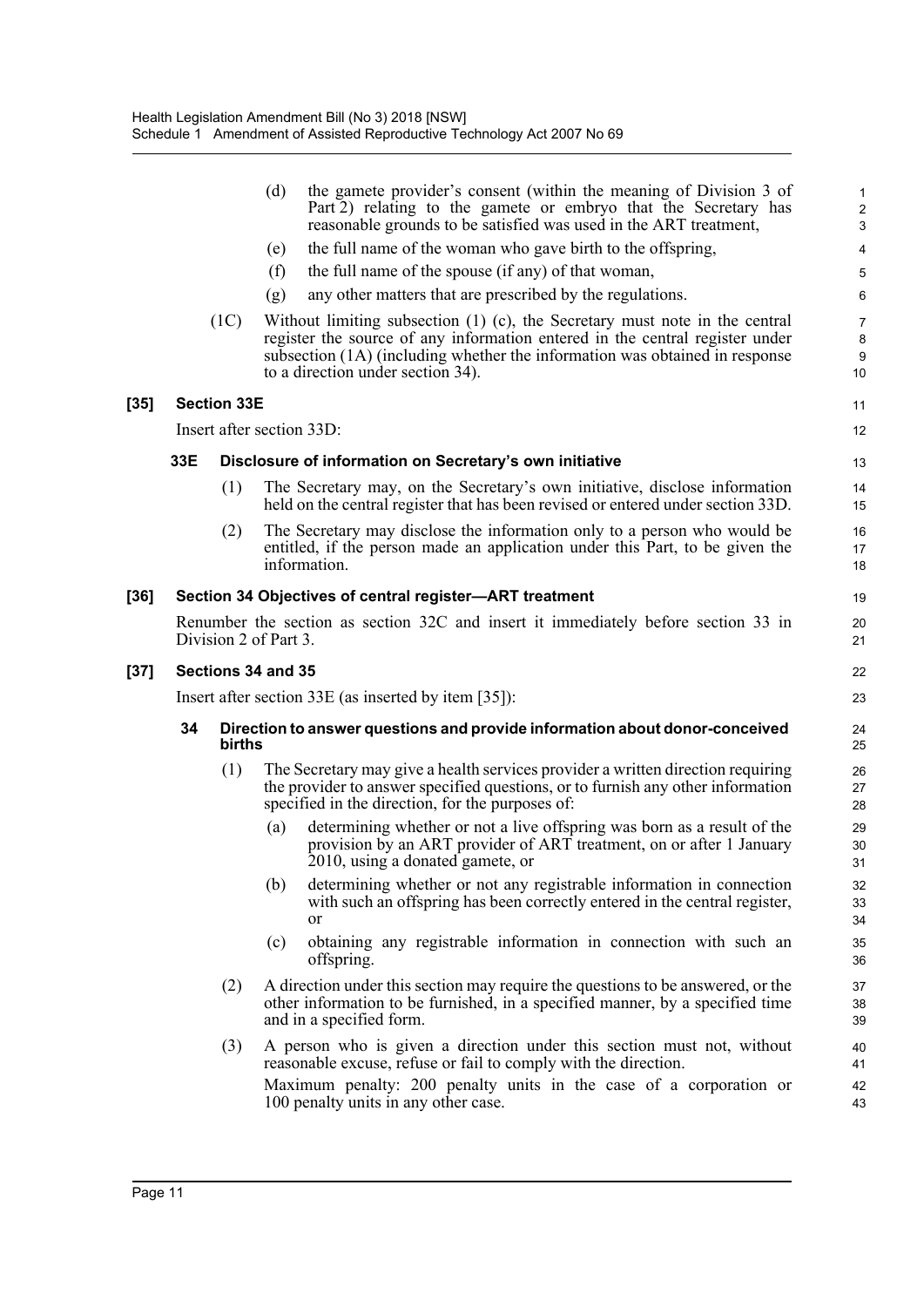|        |     | (4)               | In this section, <i>registrable information</i> means any of the following:                                                                                                                                                        | 1                                                             |
|--------|-----|-------------------|------------------------------------------------------------------------------------------------------------------------------------------------------------------------------------------------------------------------------------|---------------------------------------------------------------|
|        |     |                   | the full name, sex and date of birth of an offspring who was born as a<br>(a)<br>result of the provision by an ART provider of ART treatment using a<br>donated gamete,                                                            | $\overline{c}$<br>$\ensuremath{\mathsf{3}}$<br>$\overline{4}$ |
|        |     |                   | the full name, residential address, date of birth, ethnicity, physical<br>(b)<br>characteristics and relevant medical history of the gamete provider,                                                                              | $\sqrt{5}$<br>$\,6\,$                                         |
|        |     |                   | the sex and year of birth of each offspring of the gamete provider,<br>(c)                                                                                                                                                         | $\overline{7}$                                                |
|        |     |                   | the gamete provider's consent (within the meaning of Division 3 of<br>(d)<br>Part 2) relating to the gamete or embryo used in the ART treatment,                                                                                   | $\bf 8$<br>$\boldsymbol{9}$                                   |
|        |     |                   | the full name of the woman who gave birth to the offspring,<br>(e)                                                                                                                                                                 | 10                                                            |
|        |     |                   | (f)<br>the full name of the spouse (if any) of that woman,                                                                                                                                                                         | 11                                                            |
|        |     |                   | any other matters that are prescribed by the regulations.<br>(g)                                                                                                                                                                   | 12                                                            |
|        | 35  |                   | Information sharing between Secretary and Registrar of Births, Deaths and<br>Marriages about donor-conceived births                                                                                                                | 13<br>14                                                      |
|        |     | (1)               | The Secretary and the Registrar of Births, Deaths and Marriages may share<br>information for the purpose of enabling or assisting the Secretary to ensure the<br>completeness and accuracy of the central register in relation to: | 15<br>16<br>17                                                |
|        |     |                   | live offspring born as a result of ART treatment provided by ART<br>(a)<br>providers using donated gametes, and                                                                                                                    | 18<br>19                                                      |
|        |     |                   | the donors from whom the gametes were obtained, and<br>(b)                                                                                                                                                                         | 20                                                            |
|        |     |                   | the women who gave birth to the offspring, and<br>(c)                                                                                                                                                                              | 21                                                            |
|        |     |                   | the spouses (if any) of those women.<br>(d)                                                                                                                                                                                        | 22                                                            |
|        |     | (2)               | This section has effect despite any law to the contrary.                                                                                                                                                                           | 23                                                            |
| $[38]$ |     |                   | Sections 39 and 41S                                                                                                                                                                                                                | 24                                                            |
|        |     |                   | Omit "the donor of a gamete" wherever occurring. Insert instead "a donor".                                                                                                                                                         | 25                                                            |
| [39]   |     |                   | Section 41W Entry of information provided under Part in central register                                                                                                                                                           | 26                                                            |
|        |     |                   | Insert " $(1)$ " after " $33D$ ".                                                                                                                                                                                                  | 27                                                            |
| [40]   |     | <b>Section 62</b> |                                                                                                                                                                                                                                    | 28                                                            |
|        |     |                   | Omit the section. Insert instead:                                                                                                                                                                                                  | 29                                                            |
|        | 62. |                   |                                                                                                                                                                                                                                    |                                                               |
|        |     | (1)               | Person must not make false or misleading representation<br>A person must not, without reasonable excuse, make a representation that is                                                                                             | 30                                                            |
|        |     |                   | false or misleading in a material particular:                                                                                                                                                                                      | 31<br>32                                                      |
|        |     |                   | in an application or notice under this Act, or<br>(a)                                                                                                                                                                              | 33                                                            |
|        |     |                   | (b)<br>in response to a request for information that an ART provider is required<br>to obtain, or to take steps to obtain, under Part 2.                                                                                           | 34<br>35                                                      |
|        |     |                   | Maximum penalty: 200 penalty units in the case of a corporation or<br>100 penalty units in any other case.                                                                                                                         | 36<br>37                                                      |
|        |     | (2)               | Without limiting subsection (1), a person who forges a signature in any<br>application or notice under this Act is taken to have made a representation that<br>is false or misleading in a material particular.                    | 38<br>39<br>40                                                |
|        |     | (3)               | A reference in this section to <i>information</i> includes a reference to the<br>confirmation of a gamete provider's consent within the meaning of Division 3<br>of Part 2.                                                        | 41<br>42<br>43                                                |

[38]

**[40]**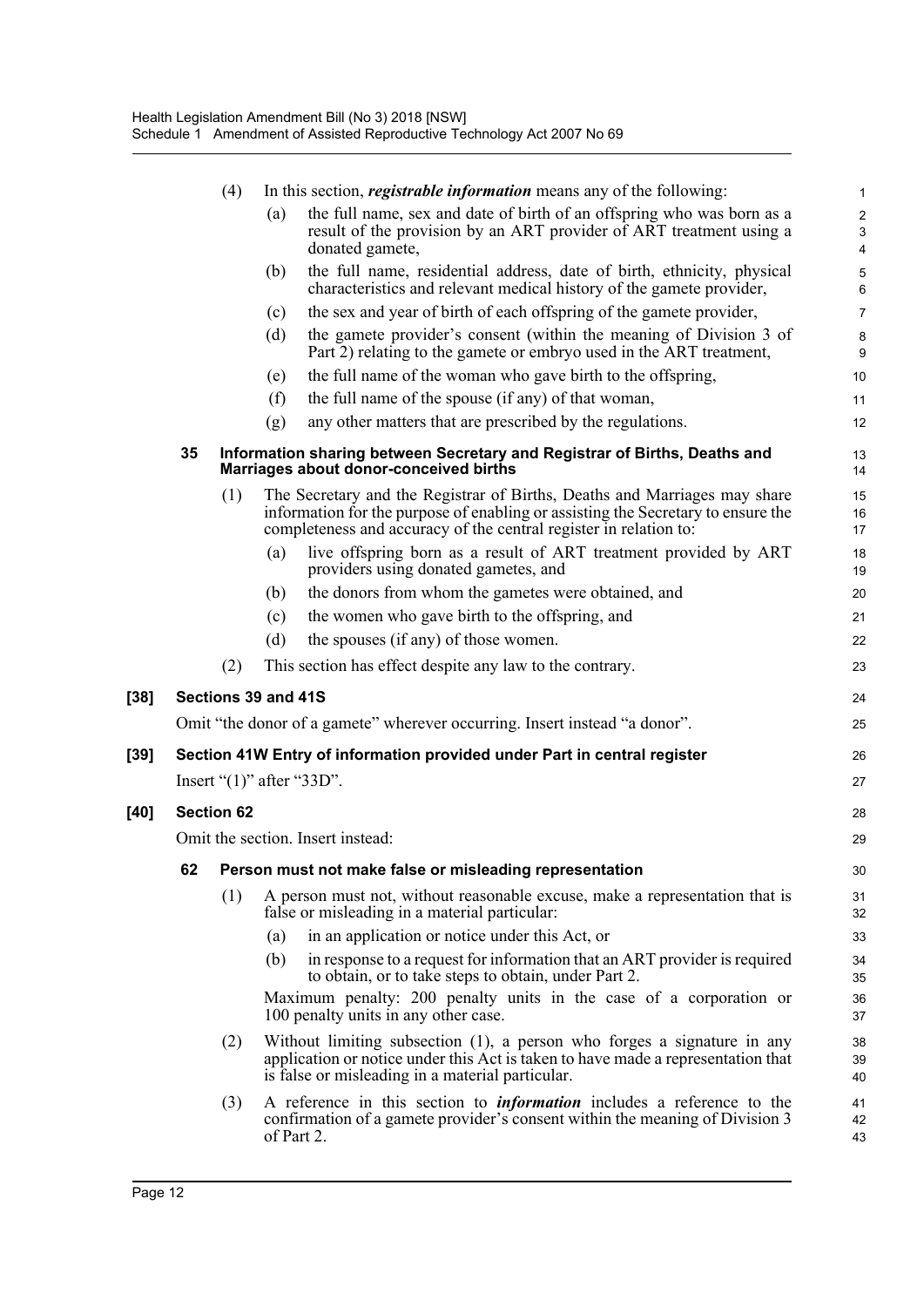| [41] |             | Section 69 Disclosure of information by ART providers and others<br>Omit "an ART". Insert instead "a health services".                                                                                      | $\mathbf{1}$<br>$\overline{2}$ |
|------|-------------|-------------------------------------------------------------------------------------------------------------------------------------------------------------------------------------------------------------|--------------------------------|
| [42] |             | Schedule 1 Savings, transitional and other provisions                                                                                                                                                       | 3                              |
|      |             | Insert at the end of the Schedule, with appropriate Part and clause numbering:                                                                                                                              | 4                              |
|      | <b>Part</b> | Provisions consequent on enactment of Health<br><b>Legislation Amendment Act (No 3) 2018</b>                                                                                                                | 5<br>6                         |
|      |             | Interpretation                                                                                                                                                                                              | $\overline{7}$                 |
|      | (1)         | In this Part:<br>amending Act means the Health Legislation Amendment Act (No 3) 2018.                                                                                                                       | 8<br>9                         |
|      | (2)         | A reference in this Part to a new provision is a reference to the provision as<br>inserted by the amending Act.                                                                                             | 10<br>11                       |
|      |             | <b>Collection of information and keeping of records</b>                                                                                                                                                     | 12                             |
|      | (1)         | New section 30 $(5)$ and $(6)$ extend to ART treatment provided to a woman<br>using a donated gamete within the period of $\overline{1}$ month before the<br>commencement of those provisions.              | 13<br>14<br>15                 |
|      | (2)         | New section 30 $(7)$ and $(8)$ extend to ART treatment provided to a woman<br>using a donated gamete within the period of 10 months before the<br>commencement of those provisions.                         | 16<br>17<br>18                 |
|      | (3)         | New section 31 $(1)$ (b1) applies only in relation to a woman who has been<br>provided ART treatment using a donated gamete on or after the period of<br>1 month before the commencement of that provision. | 19<br>20<br>21                 |
|      | (4)         | Section 31 $(1)$ (c), as amended by the amending Act, applies only in relation<br>to offspring who are born on or after the commencement of the amendment.                                                  | 22<br>23                       |
|      | (5)         | New section 31 $(1)$ (c1) applies only in relation to ART treatment provided to<br>a woman on or after the period of 15 months before the commencement of that<br>provision.                                | 24<br>25<br>26                 |
|      |             | Information required to be given to Secretary by ART providers                                                                                                                                              | 27                             |
|      | (1)         | New section 33 (1) applies only in relation to a live offspring born on or after<br>the commencement of that provision.                                                                                     | 28<br>29                       |
|      | (2)         | Section 33 $(1)$ , as in force immediately before its substitution by the amending<br>Act, continues to apply in relation to a live offspring born before that<br>substitution.                             | 30<br>31<br>32                 |
|      | (3)         | New section 33 (1A) extends to ART treatment provided by an ART provider<br>within the period of 15 months before the commencement of that provision.                                                       | 33<br>34                       |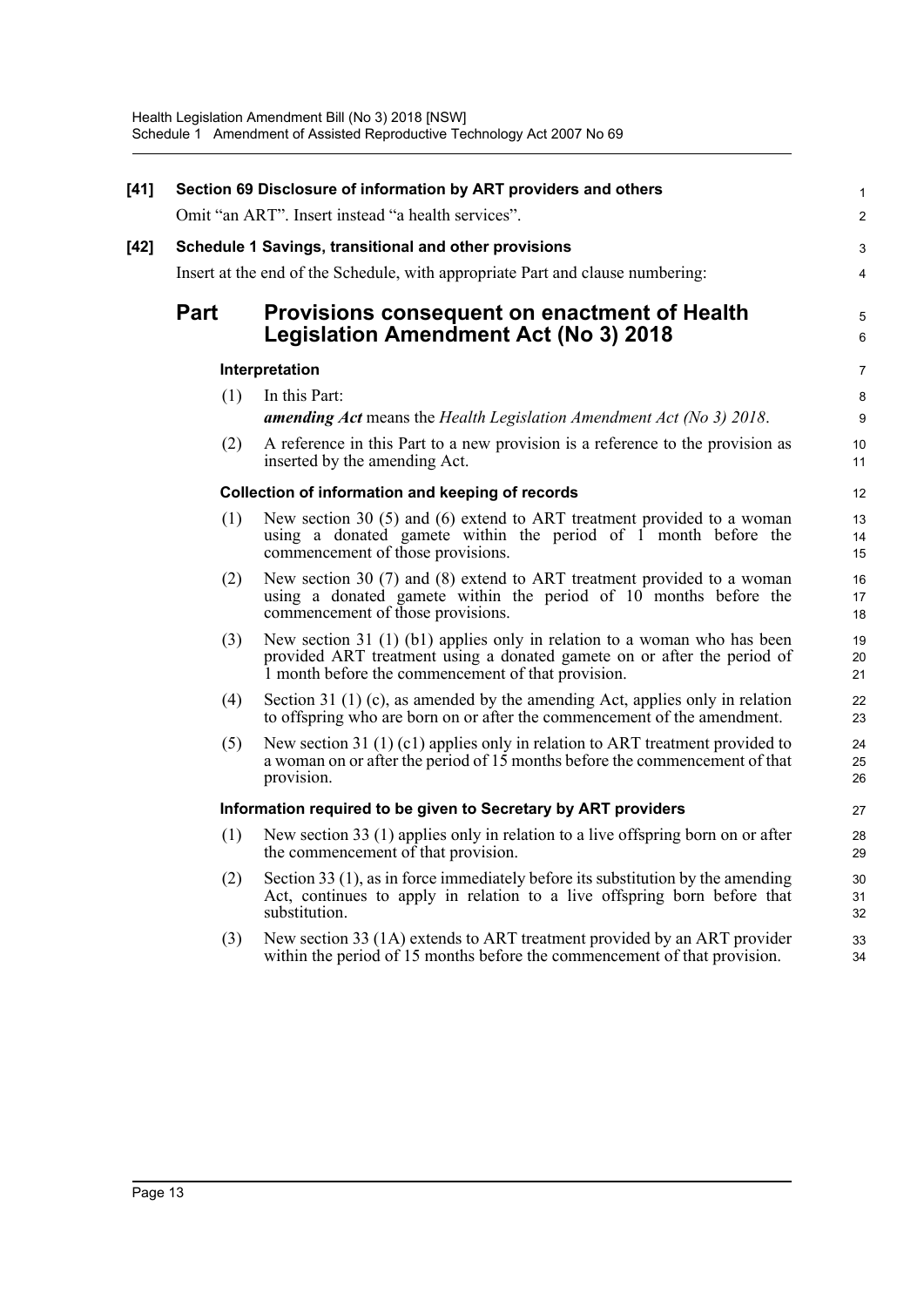## <span id="page-20-0"></span>**Schedule 2 Amendment of Health Administration Act 1982 No 135**

38 39

#### **[1] Section 21S Regulations for purposes of Part**

Insert after section 21S (f):

- (g) the notification by relevant health services organisations of incidents to persons or bodies who may be required to exercise functions under this Part or Part 4 of the *Private Health Facilities Act 2007*,
- (h) the exchange of information between a relevant health services organisation and persons or bodies who may be required to exercise functions under this Part or Part 4 of the *Private Health Facilities Act 2007* for the purposes of the exercise of those functions.

#### **[2] Section 23A**

Insert after section 23:

#### **23A Exchange of information between health officials**

- (1) A health official may disclose information that the health official obtains in the exercise of the health official's functions to another health official for the purposes of enabling the other health official to exercise the other health official's functions.
- (2) A health official may disclose information under this section only if the health official considers that the public interest in disclosing the information outweighs the public interest in protecting the confidentiality of the information and the privacy of any person to whom the information relates.
- (3) Nothing in this section limits the ability of a heath official to disclose information under any other Act or law.
- (4) In this section:

*health official* means a person or body that exercises functions under any of the following:

- (a) the *Assisted Reproductive Technology Act 2007*,
- (b) the *Health Care Complaints Act 1993*,
- (c) the *Health Practitioner Regulation National Law (NSW)*,
- (d) the *Poisons and Therapeutic Goods Act 1966*,
- (e) the *Private Health Facilities Act 2007*,
- (f) the *Public Health Act 2010*,
- (g) an Act or instrument, or a provision of an Act or instrument, prescribed by the regulations.

#### **[3] Sections 30 and 31**

Omit the sections.

**[4] Schedule 1 Repeals** Omit the Schedule.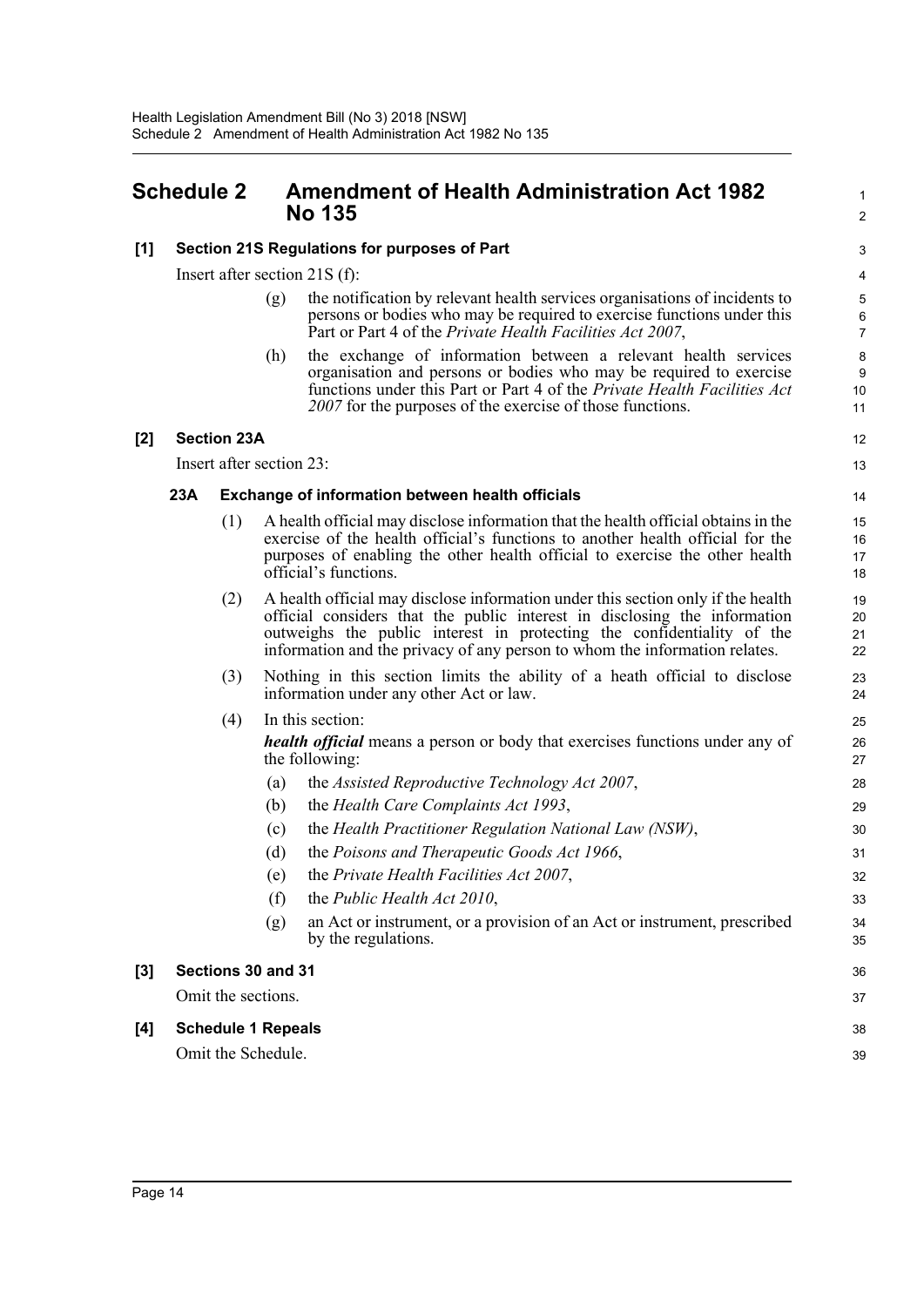| [5] | Schedule 2 Savings, transitional and other provisions<br>Insert at the end of the Schedule: |  |                                                                                                                                                                  |                                 |  |
|-----|---------------------------------------------------------------------------------------------|--|------------------------------------------------------------------------------------------------------------------------------------------------------------------|---------------------------------|--|
|     | Part 5                                                                                      |  | Provisions consequent on enactment of Health<br><b>Legislation Amendment Act (No 3) 2018</b>                                                                     | $\mathcal{S}$<br>$\overline{4}$ |  |
|     | 27                                                                                          |  | Exchange of information between health officials<br>Section 23A extends to information obtained by a health official before the<br>commencement of that section. | 5<br>6                          |  |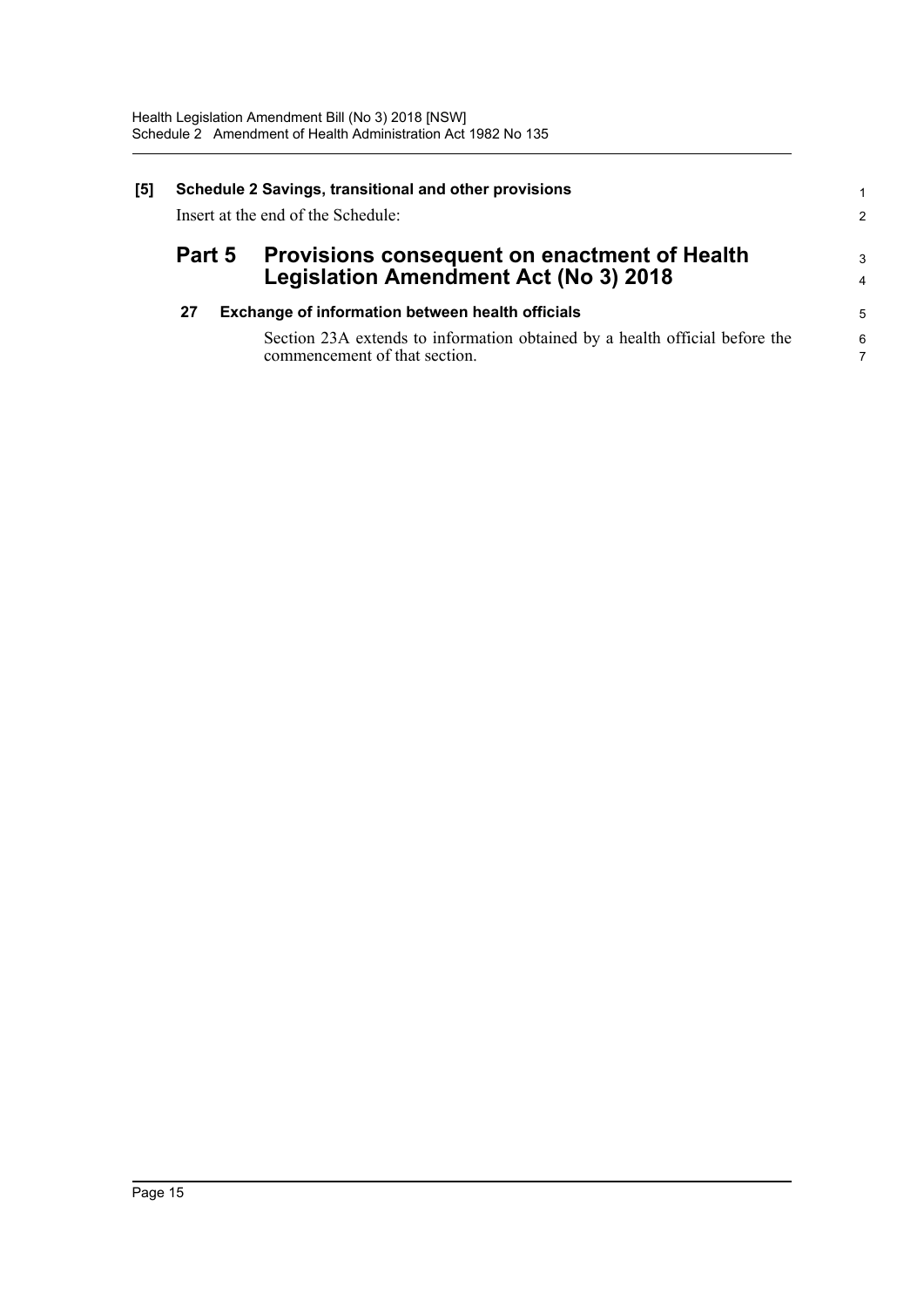<span id="page-22-0"></span>

| <b>Schedule 3</b> |        |                 | <b>Amendment of Health Practitioner Regulation</b><br>(Adoption of National Law) Act 2009 No 86                                                                                                                                                                                                                                                                     |                          |
|-------------------|--------|-----------------|---------------------------------------------------------------------------------------------------------------------------------------------------------------------------------------------------------------------------------------------------------------------------------------------------------------------------------------------------------------------|--------------------------|
| [1]               |        |                 | Schedule 1 Modification of Health Practitioner Regulation National Law                                                                                                                                                                                                                                                                                              | 3                        |
|                   |        |                 | Insert before item [14A]:                                                                                                                                                                                                                                                                                                                                           | 4                        |
|                   | [14AC] |                 | <b>Section 142A</b>                                                                                                                                                                                                                                                                                                                                                 | 5                        |
|                   |        |                 | Insert after section 142:                                                                                                                                                                                                                                                                                                                                           | 6                        |
|                   |        | 142A            | <b>Employers having dual notification requirements [NSW]</b>                                                                                                                                                                                                                                                                                                        | 7                        |
|                   |        |                 | If an employer is required to report the same conduct under section 142<br>and under section 117A of the Health Services Act 1997, compliance<br>with either section, or with alternative reporting requirements approved<br>by the Secretary, satisfies the requirements of both those sections.<br>Note. This section is an additional New South Wales provision. | 8<br>9<br>10<br>11<br>12 |
| $[2]$             |        | Schedule 1 [15] |                                                                                                                                                                                                                                                                                                                                                                     | 13                       |
|                   |        |                 | Insert after section 151A:                                                                                                                                                                                                                                                                                                                                          | 14                       |
|                   | 151B   |                 | <b>Alternative reporting [NSW]</b>                                                                                                                                                                                                                                                                                                                                  | 15                       |
|                   |        | (1)             | The Secretary may approve alternative reporting requirements for the<br>purposes of the giving of a notice or transcript under this Subdivision.                                                                                                                                                                                                                    | 16<br>17                 |
|                   |        | (2)             | An alternative reporting requirement may authorise the giving of a notice or<br>transcript in an alternative manner to that otherwise required by this<br>Subdivision for giving the notice or transcript.                                                                                                                                                          | 18<br>19<br>20           |
|                   |        | (3)             | A person or court that gives a notice or transcript in accordance with an<br>alternative reporting requirement approved by the Secretary for the giving of<br>the notice or transcript is taken to have given the notice or transcript in<br>accordance with the requirements of this Subdivision.                                                                  | 21<br>22<br>23<br>24     |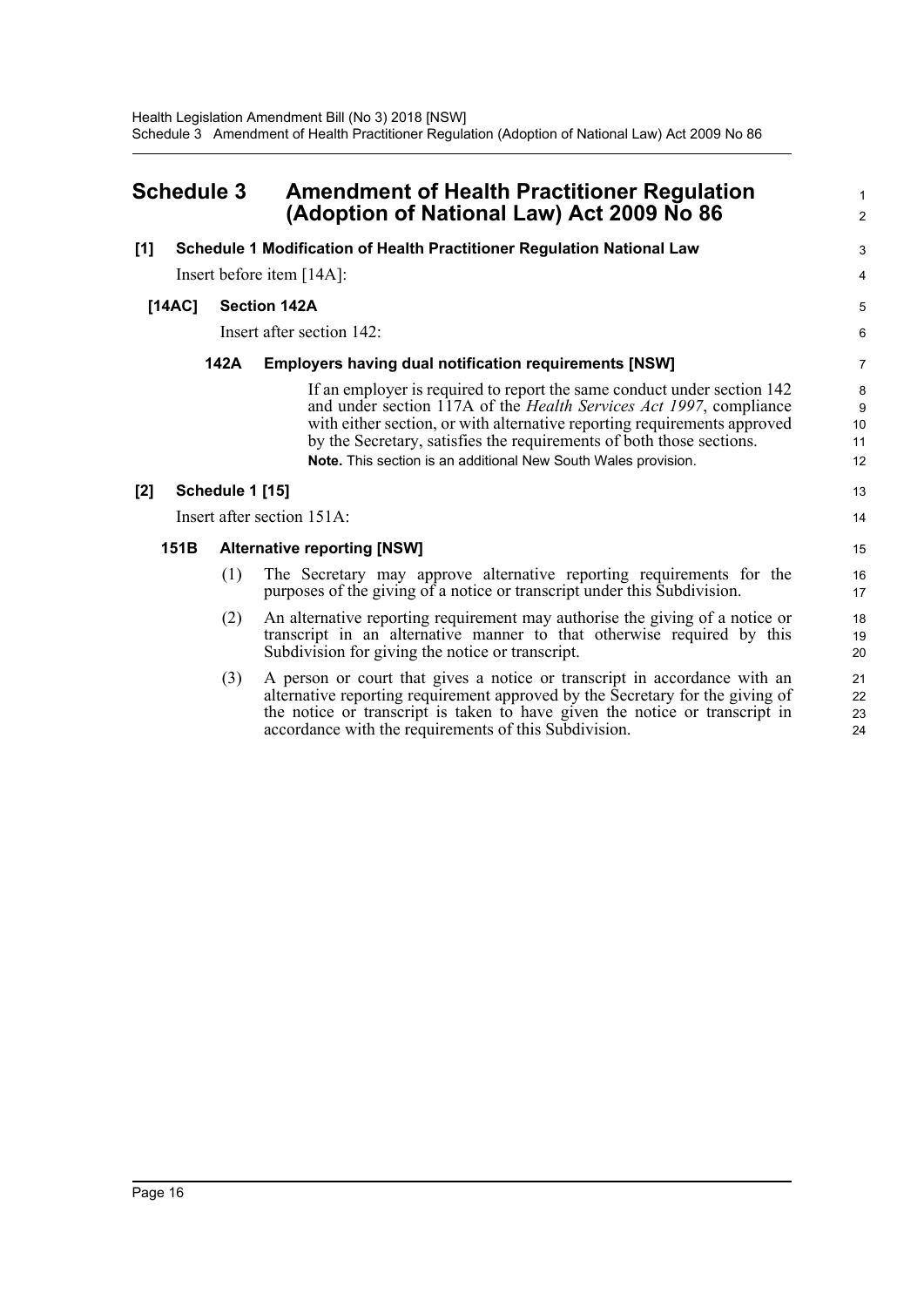<span id="page-23-0"></span>

| <b>Schedule 4</b> | <b>Amendment of Health Services Act 1997 No 154</b> |
|-------------------|-----------------------------------------------------|
|                   |                                                     |

1

| [1] |                                                                                | <b>Section 108 Constitution of Committee of Review</b>                                                                                                                                                                                                                                                                               | $\overline{2}$                           |  |  |  |
|-----|--------------------------------------------------------------------------------|--------------------------------------------------------------------------------------------------------------------------------------------------------------------------------------------------------------------------------------------------------------------------------------------------------------------------------------|------------------------------------------|--|--|--|
|     |                                                                                | Insert after section $108(2)$ (c):                                                                                                                                                                                                                                                                                                   | 3                                        |  |  |  |
|     |                                                                                | a person appointed by the Minister who:<br>(c1)                                                                                                                                                                                                                                                                                      | 4                                        |  |  |  |
|     |                                                                                | in the Minister's opinion, is conversant with the interests of<br>(i)<br>patients as consumers of health services provided by the public<br>health system, and                                                                                                                                                                       | $\,$ 5 $\,$<br>$\,6\,$<br>$\overline{7}$ |  |  |  |
|     |                                                                                | is not, and has never been, a medical practitioner or a dentist, and<br>(ii)                                                                                                                                                                                                                                                         | $\bf 8$                                  |  |  |  |
| [2] |                                                                                | Section 111 Powers of and procedure before a Committee                                                                                                                                                                                                                                                                               | $\boldsymbol{9}$                         |  |  |  |
|     |                                                                                | Insert after section $111(2)$ :                                                                                                                                                                                                                                                                                                      | 10                                       |  |  |  |
|     | (3)                                                                            | Except as provided by subsection $(2)$ , a decision supported by a majority of the<br>Committee is the decision of the Committee.                                                                                                                                                                                                    | 11<br>12                                 |  |  |  |
|     | (4)                                                                            | If 2 members support a proposed decision and 2 members oppose the proposed<br>decision, the Chairperson has a second or casting vote.                                                                                                                                                                                                | 13<br>14                                 |  |  |  |
| [3] |                                                                                | Section 117A Duty of chief executive to report certain conduct                                                                                                                                                                                                                                                                       | 15                                       |  |  |  |
|     | Insert after section $117A(2)$ :                                               |                                                                                                                                                                                                                                                                                                                                      |                                          |  |  |  |
|     | (3)                                                                            | If a chief executive is required to report the same conduct under this section<br>and under section 142 of the Health Practitioner Regulation National Law<br>(NSW), compliance with either section, or with alternative reporting<br>requirements approved by the Health Secretary, satisfies the requirements of<br>both sections. | 17<br>18<br>19<br>20<br>21               |  |  |  |
|     | (4)                                                                            | A report made because of a requirement under this section is taken to be a<br>complaint both for the purposes of Part 8 of the Health Practitioner<br>Regulation National Law (NSW) and for the purposes of the Health Care<br><i>Complaints Act 1993</i> (including sections 96 and 98 of that Act).                                | 22<br>23<br>24<br>25                     |  |  |  |
| [4] |                                                                                | Schedule 7 Savings, transitional and other provisions                                                                                                                                                                                                                                                                                | 26                                       |  |  |  |
|     | Insert at the end of the Schedule, with appropriate Part and clause numbering: |                                                                                                                                                                                                                                                                                                                                      |                                          |  |  |  |
|     | <b>Part</b>                                                                    | Provisions consequent on enactment of Health<br><b>Legislation Amendment Act (No 3) 2018</b>                                                                                                                                                                                                                                         | 28<br>29                                 |  |  |  |
|     |                                                                                | <b>Constitution of Committee of Review</b>                                                                                                                                                                                                                                                                                           | 30                                       |  |  |  |
|     |                                                                                | Section 108 (2) (c1) applies only in respect of a Committee of Review<br>appointed after the commencement of that paragraph.                                                                                                                                                                                                         | 31<br>32                                 |  |  |  |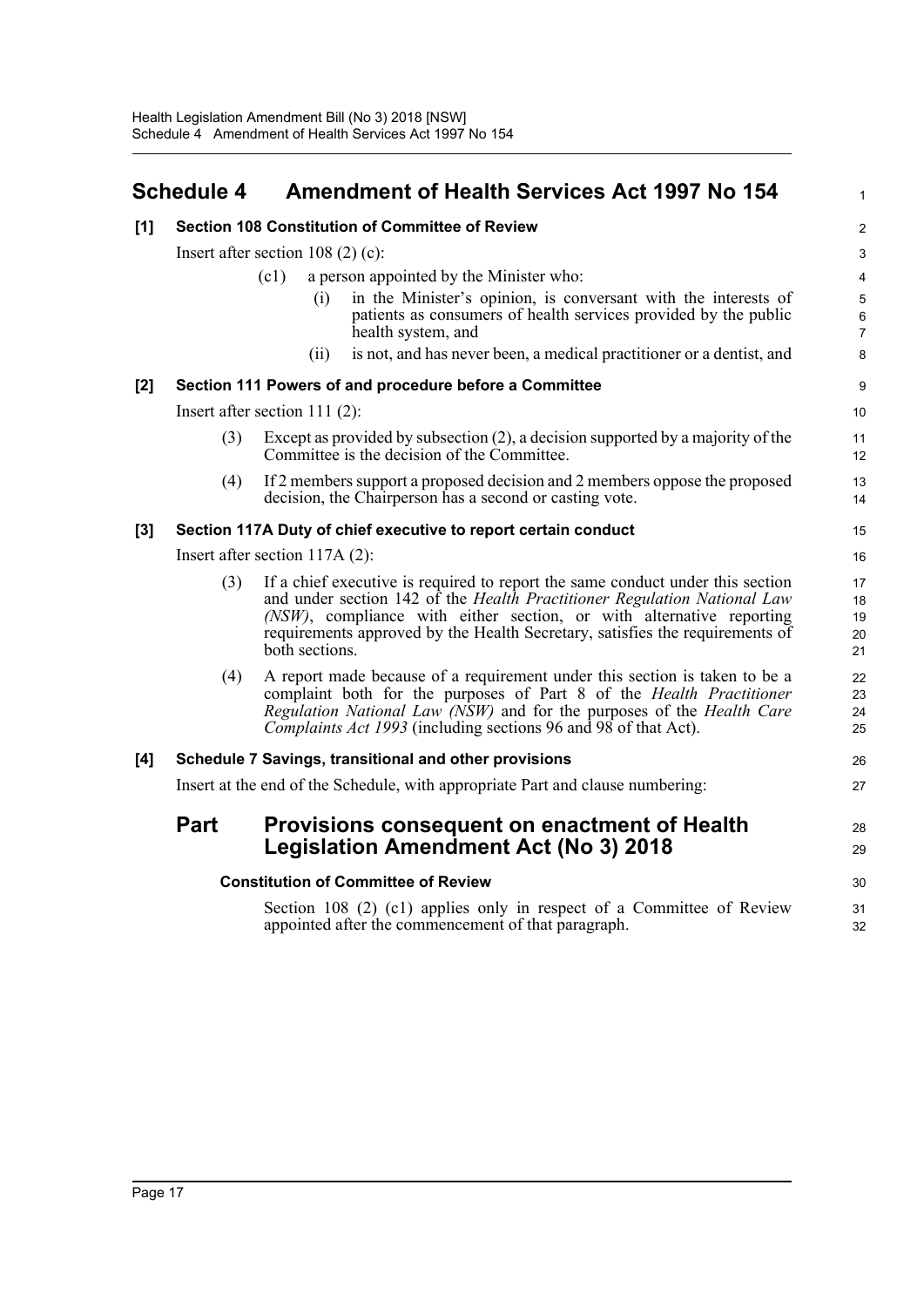<span id="page-24-0"></span>

| <b>Schedule 5</b> |    |                              |                       | <b>Amendment of Mental Health Commission Act</b><br>2012 No 13                                                                                                                                                                         | 1<br>$\overline{\mathbf{c}}$ |
|-------------------|----|------------------------------|-----------------------|----------------------------------------------------------------------------------------------------------------------------------------------------------------------------------------------------------------------------------------|------------------------------|
| [1]               |    | <b>Section 3</b>             |                       |                                                                                                                                                                                                                                        | 3                            |
|                   |    |                              |                       | Omit the section. Insert instead:                                                                                                                                                                                                      | 4                            |
|                   | 3  |                              | <b>Objects of Act</b> |                                                                                                                                                                                                                                        | 5                            |
|                   |    |                              |                       | The objects of this Act are:                                                                                                                                                                                                           | 6                            |
|                   |    |                              | (a)                   | to establish the Mental Health Commission of New South Wales for the<br>purpose of monitoring, reviewing and improving the mental health and<br>well-being of the people of New South Wales, and                                       | $\overline{7}$<br>8<br>9     |
|                   |    |                              | (b)                   | to promote the governing principles, and                                                                                                                                                                                               | 10                           |
|                   |    |                              | (c)                   | to require the Commission and public sector agencies that provide<br>mental health services or are involved in supporting people who have a<br>mental illness to work co-operatively in the exercise of their respective<br>functions. | 11<br>12<br>13<br>14         |
| $[2]$             |    | <b>Section 3A</b>            |                       |                                                                                                                                                                                                                                        | 15                           |
|                   |    | Insert after section 3:      |                       |                                                                                                                                                                                                                                        | 16                           |
|                   | 3A |                              |                       | <b>Governing principles</b>                                                                                                                                                                                                            | 17                           |
|                   |    | (1)                          |                       | The following are the <i>governing principles</i> for the purposes of this Act:                                                                                                                                                        | 18                           |
|                   |    |                              | (a)                   | people who have a mental illness, wherever they live, should have<br>access to the best possible mental health care and support,                                                                                                       | 19<br>20                     |
|                   |    |                              | (b)                   | people who have a mental illness and their families and carers should be<br>treated with respect and dignity,                                                                                                                          | 21<br>22                     |
|                   |    |                              | (c)                   | the primary objective of the mental health system should be to support<br>people who have a mental illness to participate fully in community life<br>and lead meaningful lives,                                                        | 23<br>24<br>25               |
|                   |    |                              | (d)                   | the promotion of good mental health and the effective provision of<br>mental health services are the shared responsibility of the government<br>and non-government sectors,                                                            | 26<br>27<br>28               |
|                   |    |                              | (e)                   | an effective mental health system requires:                                                                                                                                                                                            | 29                           |
|                   |    |                              |                       | a co-ordinated and integrated approach across all levels of<br>(i)<br>government and the non-government sector, including in the<br>areas of health, housing, employment, education and justice, and                                   | 30<br>31<br>32               |
|                   |    |                              |                       | communication and collaboration between people who have a<br>(ii)<br>mental illness and their families and carers, providers of mental<br>health services and the whole community.                                                     | 33<br>34<br>35               |
|                   |    | (2)                          |                       | A public sector agency should have regard to the governing principles in<br>exercising its functions.                                                                                                                                  | 36<br>37                     |
| $[3]$             |    | <b>Section 4 Definitions</b> |                       |                                                                                                                                                                                                                                        | 38                           |
|                   |    |                              |                       | Omit the definition of <i>strategic plan</i> from section $4(1)$ . Insert in alphabetical order:                                                                                                                                       | 39                           |
|                   |    |                              |                       | <i>governing principles</i> —see section 3A.                                                                                                                                                                                           | 40                           |
| [4]               |    |                              |                       | <b>Section 9 Ministerial control</b>                                                                                                                                                                                                   | 41                           |
|                   |    |                              |                       | Omit "the draft strategic plan or any other report". Insert instead "any plan or report".                                                                                                                                              | 42                           |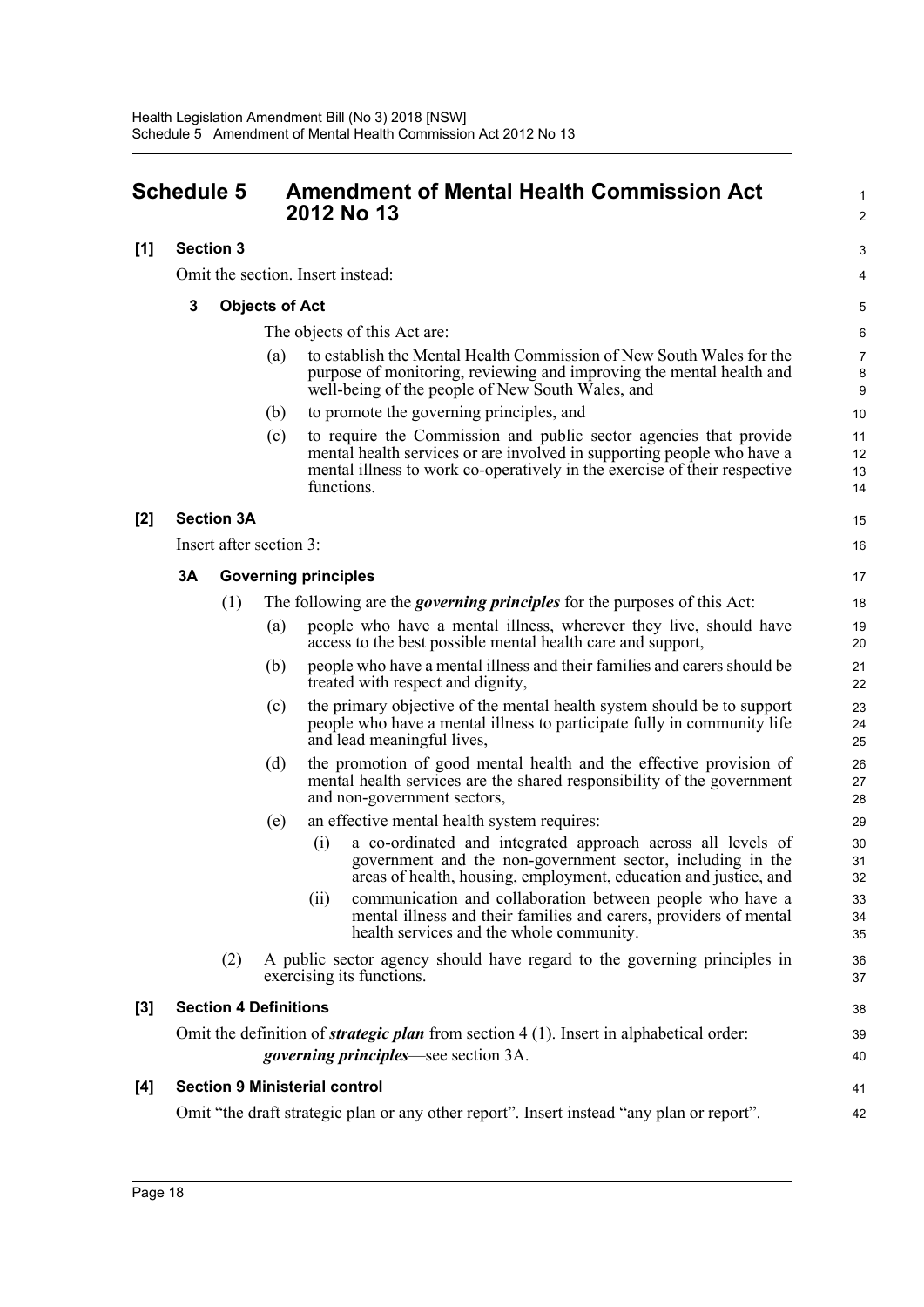| [5]    | <b>Section 11</b>                                                                                                                                                                                                                                                                                               | 1                          |
|--------|-----------------------------------------------------------------------------------------------------------------------------------------------------------------------------------------------------------------------------------------------------------------------------------------------------------------|----------------------------|
|        | Omit the section. Insert instead:                                                                                                                                                                                                                                                                               | $\overline{a}$             |
|        | 11<br>Commission's work to be governed by the governing principles                                                                                                                                                                                                                                              | 3                          |
|        | The governing principles are to govern the work of the Commission.                                                                                                                                                                                                                                              | 4                          |
| [6]    | <b>Section 12 Functions of Commission</b>                                                                                                                                                                                                                                                                       | 5                          |
|        | Omit section 12 (1) (a)–(c). Insert instead:                                                                                                                                                                                                                                                                    | 6                          |
|        | to prepare strategic plans relating to mental health when directed to do<br>(a)<br>so by the Minister,                                                                                                                                                                                                          | 7<br>8                     |
|        | to monitor and report on the implementation of strategic plans prepared<br>(b)<br>by the Commission and approved by the Minister,                                                                                                                                                                               | 9<br>10                    |
|        | to review and evaluate, and report and advise on, the mental health and<br>(c)<br>well-being of the people of New South Wales including conducting<br>systemic reviews of services and programs provided to people who have<br>a mental illness and other issues affecting people who have a mental<br>illness, | 11<br>12<br>13<br>14<br>15 |
| [7]    | Section 12 (1) (e)                                                                                                                                                                                                                                                                                              | 16                         |
|        | Omit "research, innovation and policy development".                                                                                                                                                                                                                                                             | 17                         |
|        | Insert instead "research and innovation".                                                                                                                                                                                                                                                                       | 18                         |
| [8]    | Section 12 (1) (f)-(h)                                                                                                                                                                                                                                                                                          | 19                         |
|        | Renumber section 12 (1) (f), (g) and (h) as section 12 (1) (h), (f) and (g), respectively, and<br>move into appropriate order.                                                                                                                                                                                  | 20<br>21                   |
| [9]    | Section 12 (2) (d)                                                                                                                                                                                                                                                                                              | 22                         |
|        | Insert "and to take into account the particular views of" after "consult with".                                                                                                                                                                                                                                 | 23                         |
| $[10]$ | Section 12 (2) (e)                                                                                                                                                                                                                                                                                              | 24                         |
|        | Insert ", gay, lesbian, bisexual, transgender and intersex communities, young people" after<br>"linguistically diverse communities".                                                                                                                                                                            | 25<br>26                   |
| [11]   | <b>Section 14 Other reports</b>                                                                                                                                                                                                                                                                                 | 27                         |
|        | Omit section $14(1)(a)$ .                                                                                                                                                                                                                                                                                       | 28                         |
| $[12]$ | Section 14 (1) (b)                                                                                                                                                                                                                                                                                              | 29                         |
|        | Omit "the strategic plan". Insert instead "any strategic plan prepared by the Commission<br>and approved by the Minister".                                                                                                                                                                                      | 30<br>31                   |
| [13]   | Section 14 (5)-(9)                                                                                                                                                                                                                                                                                              | 32                         |
|        | Insert after section $14(4)$ :                                                                                                                                                                                                                                                                                  | 33                         |
|        | (5)<br>The Commission may, after a report has been prepared and provided to the<br>Minister under this section, give a copy of the report to the head of a public<br>sector agency and request the head, in writing, to consider either or both of the<br>following:                                            | 34<br>35<br>36<br>37       |
|        | the report or any specified matter in the report,<br>(a)                                                                                                                                                                                                                                                        | 38                         |
|        | the steps (if any) that the agency has taken, or plans to take, in relation<br>(b)<br>to a particular recommendation in the report.                                                                                                                                                                             | 39<br>40                   |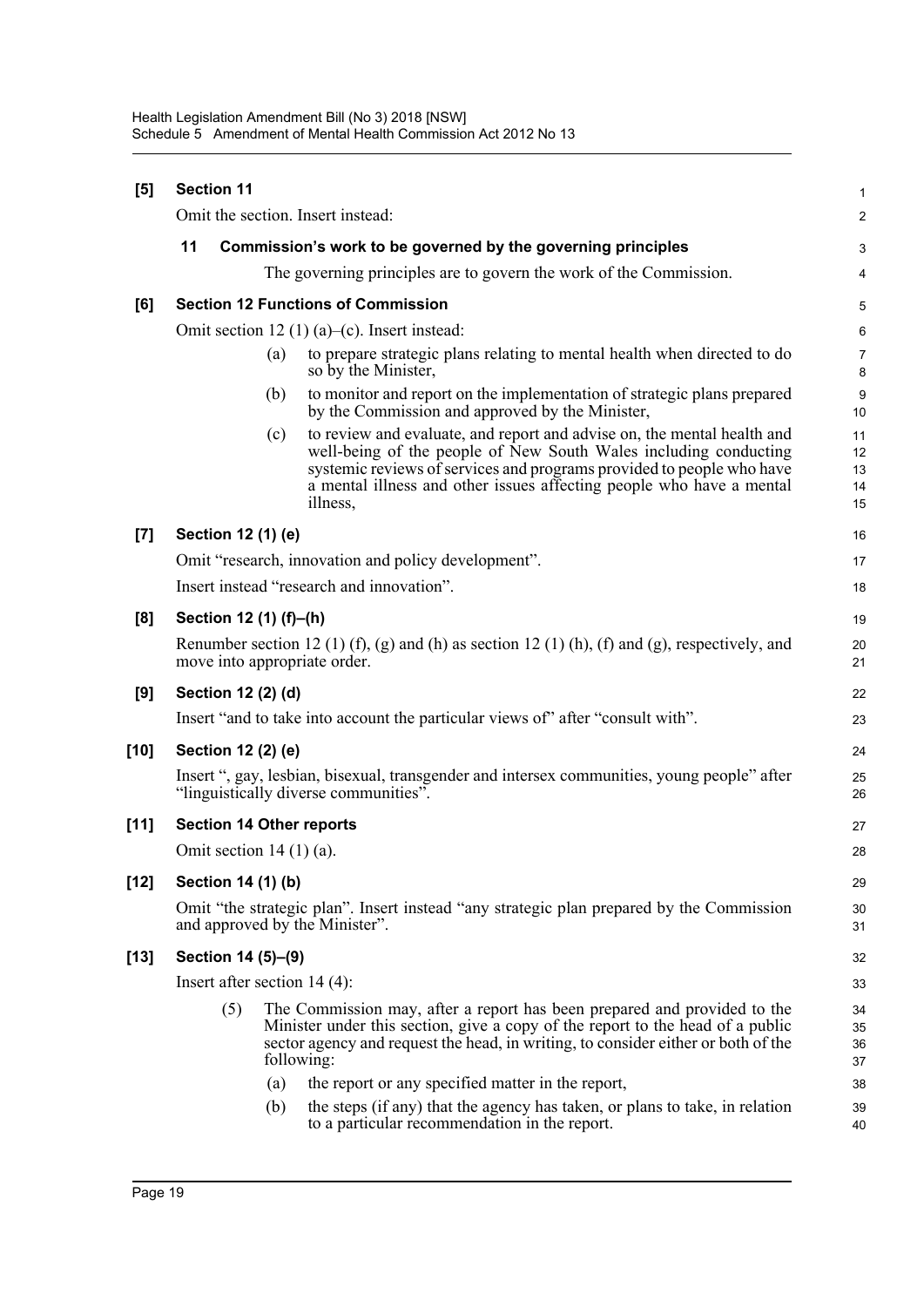|        | (6)                    | The head of a public sector agency to whom a report is given must provide a<br>written response to the Minister within a reasonable time and no later than<br>6 months after the report is given. | $\overline{c}$<br>3 |
|--------|------------------------|---------------------------------------------------------------------------------------------------------------------------------------------------------------------------------------------------|---------------------|
|        | (7)                    | The response is to address any matters that the head has been requested to<br>consider by the Commission.                                                                                         | 4<br>5              |
|        | (8)                    | The head of a public sector agency must also provide a copy of the response<br>to the Commission.                                                                                                 | $\overline{6}$<br>7 |
|        | (9)                    | The Commission is to include the response or a summary of the response in its<br>annual report.                                                                                                   | 8<br>9              |
| $[14]$ |                        | Section 16 Co-operation between Commission and public sector agencies                                                                                                                             | 10                  |
|        | Omit section $16(2)$ . |                                                                                                                                                                                                   | 11                  |
| $[15]$ |                        | Schedule 2 Savings, transitional and other provisions                                                                                                                                             | 12                  |
|        |                        | Insert at the end of clause $1(1)$ :                                                                                                                                                              | 13                  |
|        |                        | any Act that amends this Act                                                                                                                                                                      | 14                  |
|        |                        |                                                                                                                                                                                                   |                     |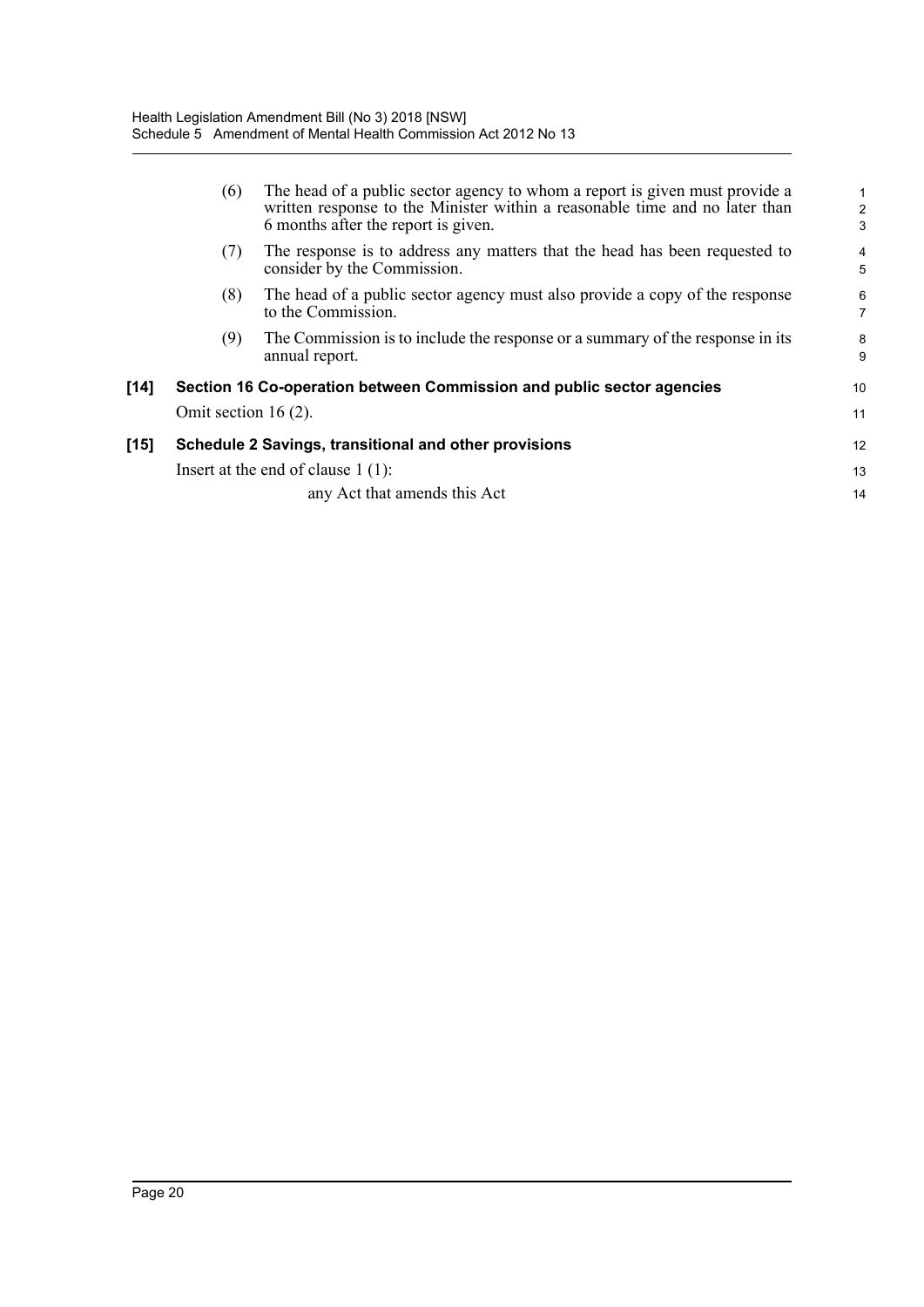## <span id="page-27-0"></span>**Schedule 6 Amendment of Private Health Facilities Act 2007 No 9**

**[1] Part 4**

Omit the Part. Insert instead:

## **Part 4 Response to incidents**

### **Division 1 Preliminary**

#### **41 Definitions**

In this Part:

*assessor* means an assessor appointed under Division 2.

*health practitioner* has the same meaning it has in the *Health Practitioner Regulation National Law (NSW)*.

1  $\overline{2}$ 

3  $\boldsymbol{\Lambda}$ 

5

33

*health service* includes any administrative or other service related to a health service.

*impairment* has the same meaning it has in the *Health Practitioner Regulation National Law (NSW)*.

*incident reviewer*—see section 49B.

*performance or impairment issue*, in relation to a health practitioner, means:

- (a) professional misconduct, unsatisfactory professional conduct or unsatisfactory professional performance by the health practitioner, or
- (b) the health practitioner suffering from an impairment.

*professional misconduct* and *unsatisfactory professional conduct* have the same meanings as they have in Part 8 of the *Health Practitioner Regulation National Law (NSW)*.

*reportable incident* means an incident of a type prescribed by the regulations or set out in a document adopted by the regulations.

*serious adverse event review* means a root cause analysis or any other type of review prescribed by the regulations.

*serious adverse event review team* means a serious adverse event review team appointed under Division 3.

*unsatisfactory professional performance* means professional performance that is unsatisfactory within the meaning of Division 5 of Part 8 of the *Health Practitioner Regulation National Law (NSW)*.

#### **Division 2 Preliminary risk assessment**

#### **42 Appointment of assessors to assess incidents**

- (1) When an incident involving the provision of a health service by a private health facility is reported to the licensee of the facility, the licensee must appoint one or more assessors to carry out a preliminary risk assessment of the incident if:
	- (a) the licensee is of the opinion that the incident is (or may be) a reportable incident, or
	- (b) the incident is not a reportable incident but may be the result of a serious systemic problem and the licensee is of the opinion that a preliminary risk assessment of the incident should be carried out.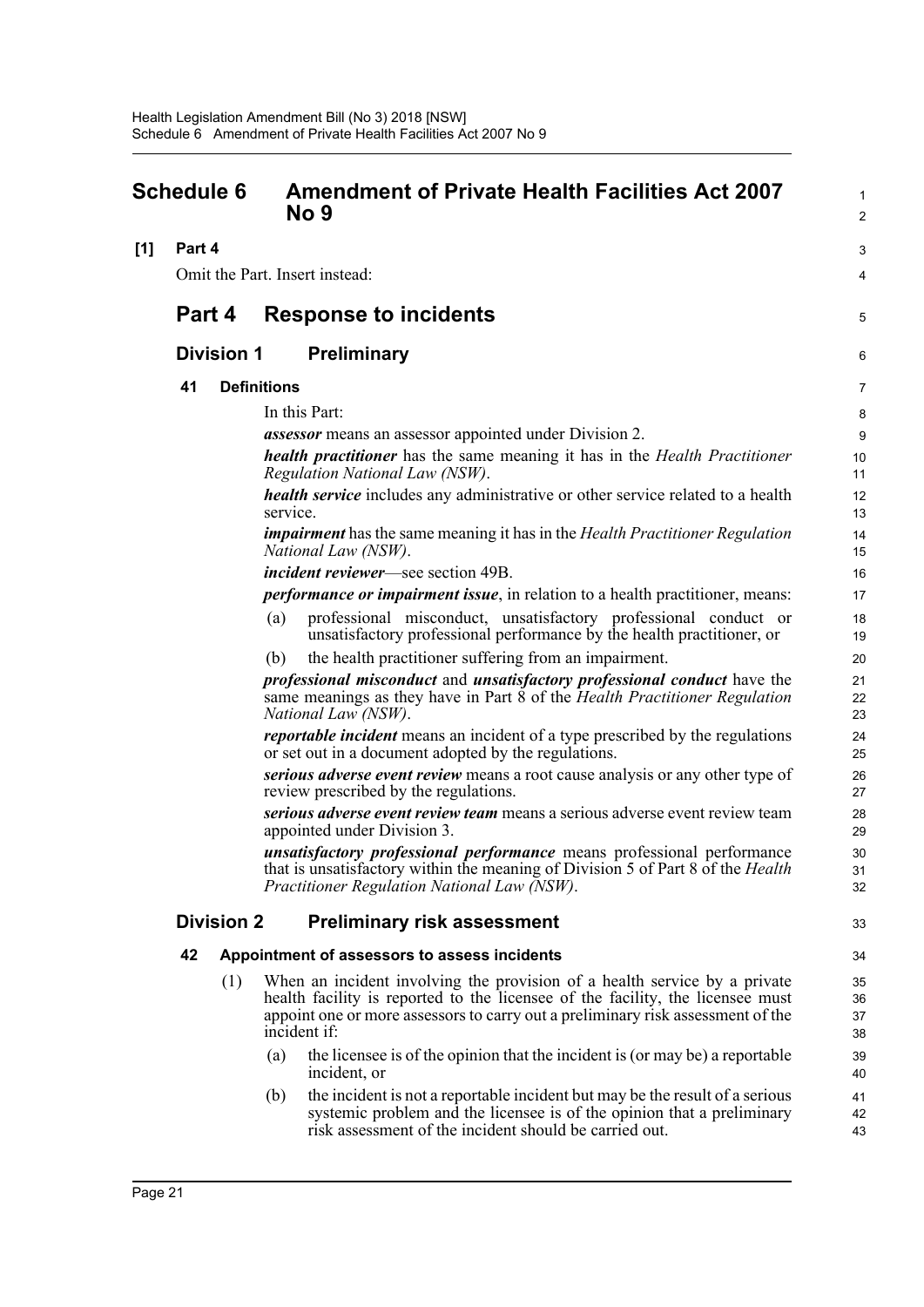|    | (2)               |                                                                                                                                                              | Assessors may be appointed in response to a particular incident or otherwise.                                                                                                                                                   | 1                     |  |
|----|-------------------|--------------------------------------------------------------------------------------------------------------------------------------------------------------|---------------------------------------------------------------------------------------------------------------------------------------------------------------------------------------------------------------------------------|-----------------------|--|
|    | (3)               |                                                                                                                                                              | The persons appointed as assessors in respect of an incident must (subject to                                                                                                                                                   | $\overline{c}$        |  |
|    |                   |                                                                                                                                                              | the regulations) be persons that the licensee reasonably considers can properly<br>carry out a preliminary risk assessment of the incident.                                                                                     | 3<br>4                |  |
| 43 |                   |                                                                                                                                                              | <b>Functions of assessors in relation to incidents</b>                                                                                                                                                                          | 5                     |  |
|    |                   |                                                                                                                                                              | An assessor is to carry out a preliminary risk assessment of the incident and is                                                                                                                                                | 6                     |  |
|    |                   |                                                                                                                                                              | to provide advice (in writing or otherwise) to the licensee to assist the licensee<br>in understanding the events comprising the incident and the measures required                                                             | $\overline{7}$<br>8   |  |
|    |                   |                                                                                                                                                              | to appropriately manage the incident and remove or mitigate any risk.                                                                                                                                                           | 9                     |  |
| 44 |                   |                                                                                                                                                              | Immediate notification if person at risk                                                                                                                                                                                        | 10                    |  |
|    |                   |                                                                                                                                                              | An assessor must immediately advise the licensee and the chair of the medical                                                                                                                                                   | 11                    |  |
|    |                   |                                                                                                                                                              | advisory committee for the private health facility in writing if the assessor is<br>of the opinion that the incident in respect of which the assessor was appointed                                                             | 12 <sup>2</sup><br>13 |  |
|    |                   |                                                                                                                                                              | raises matters that indicate a problem giving rise to a risk of serious or                                                                                                                                                      | 14                    |  |
|    |                   |                                                                                                                                                              | imminent harm to a person.                                                                                                                                                                                                      | 15                    |  |
| 45 |                   |                                                                                                                                                              | Outcome of assessment of incidents                                                                                                                                                                                              | 16                    |  |
|    | (1)               |                                                                                                                                                              | A licensee may only disclose an advice of an assessor or any information<br>obtained from the advice as follows:                                                                                                                | 17<br>18              |  |
|    |                   | (a)                                                                                                                                                          | to provide the advice to the Secretary,                                                                                                                                                                                         | 19                    |  |
|    |                   | (b)                                                                                                                                                          | to advise a serious adverse event review team appointed to carry out a<br>serious adverse event review of the incident to which the advice relates,                                                                             | 20<br>21              |  |
|    |                   | (c)                                                                                                                                                          | to provide relevant information to a patient involved in the incident, a<br>family member or carer of the patient or a person nominated by any such<br>patient, family member or carer,                                         | 22<br>23<br>24        |  |
|    |                   | (d)                                                                                                                                                          | to a law enforcement agency or regulatory body,                                                                                                                                                                                 | 25                    |  |
|    |                   | (e)                                                                                                                                                          | in any other manner as may be prescribed by the regulations.                                                                                                                                                                    | 26                    |  |
|    | (2)               |                                                                                                                                                              | A licensee must take reasonable steps to not disclose information that<br>identifies a person (other than the patient involved in the incident) when it<br>provides information under subsection $(1)$ (c).                     | 27<br>28<br>29        |  |
|    | <b>Division 3</b> |                                                                                                                                                              | Serious adverse event review                                                                                                                                                                                                    | 30                    |  |
| 46 |                   |                                                                                                                                                              | Appointment of team to review incidents                                                                                                                                                                                         | 31                    |  |
|    | (1)               | Following the preliminary risk assessment of an incident involving the                                                                                       |                                                                                                                                                                                                                                 |                       |  |
|    |                   | provision of a health service by a private health facility, the licensee must<br>appoint one or more persons as a serious adverse event review team to carry |                                                                                                                                                                                                                                 | 33<br>34              |  |
|    |                   |                                                                                                                                                              | out a serious adverse event review of the incident if:                                                                                                                                                                          | 35                    |  |
|    |                   | (a)                                                                                                                                                          | the incident is a reportable incident, or                                                                                                                                                                                       | 36                    |  |
|    |                   | (b)                                                                                                                                                          | the incident is not a reportable incident but may be the result of a serious                                                                                                                                                    | 37                    |  |
|    |                   |                                                                                                                                                              | systemic problem and the licensee is of the opinion that a serious<br>adverse event review of the incident should be carried out.                                                                                               | 38<br>39              |  |
|    | (2)               |                                                                                                                                                              | The serious adverse event review team must be appointed within 30 days of<br>the incident.                                                                                                                                      | 40<br>41              |  |
|    | (3)               |                                                                                                                                                              | Despite subsection $(1)$ , a licensee may, but is not required to, appoint a serious<br>adverse event review team to carry out a serious adverse event review of an<br>incident in circumstances prescribed by the regulations. | 42<br>43<br>44        |  |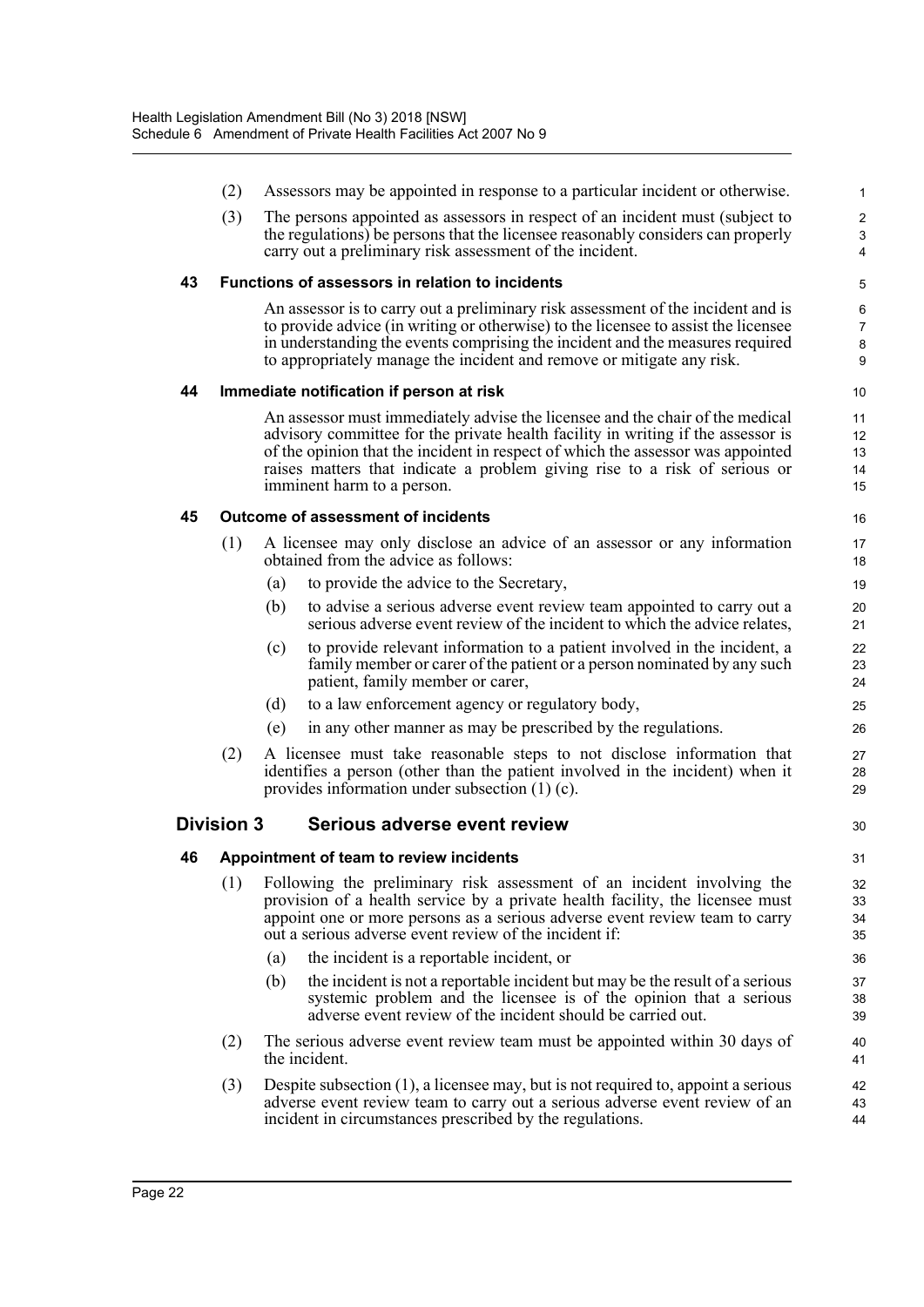|    | (4) | The persons appointed as a serious adverse event review team in respect of an<br>incident must (subject to the regulations) be persons that the licensee<br>reasonably considers can properly carry out a serious adverse event review of<br>the incident.                                                                                                              | 1<br>$\overline{\mathbf{c}}$<br>$\mathbf{3}$<br>$\overline{4}$ |
|----|-----|-------------------------------------------------------------------------------------------------------------------------------------------------------------------------------------------------------------------------------------------------------------------------------------------------------------------------------------------------------------------------|----------------------------------------------------------------|
|    | (5) | The licensee is to cause a written record to be kept of the persons appointed as<br>a serious adverse event review team.                                                                                                                                                                                                                                                | $\mathbf 5$<br>6                                               |
|    | (6) | The Secretary may issue directions setting out the type of serious adverse<br>event review, and the manner in which the serious adverse event review is to<br>be carried out, in respect of an incident or a class of incidents.                                                                                                                                        | $\overline{7}$<br>8<br>9                                       |
| 47 |     | Serious adverse event review of incident                                                                                                                                                                                                                                                                                                                                | 10                                                             |
|    | (1) | A serious adverse event review team is to carry out a serious adverse event<br>review of the incident in respect of which it was appointed.                                                                                                                                                                                                                             | 11<br>12                                                       |
|    | (2) | A serious adverse event review team must, on completion of the serious<br>adverse event review of an incident, prepare a written report that sets out a<br>description of the incident and details of the following findings identified by<br>the team:                                                                                                                 | 13<br>14<br>15<br>16                                           |
|    |     | how the incident occurred,<br>(a)                                                                                                                                                                                                                                                                                                                                       | 17                                                             |
|    |     | (b)<br>any factors that caused or contributed to the incident.                                                                                                                                                                                                                                                                                                          | 18                                                             |
|    | (3) | The report must also include the serious adverse event review team's<br>recommendations (if any) about changes or improvements in relation to a<br>procedure, practice or system (including clinical redesign) arising out of the<br>incident unless the licensee determines that those recommendations are<br>instead to be developed and included in a second report. | 19<br>20<br>21<br>22<br>23                                     |
|    | (4) | If the licensee determines that the recommendations are to be developed and<br>included in a second report, the licensee may appoint additional persons to the<br>serious adverse event review team for the purpose of developing the<br>recommendations and preparing the second report.                                                                               | 24<br>25<br>26<br>27                                           |
|    | (5) | The serious adverse event review team must provide any report prepared under<br>this section to the licensee and provide a copy of the report to the chair of the<br>medical advisory committee for the private health facility.                                                                                                                                        | 28<br>29<br>30                                                 |
|    | (6) | The licensee must, within 30 days after being provided with a report under this<br>section, forward a copy of the report to the Secretary.<br>Maximum penalty: 50 penalty units.                                                                                                                                                                                        | 31<br>32<br>33                                                 |
|    | (7) | Subject to section 49E, the contents of a report under this section may be<br>disclosed to any person and used for any purpose.                                                                                                                                                                                                                                         | 34<br>35                                                       |
| 48 |     | Immediate notification if person at risk                                                                                                                                                                                                                                                                                                                                | 36                                                             |
|    |     | A serious adverse event review team must immediately advise the licensee and<br>the chair of the medical advisory committee for the private health facility in<br>writing if it is of the opinion that the incident in respect of which it was<br>appointed raises matters that indicate a problem giving rise to a risk of serious<br>or imminent harm to a person.    | 37<br>38<br>39<br>40<br>41                                     |
| 49 |     | Notification about performance or impairment of health practitioner                                                                                                                                                                                                                                                                                                     | 42                                                             |
|    | (1) | A serious adverse event review team must advise the licensee and the chair of<br>the medical advisory committee for the private health facility in writing as<br>soon as practicable once it is of the opinion that the incident in respect of<br>which it was appointed raises matters that may involve a performance or                                               | 43<br>44<br>45<br>46                                           |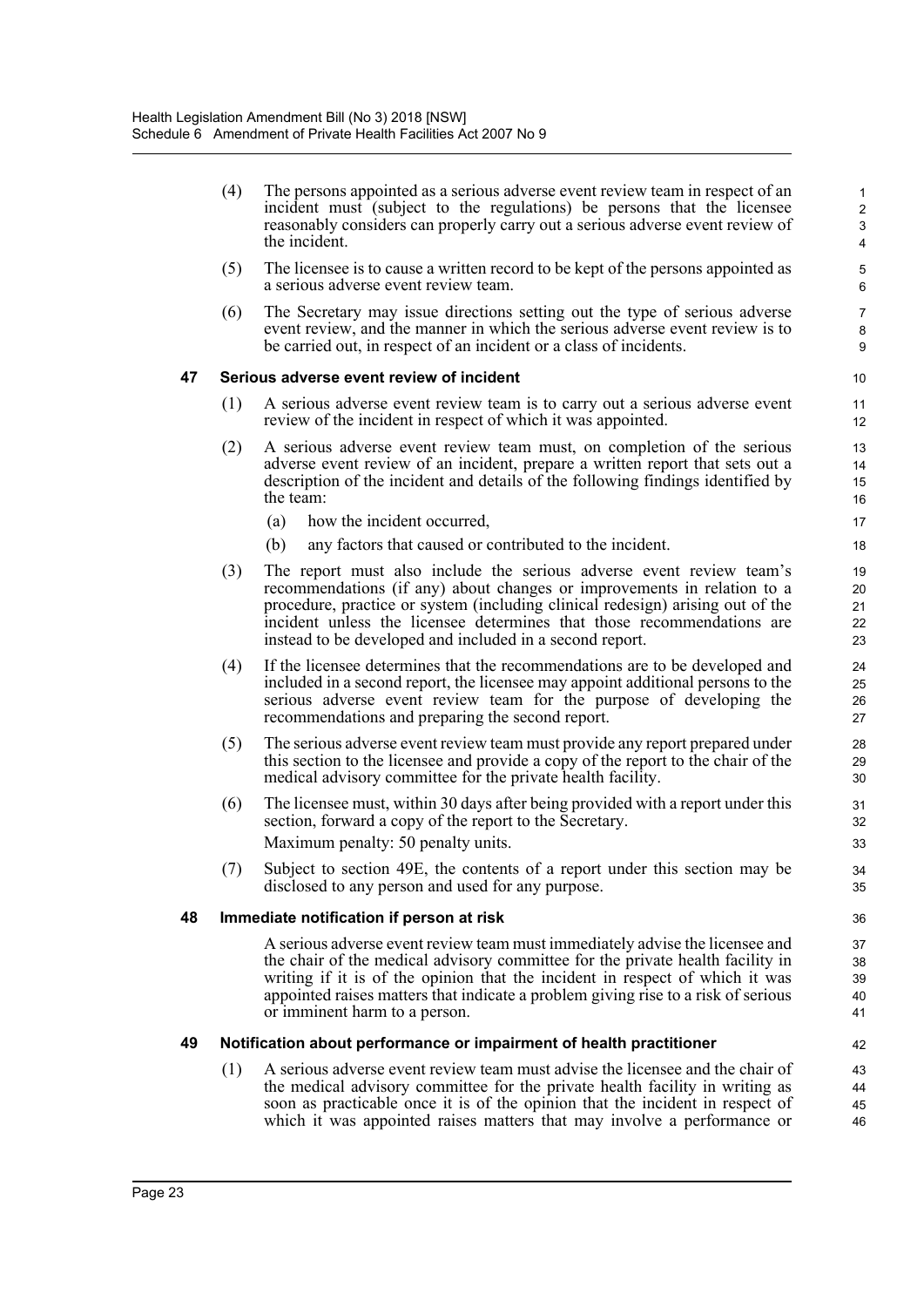impairment issue (other than unsatisfactory professional performance) in relation to a health practitioner.

- (2) A serious adverse event review team may advise the licensee and the chair of the medical advisory committee for the private health facility in writing if it is of the opinion that the incident raises matters that may involve unsatisfactory professional performance by a health practitioner.
- (3) A written advice under this section must disclose the identity of the health practitioner to whom the notification relates (regardless of whether the health practitioner consents to the disclosure) and the nature of the concern, and specify whether the notification relates to:
	- (a) professional misconduct, unsatisfactory professional conduct or unsatisfactory professional performance by the health practitioner, or
	- (b) the health practitioner suffering from an impairment.

#### **49A Discontinuing serious adverse event review**

- (1) The licensee may authorise a serious adverse event review team to discontinue taking any further steps in relation to a serious adverse event review of an incident:
	- (a) if advice has been provided to the licensee and the chair of the medical advisory committee for the private health facility under section 49 and the licensee and chair are both of the opinion that the incident was substantially caused by a performance or impairment issue in relation to a health practitioner and the team is not likely to identify any other root causes, contributory factors or system improvements, or
	- (b) in circumstances prescribed by the regulations.
- (2) A serious adverse event review team that is authorised under this section may, if it considers it to be appropriate, determine to take no further steps in relation to the serious adverse event review and in such a case may discontinue the review.

#### **Division 4 Incident reviewers**

#### **49B Meaning of "incident reviewer"**

In this Part: *incident reviewer* means a member of a serious adverse event review team or an assessor.

#### **49C Restrictions on incident reviewers**

- (1) An incident reviewer does not have authority to carry out an investigation relating to the competence of an individual in providing services.
- (2) Except as otherwise provided by or under this Part, an advice or report furnished by a serious adverse event review team must not disclose:
	- (a) the name or address of an individual who is a provider or recipient of services unless the individual has consented in writing to that disclosure, or
	- (b) as far as is practicable, any other material that identifies, or may lead to the identification of, such an individual.
- (3) An incident reviewer is to act in a fair and reasonable manner in the exercise of his or her functions as an incident reviewer.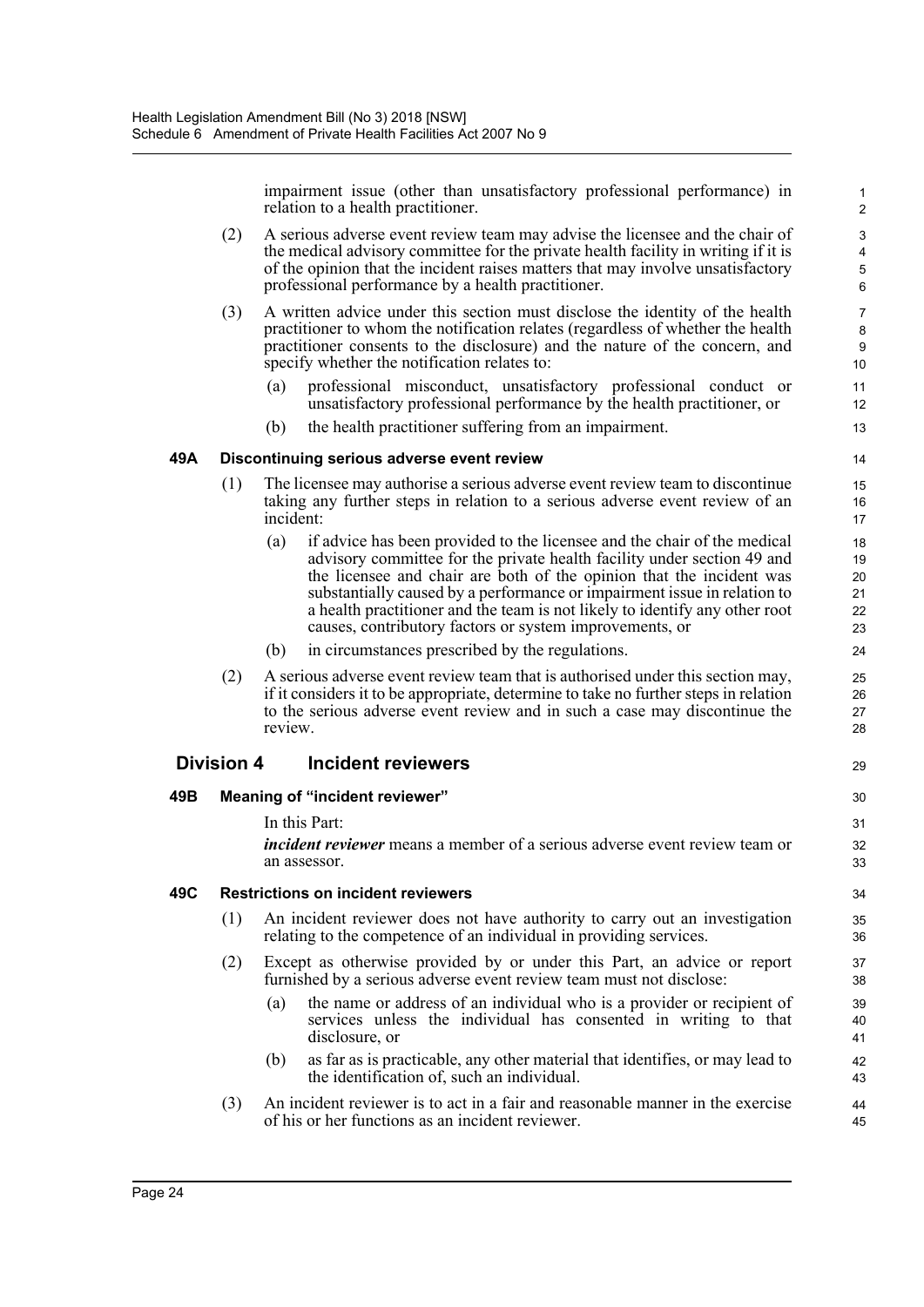#### **49D Disclosure of information**

A person who is or was an incident reviewer must not make a record of, or divulge or communicate to any person, any information acquired by the person as such a reviewer, except:

- (a) for the purpose of exercising the functions of an incident reviewer, or
- (b) for the purpose of any advice provided as an incident reviewer, or
- (c) for the purpose of any advice or report under this Part, or
- (d) in accordance with the regulations.

Maximum penalty: 50 penalty units.

#### **49E Information not to be given in evidence**

- (1) A person is neither competent nor compellable to produce any document or disclose any communication (or to disclose any information that the person obtained from any such document or communication) to a court, tribunal, board, person or body if the document was prepared, or the communication was made, for the dominant purpose of the exercise of a function under this Part by an incident reviewer.
- (2) This section does not apply to a requirement made:
	- (a) in proceedings in respect of any act or omission by an incident reviewer, or
	- (b) by a person or body who has been approved by the Secretary to carry out a review or audit of an assessment or review by an incident reviewer.

#### **49F Advice and reports not to be admitted in evidence**

- (1) Evidence as to the contents of an advice or report of an incident reviewer cannot be adduced or admitted in any proceedings.
- (2) Subsection (1) does not apply to proceedings in respect of any act or omission by an incident reviewer.

#### **49G Personal liability of incident reviewers**

- (1) Anything done by an incident reviewer or any person acting under the direction of an incident reviewer, in good faith for the purposes of the exercise of the incident reviewer's functions, does not subject the incident reviewer or person personally to any action, liability, claim or demand.
- (2) Without limiting subsection (1), an incident reviewer has qualified privilege in proceedings for defamation in respect of:
	- (a) any statement made orally or in writing in the exercise of the functions of an incident reviewer, or
	- (b) the contents of any advice or report or other information published by an incident reviewer.
- (3) An incident reviewer is, and is entitled to be, indemnified in respect of any costs incurred in defending proceedings in respect of a liability against which the reviewer is protected by this section by the licensee in respect of the incident for which the incident reviewer was appointed. 39 40 41 42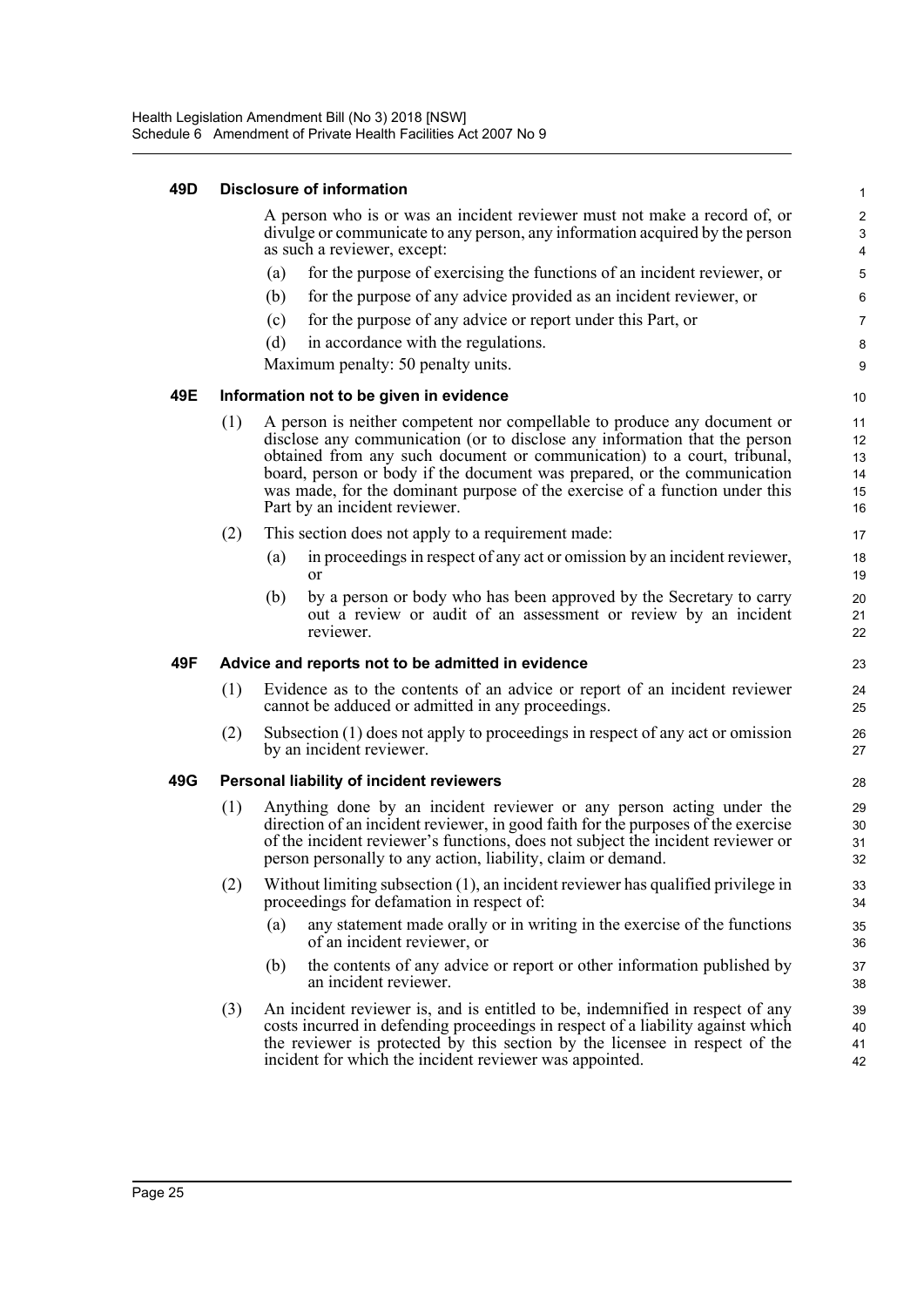|     | <b>Division 5</b> |                      | <b>Miscellaneous</b>                                                                                                                                                                                                                                                                                                                                                             |                                  |
|-----|-------------------|----------------------|----------------------------------------------------------------------------------------------------------------------------------------------------------------------------------------------------------------------------------------------------------------------------------------------------------------------------------------------------------------------------------|----------------------------------|
|     | 49H               |                      | <b>Regulations for purposes of Part</b>                                                                                                                                                                                                                                                                                                                                          | 2                                |
|     |                   |                      | The regulations may make provision for or with respect to the following:                                                                                                                                                                                                                                                                                                         | 3                                |
|     |                   | (a)                  | the appointment of persons as members of a serious adverse event<br>review team or as assessors,                                                                                                                                                                                                                                                                                 | $\overline{4}$<br>$\overline{5}$ |
|     |                   | (b)                  | the functions of incident reviewers and the manner in which they are to<br>exercise those functions,                                                                                                                                                                                                                                                                             | 6<br>$\overline{7}$              |
|     |                   | (c)                  | the procedures of a preliminary risk assessment or a serious adverse<br>event review,                                                                                                                                                                                                                                                                                            | 8<br>9                           |
|     |                   | (d)                  | permitting or requiring incident reviewers or a licensee to make<br>specified information (including personal information and health<br>information) available to the public,                                                                                                                                                                                                    | 10<br>11<br>12                   |
|     |                   | (e)                  | permitting or requiring incident reviewers to furnish reports concerning<br>their activities to the Minister, the Secretary or licensees,                                                                                                                                                                                                                                        | 13<br>14                         |
|     |                   | (f)                  | the carrying out of reviews or audits of any preliminary risk assessment<br>or serious adverse event review,                                                                                                                                                                                                                                                                     | 15<br>16                         |
|     |                   | (g)                  | the notification by a licensee of incidents to persons or bodies who may<br>be required to exercise functions under this Part or Part 2A of the <i>Health</i><br>Administration Act 1982,                                                                                                                                                                                        | 17<br>18<br>19                   |
|     |                   | (h)                  | the exchange of information between a licensee and persons or bodies<br>who may be required to exercise functions under this Part or Part 2A of<br>the <i>Health Administration Act 1982</i> for the purposes of the exercise of<br>those functions.                                                                                                                             | 20<br>21<br>22<br>23             |
| [2] |                   |                      | Schedule 4 Savings, transitional and other provisions                                                                                                                                                                                                                                                                                                                            | 24                               |
|     |                   | Insert after Part 3: |                                                                                                                                                                                                                                                                                                                                                                                  | 25                               |
|     | Part 4            |                      | Provisions consequent on enactment of Health<br><b>Legislation Amendment Act (No 3) 2018</b>                                                                                                                                                                                                                                                                                     | 26<br>27                         |
|     | 26                | <b>Definitions</b>   |                                                                                                                                                                                                                                                                                                                                                                                  | 28                               |
|     |                   |                      | In this Part:                                                                                                                                                                                                                                                                                                                                                                    | 29                               |
|     |                   |                      | amending Act means the Health Legislation Amendment Act (No 3) 2018.<br><b>RCA team</b> means a root cause analysis team.                                                                                                                                                                                                                                                        | 30<br>31                         |
|     | 27                |                      | <b>Existing incidents</b>                                                                                                                                                                                                                                                                                                                                                        | 32                               |
|     |                   |                      | Part 4 of this Act, as substituted by the amending Act, extends to an incident<br>that occurred before the commencement of that Part.                                                                                                                                                                                                                                            | 33<br>34                         |
|     | 28                |                      | <b>Existing root cause analysis teams</b>                                                                                                                                                                                                                                                                                                                                        | 35                               |
|     |                   |                      | Despite clause 27, Part 4 of this Act, as substituted by the amending Act, does<br>not extend to an incident if an RCA team has been appointed in relation to the<br>incident before the commencement of that Part and, in such a case, Part 4, as<br>in force immediately before its substitution by the amending Act, continues to<br>apply to and in respect of the RCA team. | 36<br>37<br>38<br>39<br>40       |
|     | 29                |                      | <b>Disclosure of information</b>                                                                                                                                                                                                                                                                                                                                                 | 41                               |
|     |                   |                      | Section 49D extends to a person who was a member of an RCA team before<br>the commencement of that section in the same way as it applies to an incident                                                                                                                                                                                                                          | 42<br>43                         |